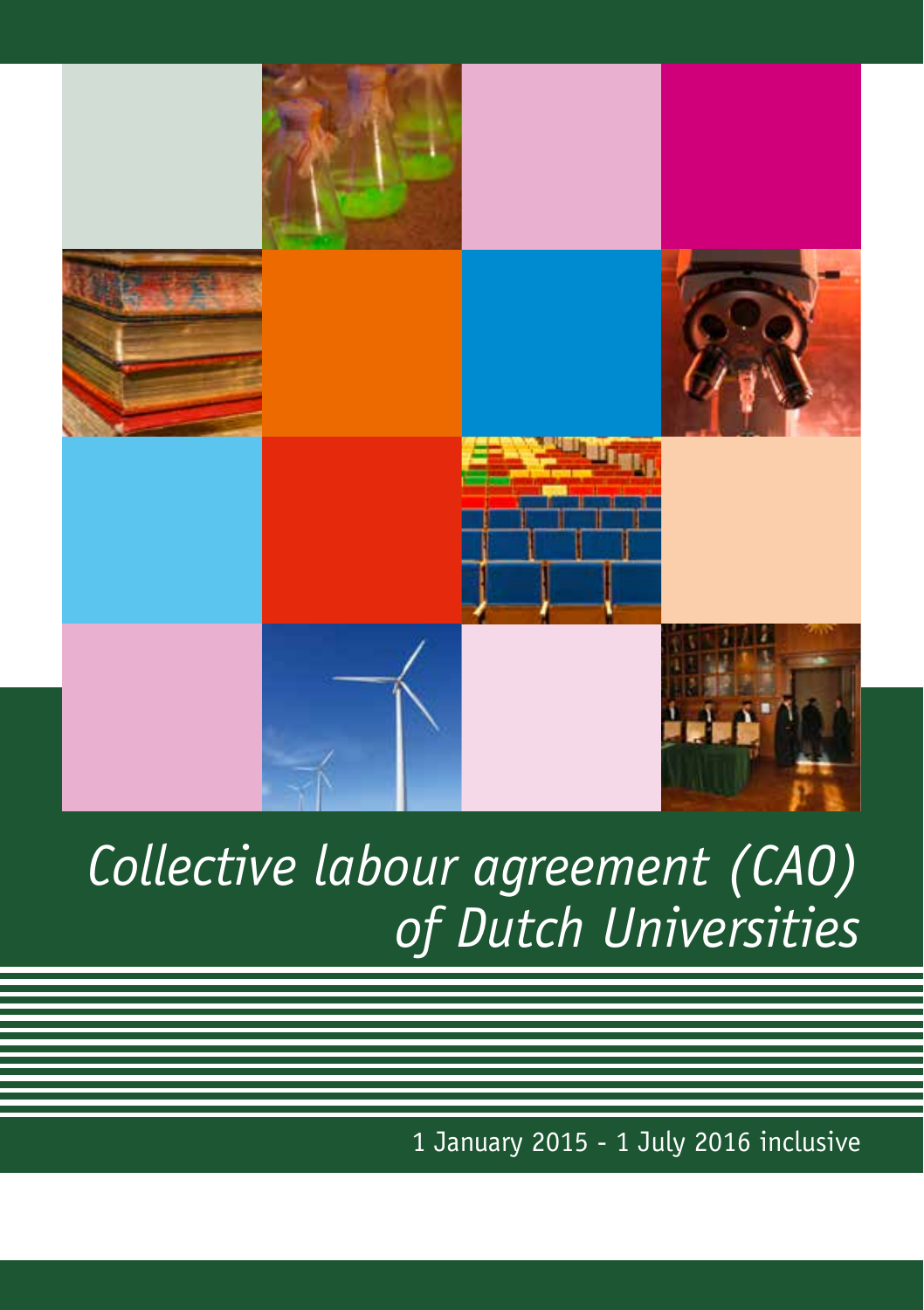#### **Colophon**

Title: Collective Labour Agreement (cao) of Dutch universities, 1 January 2015 – 1 July 2016 inclusive The Hague: VSNU, 2015, 120 pages including appendices Association of Universities in the Netherlands (VSNU) Lange Houtstraat 2 Postbus 13739 2501 ES Den Haag T 070 3021400 F 070 3021495 E post@vsnu.nl www.vsnu.nl

#### © 2015: VSNU

This publication has been produced with the utmost care. Even so, the authors, editors and publisher disclaim all liability for any errors and inaccuracies.

Save for the exceptions provided for in the 1912 Copyright Act, no part of this publication may be reproduced, stored in a database or retrieval system, or published in any form, without prior permission from the VSNU.

The texts of the collective labour agreement and of the corresponding regulations, and the references to current websites, can also be found on the VSNU website (www.vsnu.nl).

*This translation of the collective labour agreement 1 January 2015 - 1 July 2016 inclusive for the Dutch Universities is meant as a service to non-Dutch speaking employees of said universities. However, in case of a difference of interpretation, this translation cannot be used for legal purposes. In those cases the Dutch text of the cao Nederlandse Universiteiten 1 January 2015 - 1 July 2016 inclusive is binding.*

**Collective labour agreement (CAO) of Dutch universities 1 January 2015 - 1 July 2016 inclusive**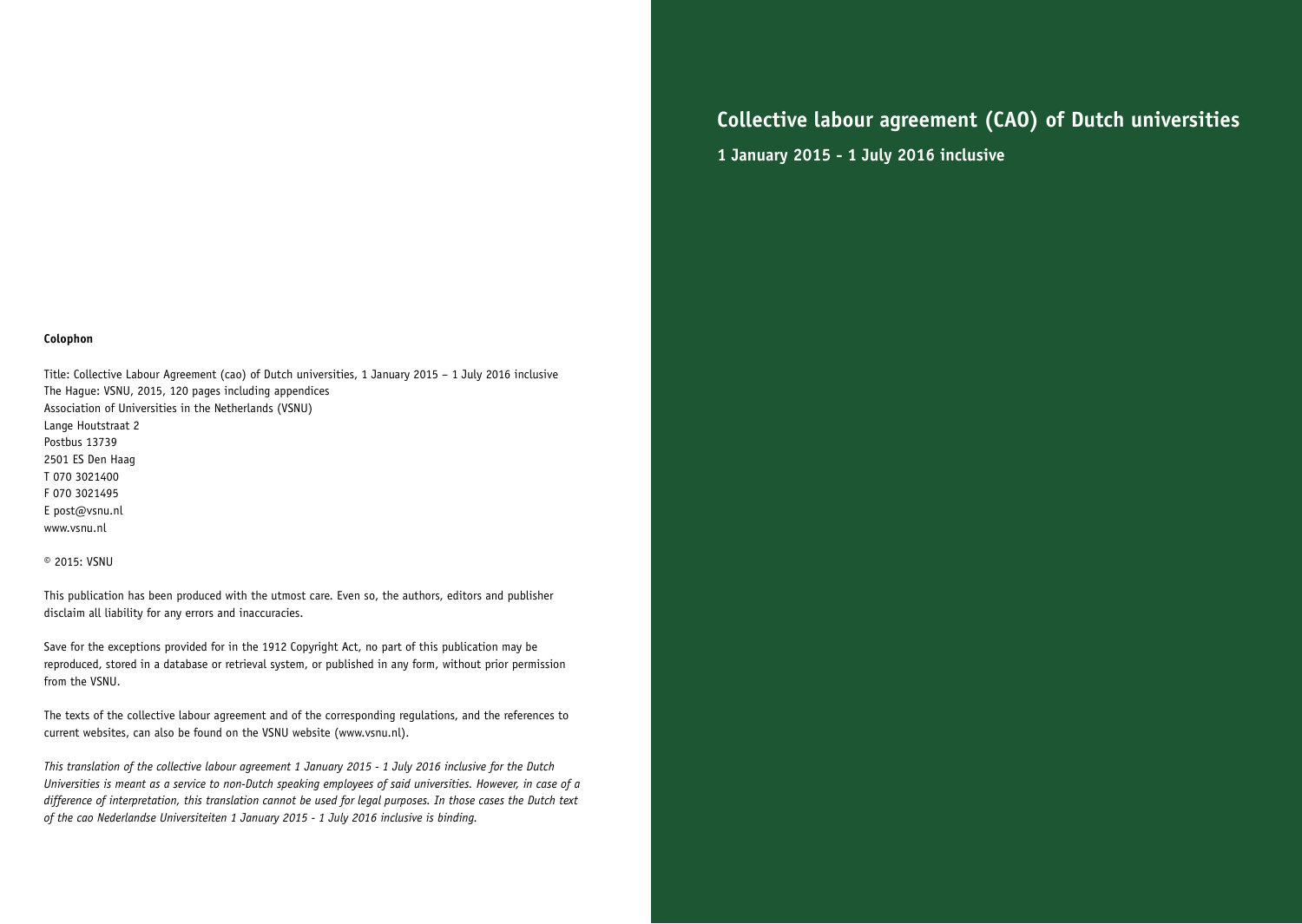## **Contents**

|                  |                          | Parties to and nature of the collective labour agreement       | $\overline{7}$ |
|------------------|--------------------------|----------------------------------------------------------------|----------------|
| <b>Preamble</b>  |                          |                                                                | 8              |
| Chapter 1        | <b>General clauses</b>   |                                                                | 9              |
|                  | <b>Section 1</b>         | Definitions and obligations                                    | 10             |
|                  | <b>Section 2</b>         | Obligations of the employer and the employee                   | 14             |
|                  | <b>Section 3</b>         | Patent right and copyright                                     | 16             |
| <b>Chapter 2</b> | The employment contract  |                                                                | 18             |
| Chapter 3        | <b>Remuneration</b>      |                                                                | 25             |
|                  | Section 1                | General                                                        | 26             |
|                  | <b>Section 2</b>         | Bonuses and compensation                                       | 30             |
|                  | <b>Section 3</b>         | Allowances for unusual working hours                           | 31             |
| Chapter 4        |                          | Working hours, holidays and leave                              | 34             |
|                  | <b>Section 1</b>         | Working hours                                                  | 35             |
|                  | <b>Section 2</b>         | Holidays                                                       | 36             |
|                  | <b>Section 3a</b>        | Leave other than holidays                                      | 38             |
|                  | <b>Section 3b</b>        | Parental leave                                                 | 40             |
|                  | <b>Section 3c</b>        | Other leave, including sabbatical leave                        | 42             |
|                  | Section 4                | Senior Staff Scheme Transitional Provision                     | 43             |
| <b>Chapter 5</b> | Individual choices model |                                                                | 44             |
| Chapter 6        | <b>Staff policy</b>      |                                                                | 48             |
|                  | Section 1                | The employment contract and staff policy instruments           | 49             |
|                  | <b>Section 2</b>         | Disciplinary measures and suspension in public universities    | 52             |
| <b>Chapter 7</b> |                          | Pensions, social security and social services                  | 54             |
| <b>Chapter 8</b> |                          | Termination of the employment contract                         | 57             |
|                  | Section 1                | Provisions that apply to public universities                   | 58             |
|                  | <b>Section 2</b>         | Provisions that apply to special universities                  | 62             |
|                  | <b>Section 3</b>         | Termination of the employment contract - special circumstances | 63             |
|                  |                          |                                                                |                |

| <b>Chapter 9</b>  | <b>Reorganisations</b>        |                                                                       | 64  |
|-------------------|-------------------------------|-----------------------------------------------------------------------|-----|
|                   | Section 1                     | Reorganisation                                                        | 65  |
|                   | <b>Section 2</b>              | Social policy framework within reorganisations                        | 66  |
|                   | <b>Section 3</b>              | Assessment committee                                                  | 69  |
| Chapter 10        | <b>Final provisions</b>       |                                                                       | 70  |
|                   | Section 1                     | Student assistants                                                    | 71  |
|                   | <b>Section 2</b>              | Medical/clinical academic staff                                       | 71  |
|                   | <b>Section 3</b>              | Legal status of the University of Amsterdam (UvA)                     | 72  |
|                   | <b>Section 4</b>              | General                                                               | 73  |
| <b>Appendix A</b> |                               | Financial terms of employment 1 January 2015 to 1 July 2016 inclusive | 74  |
|                   | Section 1                     | Salary development                                                    | 75  |
|                   | <b>Section 2</b>              | Year-end bonus                                                        | 75  |
|                   | <b>Section 3</b>              | Percentages and amounts of employees' insurances and pensions         | 75  |
|                   | <b>Section 4</b>              | Salary tables                                                         | 76  |
| <b>Appendix B</b> |                               | Former schemes, including former senior staff policy                  | 80  |
|                   | <b>Section 1-6</b>            | No longer applicable                                                  | 81  |
|                   | <b>Section 7</b>              | Transitional arrangement for allowances                               | 81  |
|                   | <b>Section 8</b>              | Transitional arrangement for age-related hours                        | 82  |
|                   | <b>Section 9</b>              | Transitional arrangement for the life-course scheme                   | 83  |
|                   | Section 10                    | Transitional arrangement for the senior staff scheme                  | 84  |
| <b>Appendix C</b> | <b>Consultation Protocol</b>  |                                                                       | 86  |
| <b>Appendix D</b> |                               | Facilities for employees' organisations                               | 91  |
| <b>Appendix E</b> |                               | <b>Studies and other agreements</b>                                   | 93  |
|                   | Section 1                     | <b>Studies</b>                                                        | 94  |
|                   | <b>Section 2</b>              | Other agreements                                                      | 96  |
| <b>Appendix F</b> | No longer applicable          |                                                                       | 100 |
| <b>Appendix G</b> |                               | Possible effects of flexible working hours                            | 101 |
| <b>Appendix H</b> | <b>Regulation on disputes</b> |                                                                       | 103 |
|                   | <b>Section 1</b>              | Collective disputes                                                   | 104 |
|                   | <b>Section 2</b>              | Individual disputes                                                   | 105 |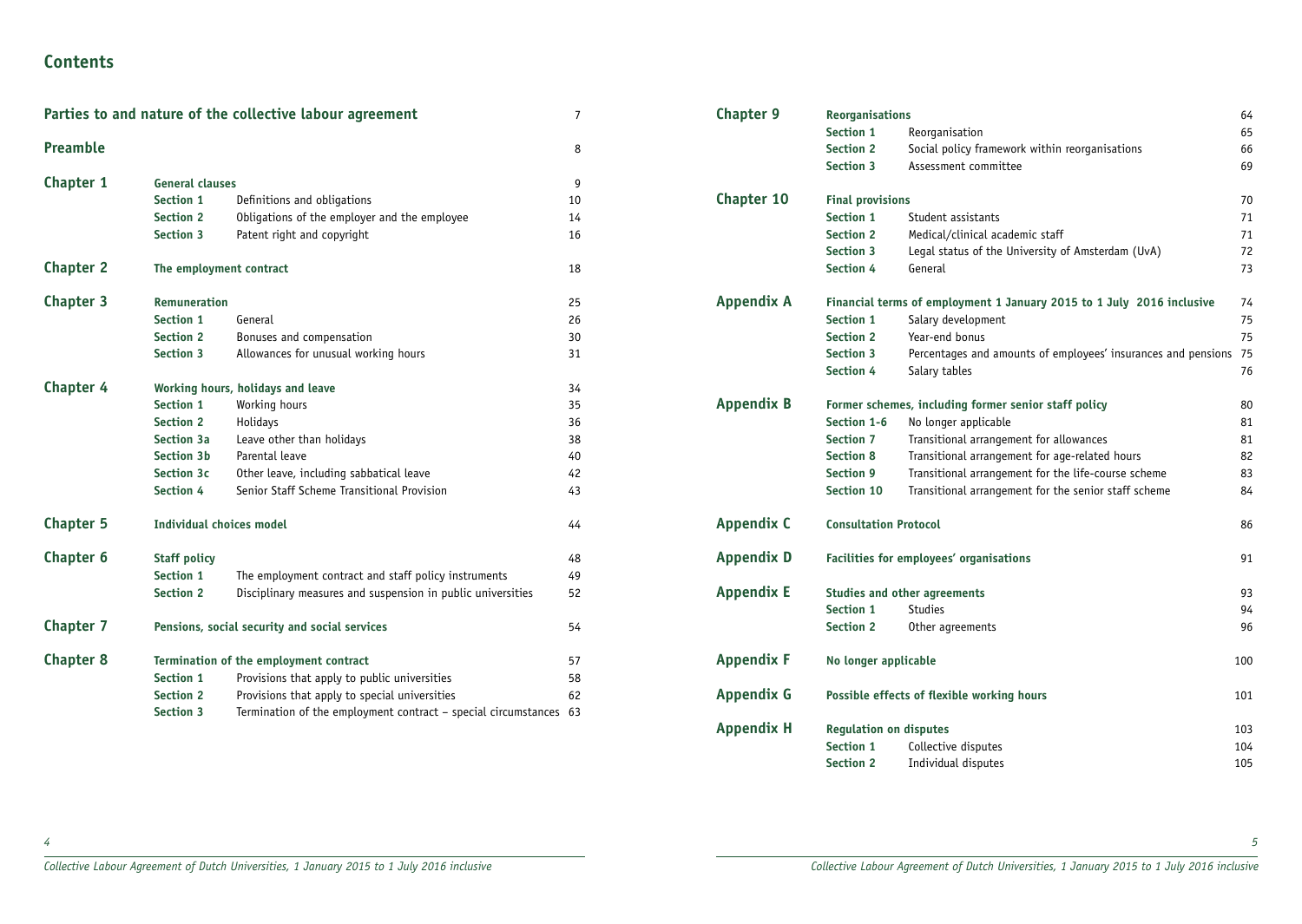## **Parties to and nature of the collective labour agreement (cao)**

| Appendix I | <b>Collective labour agreement followers</b>                                                              | 106 |
|------------|-----------------------------------------------------------------------------------------------------------|-----|
| Appendix J | <b>Miscellaneous</b>                                                                                      | 108 |
| Appendix K | <b>Mobility allowance</b>                                                                                 | 110 |
| Appendix L | Addendum to Collective Labour Agreement of Dutch Universities,<br>1 January 2015 to 1 July 2016 inclusive | 112 |

The parties to this collective labour agreement are:

The Association of Dutch Universities, acting in its capacity as an association on behalf of the universities

and

the employee organisations listed below:

**FNV AC/FBZ CNV Overheid, onderdeel van CNV Connectief CMHF**

all acting in their capacity as associations exercising the full legal rights of staff.

The parties hereby declare that they signed a collective labour agreement on 9 January 2015. As such, they have agreed to a collective labour agreement on employment conditions effective from 1 January 2015 up to and including 1 July 2016, the text (including the appendices) of which reads as given below. The text of this collective labour agreement has been changed last on 30 June 2015.

The collective labour agreement (cao) of Dutch Universities is intended to implement the provisions in Section 4.5 of the Higher Education and Academic Research Act (WHW), insofar as agreed at the branch of industry level and it lays down the regulations on employment conditions for all Dutch universities, and applies to special universities as a collective labour agreement within the meaning of the Collective Labour Agreement Act.

This collective labour agreement is a standard collective labour agreement explicitly indicating when and to which extent additional interpretations may be given at institutional level.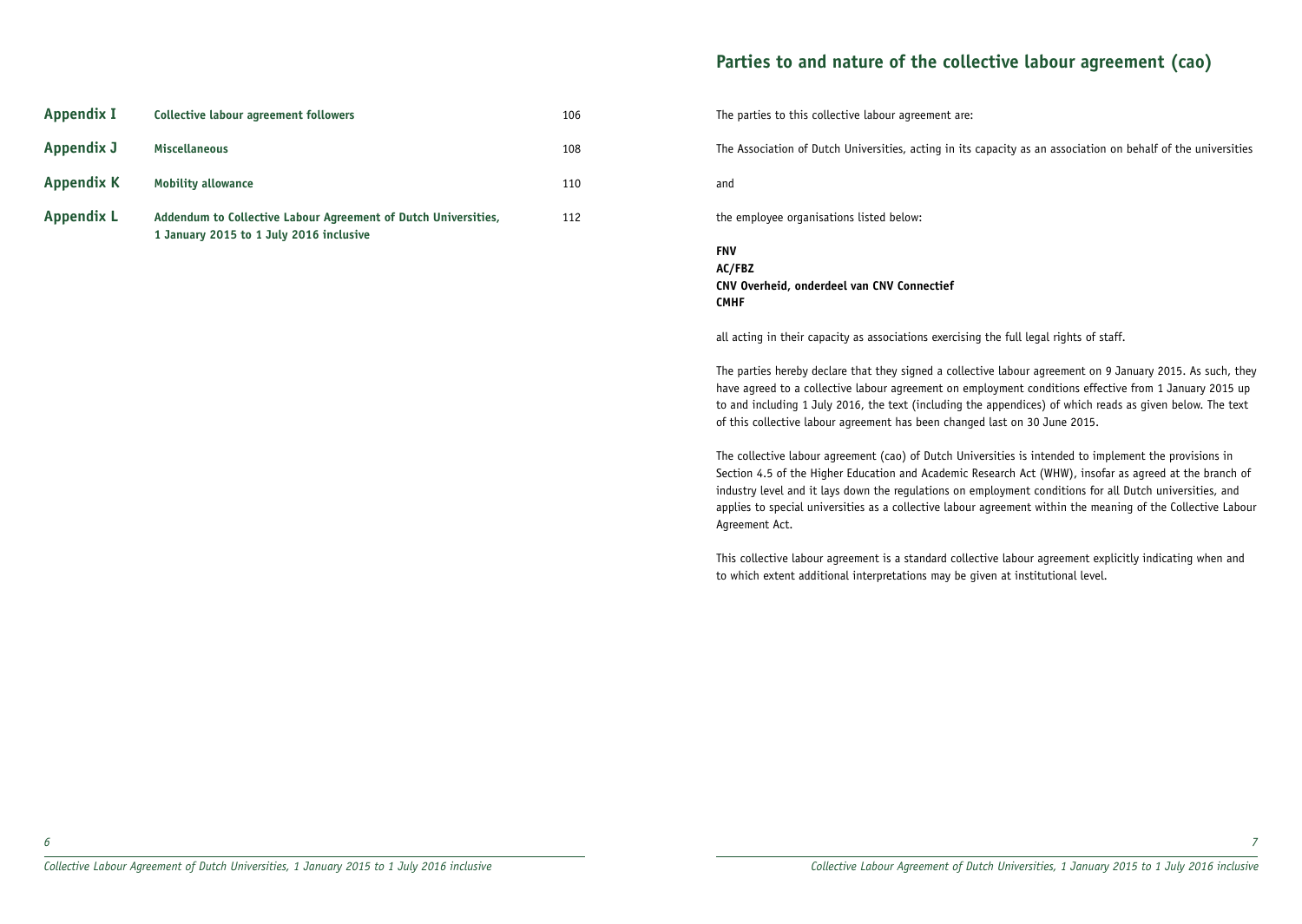## **Preamble**

### **Modernisation of employment conditions**

The parties have agreed to take further steps in 2015 to modernise the collective labour agreement, i.e. to align it with modern labour relations. The goal is to achieve a more balanced employment relationship, based on employers' and employees' own responsibility. As professionals, employees are themselves responsible for their career and continued employability in the labour market; the employer likewise has an interest in such employability and facilitates it.

Modernisation of the collective labour agreement can only be achieved if there is a good working relationship between the employee and the superior, based on mutual trust. Employees should manage their own working situation and are given professional scope to do so. Work agreements are jointly made and adjusted in the interim if necessary; these agreements are tailored to the person and the work situation concerned. Annual consultations are focused on results and development, and the associated agreements are documented. Both the employer and the employee must ensure that the agreements made are complied with. The possibility of individual customisation does justice to differences between people, life stages, individual circumstances and specific wishes with regard to terms of employment. This requires a collective labour agreement that is based on trust and provides the required frameworks.

#### **A new HR policy agenda**

In this cao, the parties are taking additional concrete steps in modernising the personnel policy so that its focus is shifted towards the long-term employability of all employees. For the parties, long-term employability clearly extends beyond employment in a specific institution or sector alone. In view of this, the parties have agreed to carry out a number of studies during the term of the cao; these studies are listed in Appendix E.

The parties have also agreed that the universities will include and elaborate the following points in their own personnel policy:

- The future to be the subject of regular discussions
- Investing in development
- Intensifying and further professionalising 'from-job-to-job' guidance
- Strengthening the single employer concept
- Active career policy

**Chapter 1 General clauses**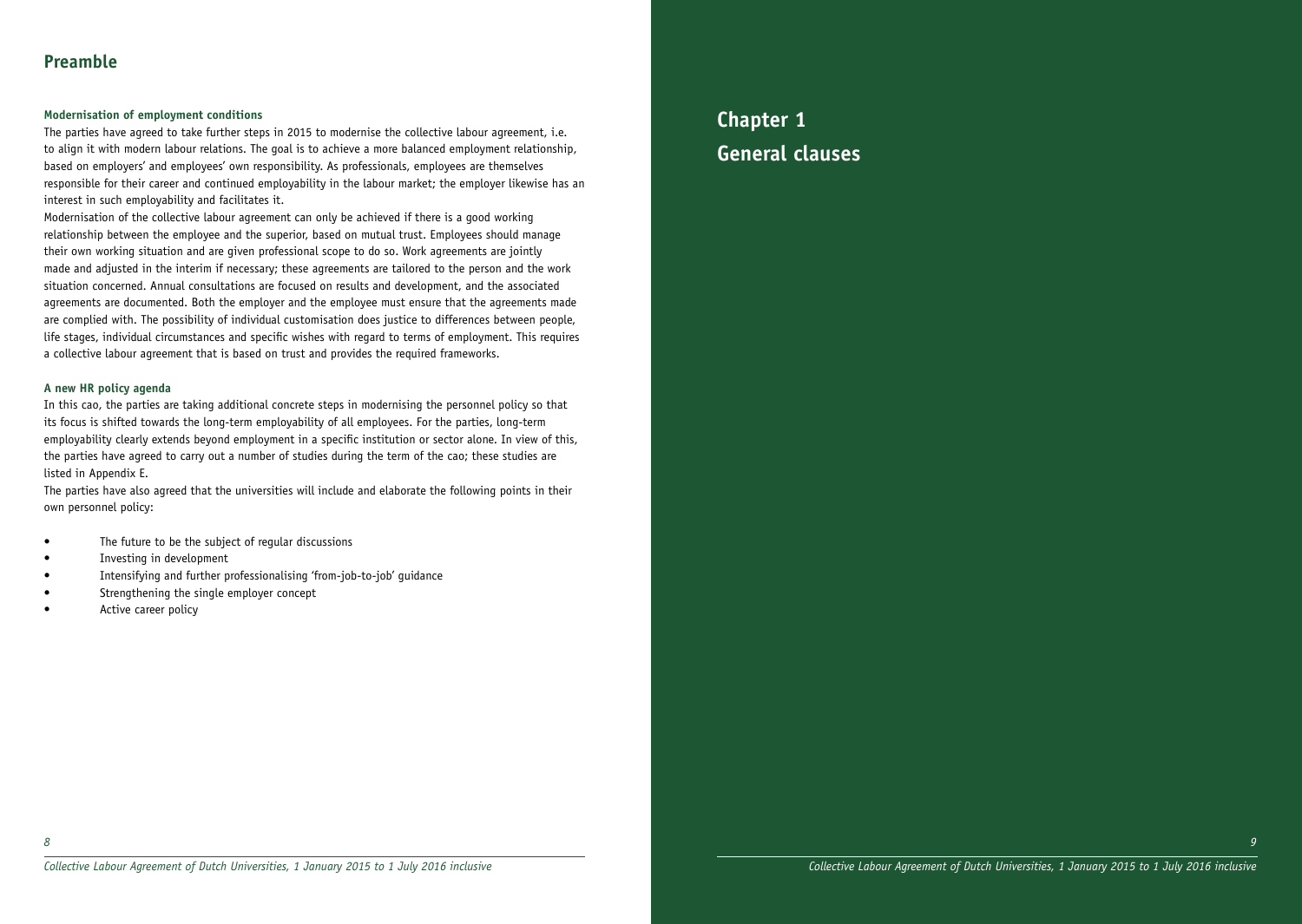## **Section 1 Definitions and obligations**

## **Article 1.1 Definitions and abbreviations**

- a. Universities: the public and special universities;
- b. Public university: the public universities in Leiden, Groningen, Amsterdam, Utrecht, Delft, Wageningen, Eindhoven, Enschede, Rotterdam and Maastricht, and the Open University of the Netherlands in Heerlen;
- c. Special university: the special universities in Amsterdam, Nijmegen and Tilburg;
- d. Institution: the university;
- e. No longer applicable;
- f. Foundation: the Catholic University of Brabant Foundation in Tilburg, the Catholic University Foundation in Nijmegen or the VU University Amsterdam Medical Center in Amsterdam;
- g. Employees' organisations: the employee organisations that are a party to this collective labour agreement (cao);
- h. Employer: the Board of Governors and, with regard to the special universities, the Executive Committee of the Foundation; the VU University Amsterdam and the VU University Amsterdam Medical Center are part of the VU University Amsterdam Medical Center Foundation legal entity. The Radboud University in Nijmegen and the UMC St Radboud form part of the Catholic University Foundation legal entity. With regard to the applicability of this collective labour agreement (cao) on an institutional level, the Free University and the RUN are the employer;
- i. Employee: the person who is employed by an institution;
- j. Employment contract: either an appointment at a public university or an employment contract with a special university;
- k. Temporary employment contract: temporary employment contract, arranged either for a predetermined period or for an objectively definable set of circumstances, the duration of which is not precisely known in advance;
- l. Permanent employment contract: employment contract for an indefinite period of time;
- m. Notice of termination by the employee: at a public university this is taken to mean the request for dismissal made by the employee;
- n. Consultation between the employer and local employees' organisations: the local consultation with employees' organisations as laid down in the consultation protocol;
- o. Employee participation body: the body that is designated as such on the grounds of Articles 9.30, 9.31, 9.37, 9.49, 9.50 and 9.51 of the Higher Education and Academic Research Act (WHW);
- p. Full time employment: employment for 38 hours per week;
- q. Salary: the monthly amount established for the employee in question based on the salary tables in Section 4 of Appendix A to this collective labour agreement (cao);
- r. No longer applicable;
- s. Hourly salary: 1/165th part of the monthly salary in case of full time employment (excluding holiday allowance and end-of-year bonus);
- t. No longer applicable;
- u. Salary grade: a series of numbered salaries, included as such in Appendix A of this collective labour agreement (cao);
- v. Salary number: an indication, consisting of a number, which is given before a salary in a salary grade;
- Maximum salary: the highest amount in a salary grade:
- x. Remuneration: the sum of the salary and the bonuses the employee is entitled to pursuant to the provisions in Articles 3.13, paragraph 2, 3.14, 3.15, 3.18, or the bonus pursuant to the provisions in Articles 3.16, 3.25 to 3.27 unless it is established in advance that the bonus is granted for less than one year;
- y. Position: the compilation of duties to be performed by the employee pursuant to and in accordance with what he has been assigned to do by the employer:
- z. Academic staff (wp): all members of staff whose respective jobs are classified under the Education and Research job family of the job classification system;
- aa. Doctoral candidate: staff in the employment of the university whose job is classified in the doctoral candidate job profile in the Education and Research job family of the job classification system;
- bb. Support and management staff (obp): members of staff not belonging to the academic staff category, including student assistants;
- cc. Medical specialist: a doctor of medicine who, according to the register of the Specialists' Registration Commission, is recognised as a specialist in the field of medicine indicated therein;
- dd. Two-Tier Entity Scheme: the scheme under Article 9.51 of the Higher Education and Academic Research Act, Bulletin of Acts & Decrees 1997, 117;
- ee. cao: the collective labour agreement of the Dutch Universities;
- ff. WAO: Occupational Disability Insurance Act;
- gg. WHW: Higher Education and Academic Research Act;
- hh. WNU: Netherlands Universities Unemployment Scheme (formerly the Unemployment Act for Teaching and Research Staff [BWOO], as phrased on 16 December 1999);
- ii. BWNU: Unemployment Scheme of the Dutch Universities Exceeding the Statutory Minimum;
- jj. ZANU: Sickness and Disability Scheme of Dutch Universities (formerly BZAOO [Sickness and Occupational Disability Act for Teaching and Research Staff], as phrased on 16 December 1999);
- kk. ZW: Sickness Benefits Act;
- ll. WIA: Employment Work and Income (Ability to Work) Act;
- mm. No longer applicable;
- nn. WW: Unemployment Act;
- oo. No longer applicable;
- pp. BW: Dutch Civil Code;
- qq. UWV: Employed Person's Insurance Administration Agency;
- rr. SUWI: Work and Income (Implementation Structure) Act;
- ss. State pension age: the age, as referred to in Section 7a of the General Old Age Pensions Act.

## **Article 1.2 Authority of the employer**

- a. The authority of the employer under the terms of the collective labour agreement (cao) is exercised by the Board of Governors insofar this authority is not reserved for the Directors of the Association or the Directors of the Foundation under the terms of the relevant Charter or Two-Tier Entity Scheme.
- b. The Board of Governors may determine in writing that the authority it was granted under paragraph 1 shall be exercised by others on its behalf.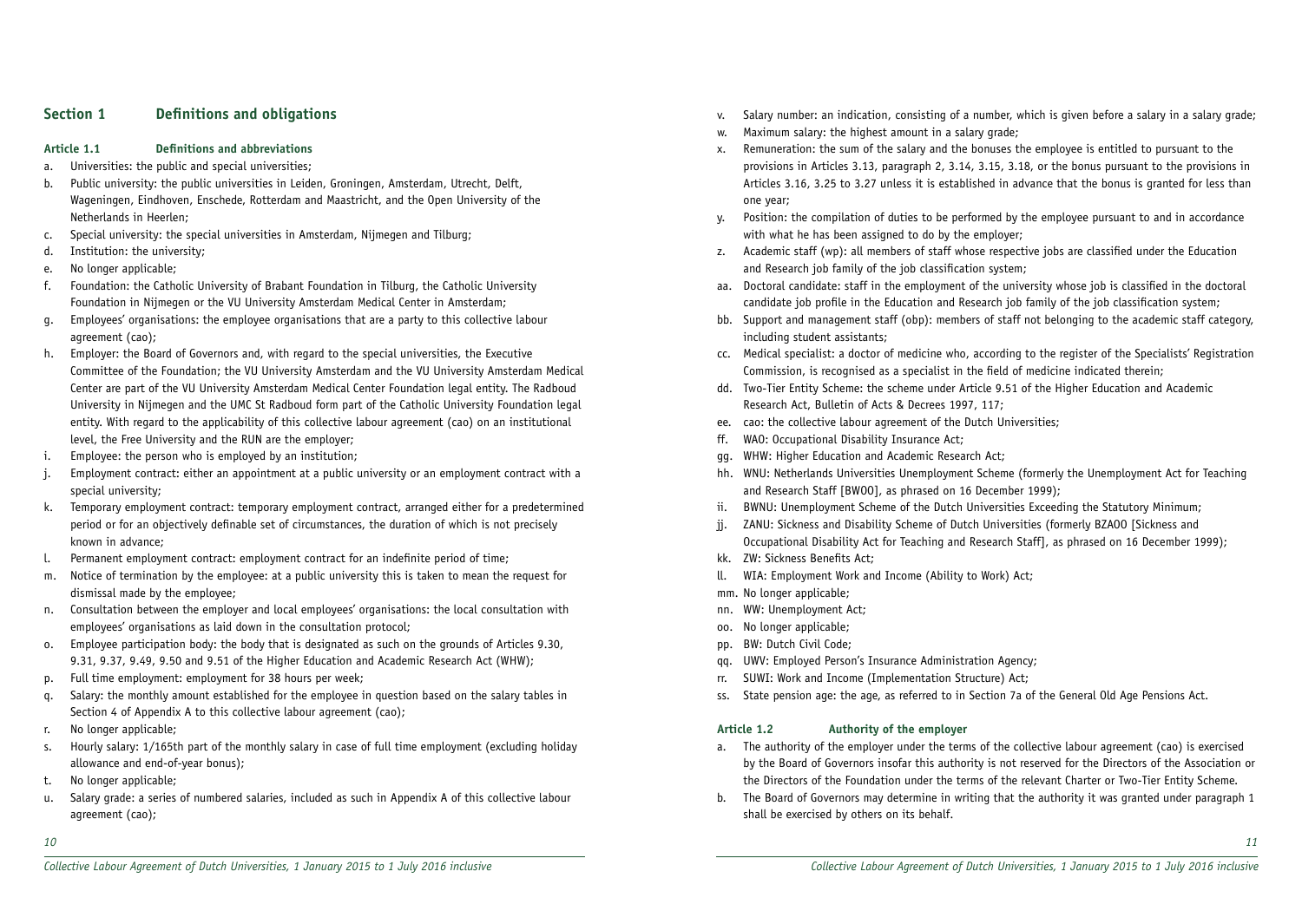## **Article 1.3 Term and modification**

- 1. The collective labour agreement (cao) is entered into for the period from 1 January 2015 to 1 July 2016, inclusive.
- 2. Unless notice has been given by one of the parties, this collective labour agreement (cao) shall be extended by one year on 2 July 2016.
- 3. Notice must be given to the other parties by registered mail at least three months before the expiry date.
- 4. Interim modification of the collective labour agreement (cao) is reserved for the consultation between the parties and can only take place with the consent of the parties.
- 5. Should there be drastic changes in the general socio-economic circumstances in the Netherlands during the term of this collective labour agreement (cao), each party involved in this collective labour agreement (cao) is entitled to propose interim modifications.
- 6. The drastic changes referred to in paragraph 5 also include modifications to the content of the schemes referred to in the text of the collective labour agreement (cao).
- 7. The party wishing to propose such a modification shall inform the other parties of this in writing. The considerations that played a role in the choice of a proposed modification shall be explicitly stated.
- 8. Within a month of receiving the communication referred to in paragraph 7 above, the parties shall meet to discuss the proposed modification.

## **Article 1.4 Scope**

- 1. The collective labour agreement (cao) applies to all staff referred to in Article 1.1, under i, with the exception of:
	- a. a member of the Board of Governors;
	- b. the dean and/or member of the Faculty Board, if and insofar as the employer has established this in consultation with local employees' organisations;
	- c. those belonging to a group of staff from a university with regard to whom the Board of Governors has determined, in consultation with the Board of Directors of the academic hospital affiliated with the university, that the scheme on employment conditions applying to the staff of that hospital shall apply;
	- d. employees of the Amsterdam Academic Centre for Dentistry (ACTA), if the employer has declared they fall under a separate scheme that was arrived at with the agreement of the representatives appointed by the employees' organisations to take part in the consultation with local employees' organisations;
	- e. employees of the Faculty of Medicine (VU), including the medical and clinical academic staff referred to in Section 2 of Chapter 10, if the employer has declared that they fall under a separate scheme that was arrived at with the agreement of the representatives, appointed by the employees' organisations to take part in the consultation with local employees' organisations and as included in the appendix. The provisions of this paragraph may equally apply to the employees of another faculty if they also work in the hospital.
- 2 Elements of this collective labour agreement (cao) shall not apply insofar they are excluded by the employer in special cases, with or without the application of other provisions, provided the employee agrees to this in writing.
- 3. The provisions of the collective labour agreement (cao) only apply insofar they are not contrary to statutory regulations, generally binding provisions or regulations arising from that from which no departure is permitted.
- 4. This collective labour agreement is a standard collective labour agreement and contains framework provisions or provisions stipulating minimums which explicitly indicate whether, as well as the extent to which, additional interpretations may be given at institutional level.

 Other regulations referred to in the collective labour agreement (cao) constitute an integral part of the collective labour agreement (cao). They are set by the employer and amended in consultation with local employees' organisations, unless this collective labour agreement (cao) dictates otherwise. When the collective labour agreement (cao) takes effect, existing regulations in this sense shall be considered to become part of the collective labour agreement (cao) without actually being incorporated into it. Administrative rules may be set up by the employer to implement other regulations.

- 5. Unless expressly stated otherwise, the provisions of the collective labour agreement (cao) shall, in proportion to the working hours agreed upon, apply to employees who are employed for less than a full working week.
- 6. In this collective labour agreement (cao), the term 'husband' or 'wife' also refers to a partner with whom an unmarried employee lives as a registered partner (Article 1:80a of the Dutch Civil Code) or in any other sense and with whom he, with the intention of living together for a prolonged period, maintains a common household on the basis of a notarised partnership contract in which their mutual rights and obligations are specified. The terms 'widow' or 'widower' shall also include the surviving partner as referred to above. In such a case, the partner is also considered to be a member of the family. Only one person may be listed as a partner at any one time.

#### **Article 1.5 Inspection and distribution**

- 1. The employer is obliged to make the contents of this collective labour agreement (cao), any interim modifications and other valid regulations available for unrestricted inspection by the employee.
- 2. On commencement of employment, the employer shall give a digital copy of this collective labour agreement (cao) to any employee employed for a period exceeding 6 months.

## **Article 1.6 Consultation protocol**

The parties attach great importance to purposeful consultation. Wherever this collective labour agreement (cao) specifies that the employer shall or may draw up (further) rules, the employer is obliged to consult with the employees' organisations, as laid down in the consultation protocol (Appendix C).

## **Article 1.7 Obligations of the parties**

- 1. The parties are obliged to observe this agreement in good faith in both letter and spirit. They shall neither take nor support any action, directly or indirectly, that is intended to modify or terminate this agreement in a way that has not been agreed upon.
- 2. The parties shall encourage the observance of this agreement by their members by all means at their disposal.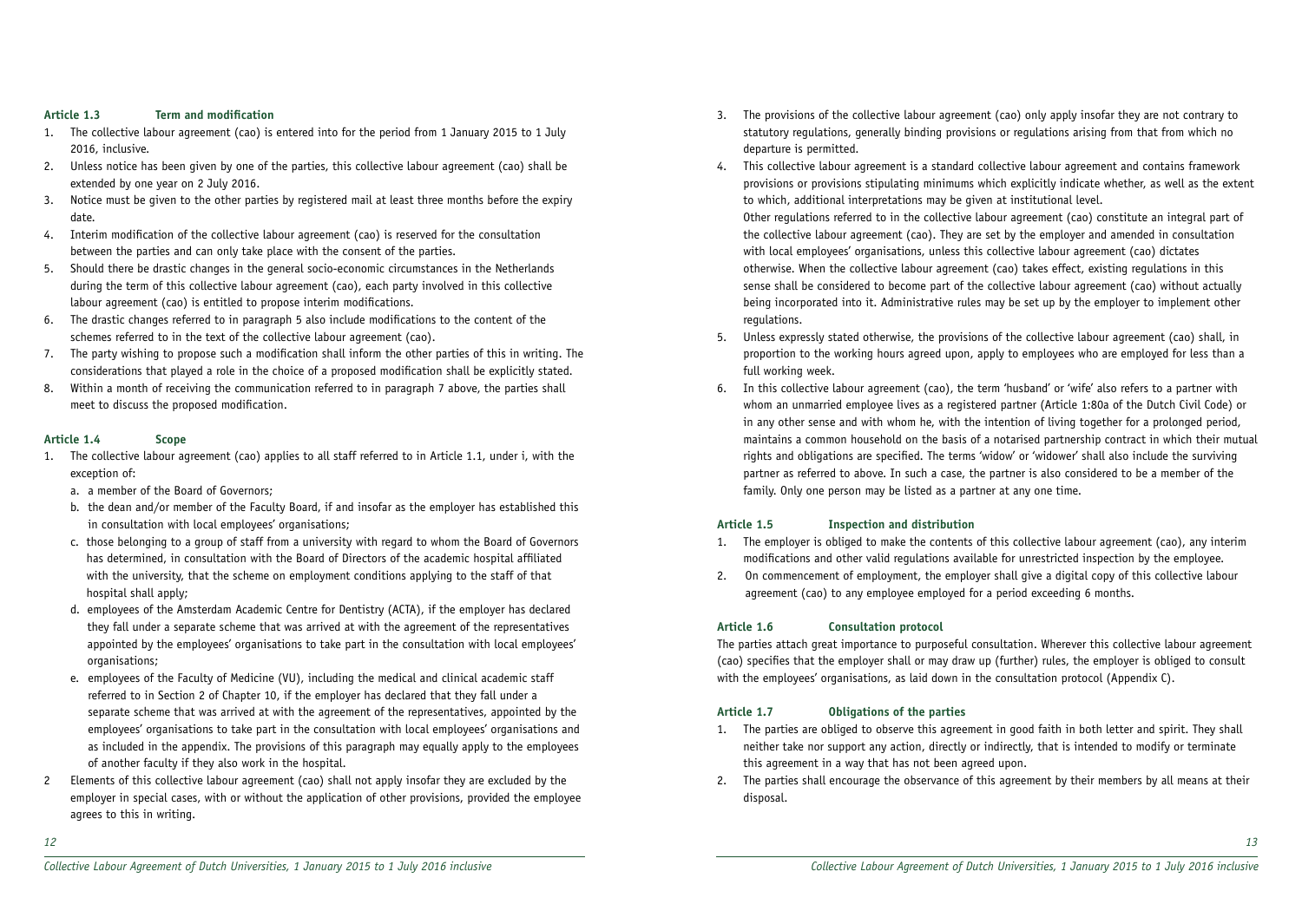## **Section 2 Obligations of the employer and the employee**

## **Article 1.8 General**

1. The employer is obliged to act and to refrain from acting in a way a proper employer should under similar circumstances.

 The employee is obliged to perform his duties to the best of his ability, to behave as a good employee and to act in accordance with the instructions given by or on behalf of the employer.

- 2. In the performance of his duties and in his personal and concerted behaviour towards third parties, an employee is expected to act in the spirit of the goals of the university as much as possible.
- 3. Paragraph 3 exclusively applies to special universities.

## **Article 1.9 Location**

An employee can be obliged to take up residence in or near the location where the work must be carried out if, in the opinion of the employer and in view of the nature of the position, this is required for the proper performance of the job.

## **Article 1.10 Change of position**

If required by the interests of the institution, the employee is obliged to accept any other position, whether or not in the same organisational unit and whether or not at the same location where the work must be carried out, that can reasonably be assigned to him in view of his personality, circumstances and prospects with due observance of Article 9.12a of this cao.

## **Article 1.11 Change of duties**

The employee may be compelled to temporarily perform duties other than his usual ones, provided that these duties can reasonably be assigned to him in view of his personality and circumstances. He cannot, however, be compelled to perform the duties of employees who are on strike.

## **Article 1.12 Undesirable behaviour**

- 1. In order to promote well being in the working environment, the parties wish to eliminate undesirable behaviour, including (sexual) harassment, aggression, violence and discrimination.
- 2. The employer must appoint a counsellor whose task it is to offer initial assistance to those who have been confronted with undesirable behaviour and to offer initial assistance with regard to complains pertaining to acts in violation of the Equal Treatment Act.
- 3. In order to prevent and combat the forms of undesirable behaviour referred to above, the employer shall draw up a code of conduct.
- 4. The parties have made recommendations to the local employees' organisations of the institutions regarding the implementation of this code.

## **Article 1.13 Conscientious objections**

The employee has the right to refuse performing certain tasks, on the grounds of serious conscientious objections. The employee is obliged to inform the employer of this immediately, with an indication of his objections.

## **Article 1.14 Work for third parties**

- 1. The employee is obliged to notify the employer of any work he performs for third parties before he commences with that work, and must do so on inception of his employment contract.
- 2. The employee may perform work for third parties only with the approval of the employer.
- 3. Approval shall be given to perform work for third parties outside of office hours, unless important institutional interests are involved.
- 4. The employer shall lay down further rules in regard of paragraphs 1 to 3 in consultation with local employees' organisations.

### **Article 1.15 Personal advantage**

- 1. In his capacity, the employee is not allowed to claim or request reimbursements, remuneration, donations or promises from third parties. In his capacity, the employee is not allowed to accept reimbursements, remuneration or gifts, unless the employer grants its permission.
- 2. The employee is prohibited from performing work in his own interest or for third parties, or from having it performed, in the buildings or on the premises of the employer without the latter's approval.

### **Article 1.16 Confidentiality**

- 1. The employee is obliged to keep all information derived from his position confidential insofar as this obligation either follows from the nature of the matter or has been expressly imposed on him. This obligation also applies following termination of the employment contract.
- 2. The obligation referred to in paragraph 1 above does not apply to those who share the responsibility of ensuring that the employee shall perform his duties properly, nor to those whose cooperation in performing these duties can be considered essential, if and insofar they themselves are already pledged to secrecy or have accepted this obligation. The provisions of the previous sentence apply with due observance of the legal provisions relating to professional secrecy.
- 3. Without prejudice to the legal provisions that apply to the employer, the employer is obliged to keep all information on its staff confidential, unless the employee has given permission to act otherwise.
- 4. The obligation to maintain confidentiality is without prejudice to the compliance with academic freedom referred to in Article 1.6 of the Higher Education and Academic Research Act (WHW).

#### **Article 1.17 Liability and compensation**

- 1. An employee who, in the performance of his duties, causes damage to the institution or to a third party to whom the institution is obliged to pay compensation for that damage shall not be held liable for this, unless the damage was caused deliberately or was a result of conscious recklessness.
- 2. The employer is obliged to furnish and maintain the classrooms, equipment and materials used for work, as well as take such measures and provide such instructions as are reasonably necessary, in such a way that the employee does not suffer any nuisance when performing his work.
- 3. The employer is liable vis-à-vis the employee for any damage the employee may suffer during the performance of his work unless the employer demonstrates that it has met the obligations referred to in paragraph 2 or that the damage was primarily the result of intent or deliberate carelessness on the part of the employee.
- 4. The employer may establish more detailed rules with regard to the provisions in this article.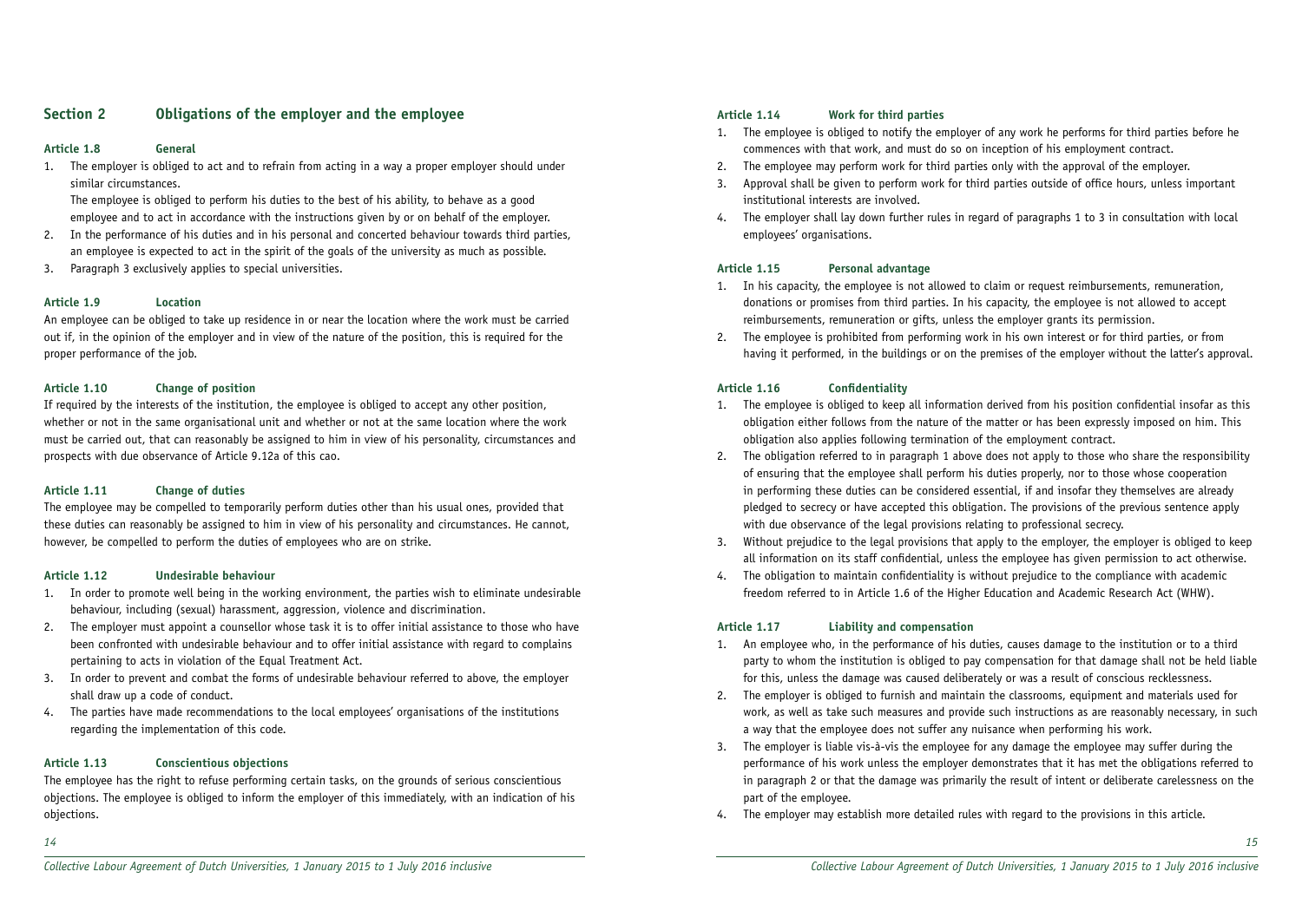## **Article 1.18 Work clothing, distinguishing marks**

The employer can make it obligatory for the employee to wear the prescribed work clothing and distinguishing marks. In consultation with the competent employee participation body, the employer may lay down rules.

## **Article 1.19 Employees' obligations pursuant to third-party agreements**

If rules have been set up pertaining to agreements between the university and third parties, an employee who participates in the implementation of such an agreement is obliged to behave in accordance with both the rules and the substance of the agreement in question.

## **Section 3 Patent right and copyright**

## **Article 1.20 General**

- 1. The employee is obliged to comply with provisions reasonably laid down by the employer with regard to patent right and copyright, with due observance of the legal provisions.
- 2. The employer may impose more detailed rules with regard to the provisions referred to in Articles 1.21 and 1.22.

## **Article 1.21 Obligation to report**

- 1. An employee who, during or otherwise coinciding with the performance of his duties, creates a possibly patentable invention or, by means of plant selection work, isolates a new variety for which plant breeder's rights may be obtained, is obliged to report this in writing to the employer and must submit sufficient data to enable the employer to assess the nature of the invention or variety.
- 2. The obligation referred to in paragraph 1 arises the moment the employee is reasonably able to conclude that there is a question of such an invention or such a variety. In any event, the employee shall be considered to have been able to reach such a conclusion the moment the invention is completed or the variety has been isolated.
- 3. The provisions in this article apply by analogy as far as possible if the employee creates work that is protected by copyright, if and insofar the employer has not determined otherwise.

## **Article 1.22 Transfer and retention of rights**

1. Without prejudice to the provisions in Article 12 of the State Patents Act, Bulletin of Acts & Decrees 1995, 51, Article 31 of the Seeds and Planting Materials Act, Bulletin of Acts & Decrees 1966, 455 and Article 7 of the Copyright Act, Bulletin of Acts & Decrees 1912, 308, the employee, if and insofar he is entitled to other than moral rights to the invention, the variety or the work, for which the obligation to report in Article 1.21 exists, shall transfer these rights to the employer in whole or in part if so requested, in order to enable it to make use of them in the context of fulfilling its statutory duties within a term to be established later.

- 2. As soon as the term referred to in paragraph 1 has expired without the employer actually having made use of the rights that were transferred to it, the employee is entitled to reclaim them. If the employee subsequently decides in favour of exploitation, the second sentence of paragraph 3 applies by analogy.
- 3. Except in cases contrary to the substantial interests of the university, the employee is entitled not to comply with the request as referred to in paragraph 1. In that case, the employer may decide that the costs it has invested are at the employee's expense, including salary, the costs of the facilities made available to the employee, insofar as they are directly related to the creation of the rights the employee now wishes to keep for himself, plus the interest accrued. The term 'substantial interests of the university' shall be interpreted to include interests arising from agreements entered into with third parties by or on behalf of the employer.

## **Article 1.23 Reimbursements**

- 1. In the event the employer makes use of the rights transferred to it, the employee is entitled to fair reimbursement. Article 1.4 paragraph 5 is not applicable.
- 2. When determining this compensation, consideration shall be given to the financial interests of the employer in the assigned rights and to the circumstances under which the result was achieved.
- 3. When rights are transferred, the employee is eligible for reimbursement of the costs borne by him personally which costs are demonstrably linked directly to the invention, the isolation of the variety or the creation of the work.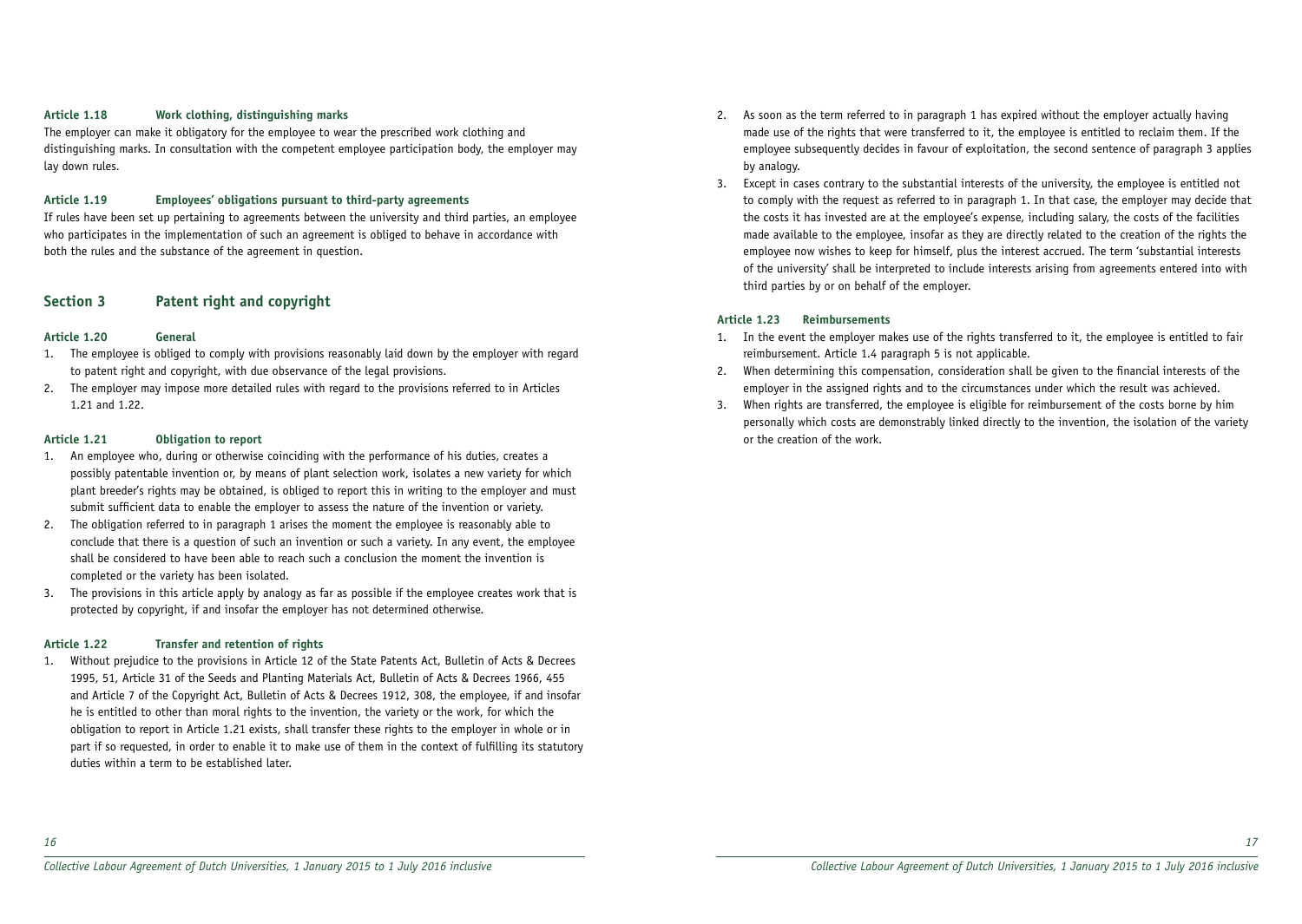## **Chapter 2 The employment contract**

## **Article 2.1 Content of employment contract**

- 1. When the employment contract is entered into or amended, the employer ensures that the employee receives two written copies of the employment contract, to be signed by both parties, prior to commencement of employment or the amendment, if at all possible.
- 2. This written copy of the employment contract contains at least the following details:
	- a. the name, location and address of the employer;
	- b. the name, initials, address and date of birth of the employee;
	- c. the location or locations where the work shall be performed;
	- d. the commencement date of employment;
	- e. whether the employment contract is permanent or temporary, and in the latter case an indication as to the term of the employment contract, as well as the possibility of interim resignation or termination;
	- f. any probationary period within the meaning of Article 2.2, paragraph 2;
	- g. the job profile, job level and actual job and the organisational unit to which the employee shall be assigned at the start of the employment contract;
	- h. whether the employee shall be working all working hours, or what part thereof;
	- i. whether the employee shall be obliged to work on-call and/or standby shifts, or to work at irregular and flexible hours;
	- j. the salary, with an indication as to the salary grade in question, the salary number, and any bonuses;
	- k. the applicability of a pension scheme as referred to in Article 7.1;
	- l. the provision that this collective labour agreement (cao) forms an integral part of the employment contract;
	- m. any matters the employer and employee explicitly wish to regulate.

#### **Article 2.2 The employment contract**

- 1. The employment contract shall be entered into for either a specified or an unspecified period. In principle, the employment contract shall be concluded for an unspecified period of time, unless a temporary employment contract is considered to be necessary.
- 2. On inception of the employment contract concluded for a period of more than six months, a probation period of no more than two months can be agreed upon, during which period both the employer and the employee are entitled to cancel the employment with immediate effect without observing the provisions pertaining to giving notice.
- 3. An employment contract entered into following an interval of no more than six months after the end of a prior temporary employment contract shall be considered an extension of the previous employment contract when determining the maximum period referred to in article 2.3.
- 4. Whenever this chapter refers to a maximum term of a temporary employment contract, it refers to the term of the employment contract from the beginning, including the term of any successive employment contracts.
- 5. When terminating temporary employment contracts other than by resignation of the employee or during the probationary period within the meaning of Article 2.2, paragraph 2, the employer undertakes to endeavour a transfer and to improve the employee's position in the labour market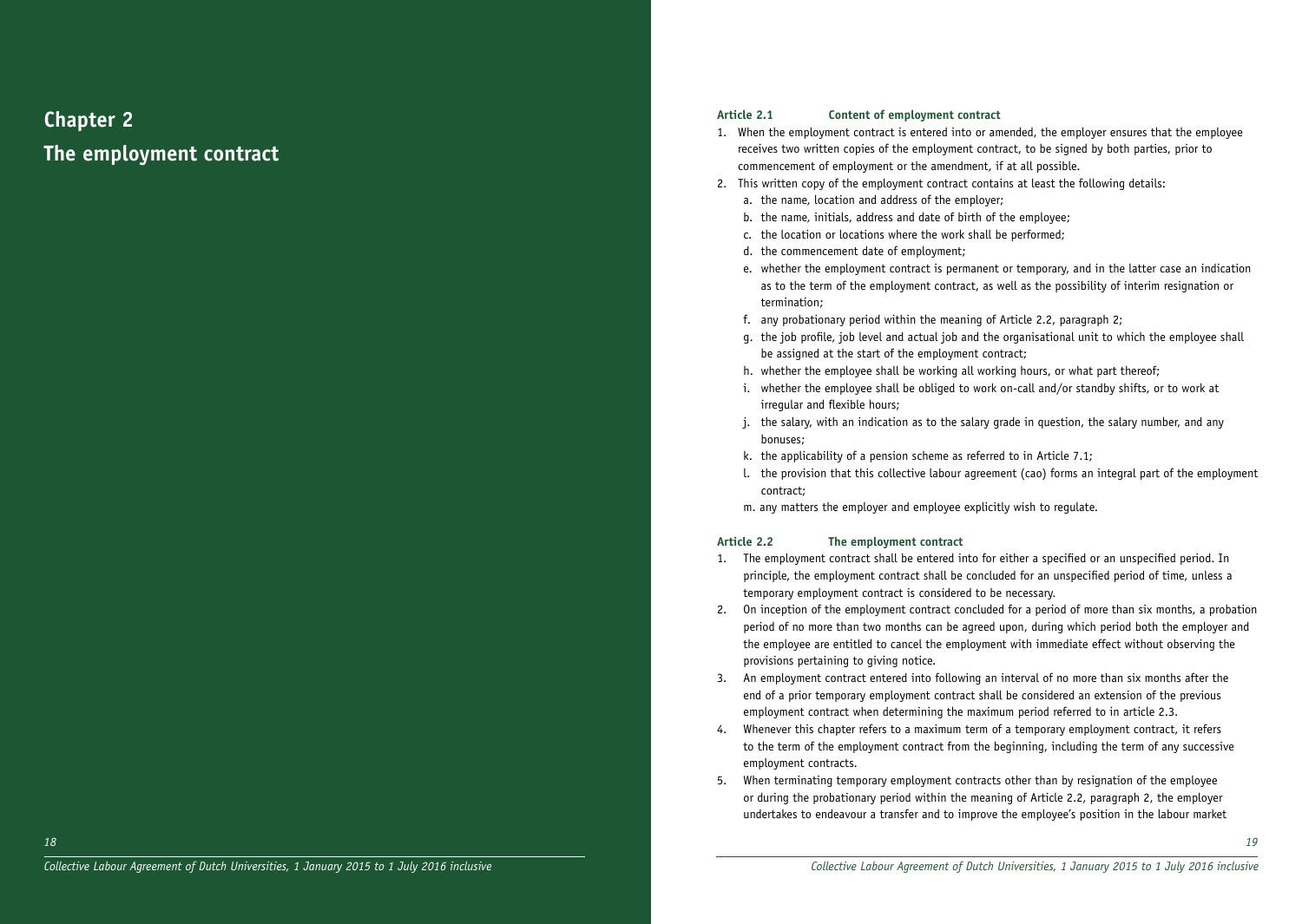within the meaning of Section 72a of the Unemployment Insurance Act. Within that framework, the employer shall in any case examine the possibilities for retraining, additional training and courses, with due regard of a cost benefit analysis. The employer's choice from among these measures shall depend on the term of the employment contract and the age of the employee concerned. On the basis of these indicators, the employer shall determine whether and to what extent these measures should be continued following termination of the temporary employment contract.

6. The provisions in paragraph 2 apply to the special universities, in deviation from Article 7:652, paragraphs 4a and 5 of the Dutch Civil Code.

### **Article 2.2a Non-recurring temporary employment contract**

- 1. With due observance of the provisions in article 2.2, first paragraph, the employer can, in deviation from the maximum total term of the employment referred to in article 2.3, conclude a non-recurring temporary employment contract with an employee.
- 2. The duration of the employment will be determined on inception. This can be a predetermined period or a period that is not defined exactly in advance but depends on an objectively definable circumstance.
- 3. The employment contract as referred to in paragraph 1 can be terminated early if this has been agreed in writing.
- 4. This non-recurring temporary employment contract can, in accordance with the provisions of Article 7:668a, paragraph 3, of the Dutch Civil Code, be extended once by a maximum of three months.

## **Article 2.3 Term of the employment contract and the number of extensions (applicable until 1 July 2016)**

- 1. A temporary employment contract can be offered to academic staff (WP). The total term of the employment contract, including any subsequent contracts, is no more than six years.
- 2. A temporary employment contract can be offered to support and management staff (OBP). The total term of the employment contract, including any subsequent contracts, is no more than three years. If the employment contract is financed from temporary external funds, the maximum term is four years.
- 3. a. A doctoral candidate shall be offered a temporary employment contract for the expected duration of the doctoral candidate's promotion process. On commencement of employment, the term of the employment contract shall be set to a fixed term.
	- b. On commencement of the doctoral candidate's promotion process, the doctoral candidate can, in deviation from sub a, be offered an employment contract with a term of 18 months at most. Article 3.10, paragraph 3 applies in this regard.
		- A maximum term of 12 months applies to employment contracts started before 1 January 2008.
- 4. The term of the employment contract shall be determined on commencement of employment. This can be either a fixed period or a period that has not been determined in advance, but which depends on a circumstance to be objectively assessed.
- 5. If the employee requests this, the employer may decide to extend the maximum term referred to in paragraphs 1 and 2 with:
	- a. the amount of maternity leave taken;
	- b. the duration of illness if the illness lasted for a consecutive period of at least 8 weeks;
- c. the amount of parental leave taken;
- d. the term of performing a management position acknowledged by the Board of Governors. This at least includes membership of an employee participation body within the university and managerial activities at one of the employees' organisations involved in the collective labour agreement (cao) negotiations, or one of its affiliated associations.
- 6. In addition to the previous paragraph, the following applies:
	- a. at the employee's request an employment contract with a doctoral candidate is extended with the amount of maternity leave taken, unless contradicted by substantial business interests;
	- b. an employment contract with a doctoral candidate can be extended with the term of performing a management position acknowledged by the Board of Governors. This at least includes membership of an employee participation body within the university and managerial activities at one of the employees' organisations involved in the collective labour agreement (cao) negotiations, or one of its affiliated associations.
- 7. The temporary employment contract may be followed by another temporary employment contract no more than twice, on the understanding that the total term of the successive employment contracts may not exceed the terms referred to in paragraphs 1 and 2. If the provisions in paragraphs 5 and 6 are applied, the maximum for the number of successive employment contracts referred to in the previous sentence does not apply.
- 8. No restrictions with regard to the term the and number of successive employment contracts apply to an employment contract entered into with a doctoral candidate as well as an on-call worker as referred to in paragraph 12, a student assistant as referred to in Article 10.1, paragraph 2 and a person who has a position elsewhere which is considered by the employer to be of significant importance for his contribution to academic education and research.
- 9. When determining the maximum term and the number of successive employment contracts, the years of service and the number of successive employment contracts apply, with the exception of:
	- a. the time during which work is carried out within the framework of a training programme;
	- b. the time during which work is carried out as an on-call worker within the meaning of paragraph  $12:$
	- c. the time prior to an interruption lasting more than six months;
	- d. for the special universities: the time spent within the framework of an employment contract under which no salary is paid;
	- e. an extension as referred to in paragraph 5.
- 10. The time during which work is performed as part of a training programme shall in any case include the time spent as:
	- a. student assistant;
	- b. doctoral candidate;
	- c. research assistant;
	- d. trainee research worker;
	- e. trainee in any profession or in connection with further academic or practical education or training, including the Royal Netherlands Academy of Sciences (KNAW) and EU fellows.
- 11. When determining the total term and total number of successive employment contracts in this collective labour agreement (cao), employment contracts between the employee and different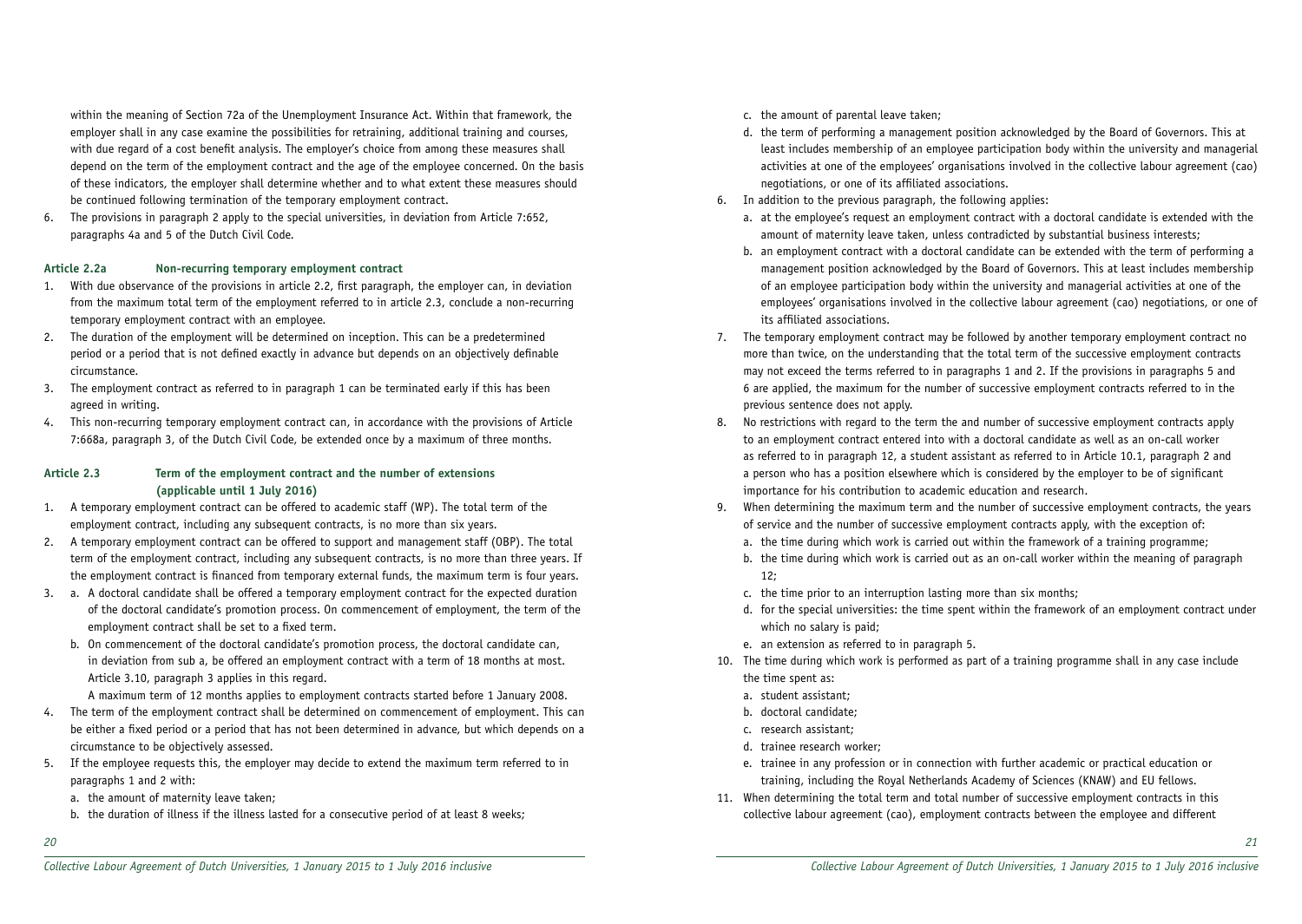employers, which in light of the work performed should reasonably be considered to be each other's successor, shall not be taken into consideration.

- 12. a. On-call workers within the meaning of this paragraph are taken to mean those who, at variable times to be determined by the employer, perform incidental work falling within the general task of the unit concerned.
	- b. On-call workers whose work is of an incidental nature and to whom no fixed number of hours applies are not entitled to continued payment of wages. This shall apply only to:
		- ward attendants:
		- positions in the hotel and catering industry;
		- invigilators;
		- pollsters;
		- language, sports and music teachers:
		- correctors;
		- help desk staff and information officers:
		- personal drivers:
		- cloakroom attendants;
		- students (not student assistants) who exclusively perform administrative and organisational activities.
- 13. In respect of the special universities, the provisions in this article pertaining to possible term and number of successive employment contracts, as well as successive employership, apply in deviation from the provisions of Article 7:668a of the Dutch Civil Code.

## **Article 2.3 Term of the employment contract and the number of extensions (applicable from 1 July 2016)**

- 1. A temporary employment contract can be offered to academic staff (WP). If this employment contract is extended, the total term of the employment contract, including any subsequent contracts, with due observance of the provisions in Appendix L, is no more than four years.
- 2. A temporary employment contract can be offered to support and management staff (OBP). If this employment contract is extended, the total term of the employment contract, including any subsequent contracts, with due observance of the provisions in Appendix L, is no more than three years.

 If the employment contract is financed from temporary external funds, the maximum term, with due observance of the provisions in Appendix L, is four years.

3. a. A doctoral candidate shall be offered a temporary employment contract for the expected duration of the doctoral candidate's promotion process. On commencement of employment, the term of the employment contract shall be set to a fixed term.

b. On commencement of the doctoral candidate's promotion process, the doctoral candidate can, in deviation from sub a, be offered an employment contract with a term of 18 months at most. Article 3.10, paragraph 3 applies in this regard.

A maximum term of 12 months applies to employment contracts started before 1 January 2008.

- 4. The term of the employment contract shall be determined on commencement of employment. This can be either a fixed period or a period that has not been determined in advance, but which depends on a circumstance to be objectively assessed.
- 5. On the employee's request, the employer may decide to extend the employment contract, provided it does not exceed the maximum term referred to in paragraphs 1 and 2, second sentence, by:
	- a. the amount of maternity leave taken;
	- b. the duration of illness if the illness lasted for a consecutive period of at least 8 weeks;
	- c. the amount of parental leave taken;
	- d. the term of performing a management position acknowledged by the Board of Governors. This at least includes membership of an employee participation body within the university and managerial activities at one of the employees' organisations involved in the collective labour agreement (cao) negotiations, or one of its affiliated associations.
- 6. In addition to the previous paragraph, the following applies:
	- a. at the employee's request an employment contract with a doctoral candidate is extended with the amount of maternity leave taken, unless contradicted by substantial business interests;
	- b. an employment contract with a doctoral candidate can be extended with the term of performing a management position acknowledged by the Board of Governors. This at least includes membership of an employee participation body within the university and managerial activities at one of the employees' organisations involved in the collective labour agreement (cao) negotiations, or one of its affiliated associations.
- 7. The temporary employment contract may be followed by another temporary employment contract no more than twice, on the understanding that the total term of the successive employment contracts may not exceed the terms referred to in paragraphs 1 and 2. If the provisions in paragraphs 5 and 6 are applied, the maximum for the number of successive employment contracts referred to in the previous sentence does not apply.
- 8. No restrictions with regard to the term the and number of successive employment contracts apply to an employment contract entered into with a doctoral candidate or a student assistant as referred to in Article 10.1, paragraph 2.
- 9. When determining the maximum term and the number of successive employment contracts, the years of service and the number of successive employment contracts apply, with the exception of:
	- a. the time during which work is carried out within the framework of a training programme;
	- b. the time during which work is carried out as an on-call worker within the meaning of paragraph 12;
	- c. the time prior to an interruption lasting more than six months;
	- d. for the special universities: the time spent within the framework of an employment contract under which no salary is paid;
	- e. an extension as referred to in paragraph 5.
- 10. The time during which work is performed as part of a training programme shall in any case include the time spent as:
	- a. student assistant;
	- b. doctoral candidate;
	- c. research assistant;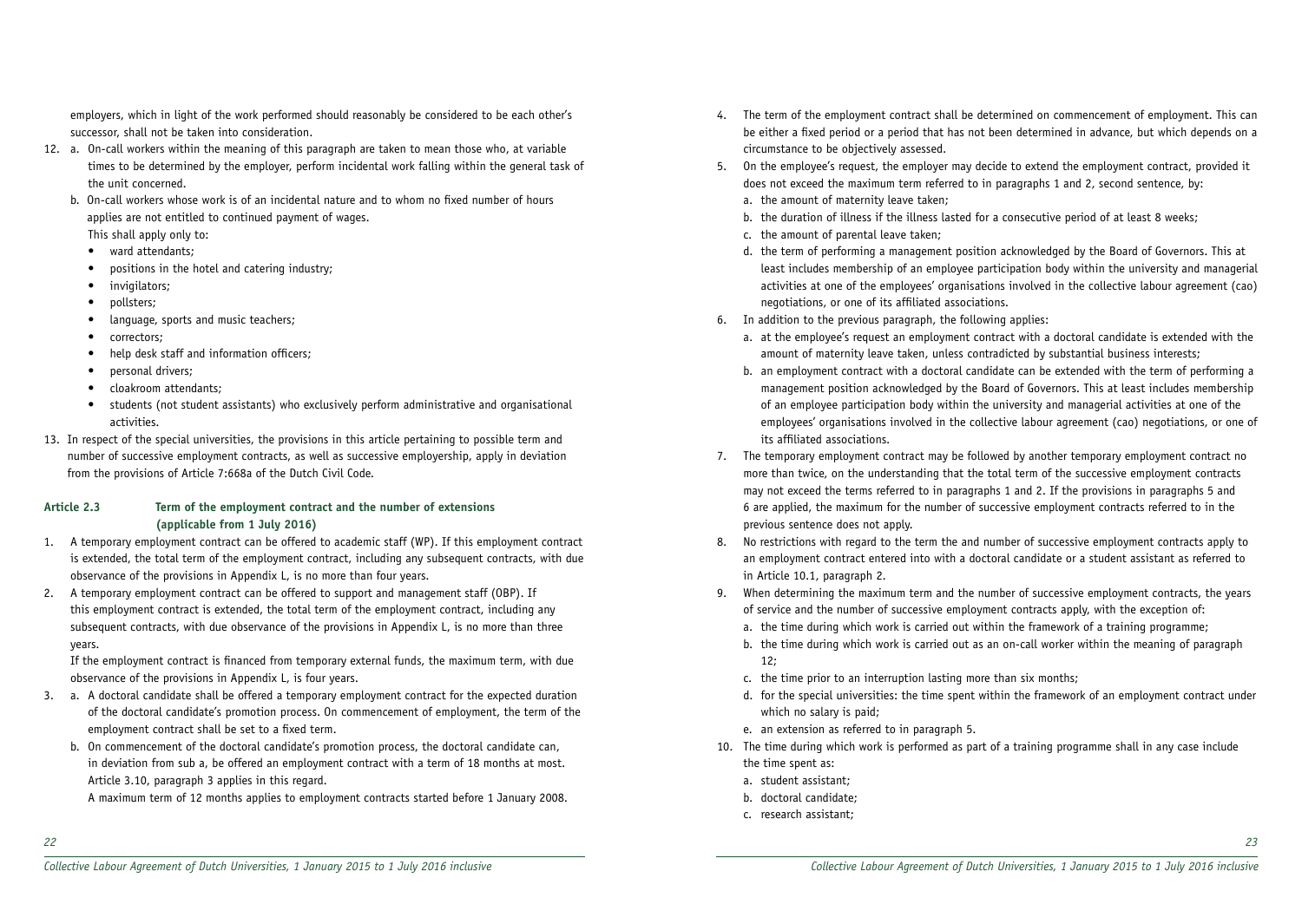- d. trainee design engineer (TOIO);
- e. trainee in any profession or in connection with further academic or practical education or training, including the Royal Netherlands Academy of Sciences (KNAW) and EU fellows.
- 11. When determining the total term and total number of successive employment contracts in this collective labour agreement (cao), employment contracts between the employee and different employers, which in light of the work performed should reasonably be considered to be each other's successor, shall not be taken into consideration.
- 12. a. On-call workers within the meaning of this paragraph are taken to mean those who, at variable times to be determined by the employer, perform incidental work falling within the general task of the unit concerned.
	- b. On-call workers whose work is of an incidental nature and to whom no fixed number of hours applies are not entitled to continued payment of wages. This shall apply only to:
		- ward attendants:
		- positions in the hotel and catering industry;
		- invigilators;
		- pollsters;
		- language, sports and music teachers;
		- correctors;
		- help desk staff and information officers:
		- personal drivers:
		- cloakroom attendants:
		- students (not student assistants) who exclusively perform administrative and organisational activities.
- 13. In respect of the special universities, the provisions in this article pertaining to possible term and number of successive employment contracts, as well as successive employership apply in deviation from the provisions of Article 7:668a of the Dutch Civil Code.

## **Article 2.4 Conversion**

- 1. If, with the apparent approval of the employer, the employee continues to perform his assigned tasks after the maximum approved term of the temporary employment contract as referred to in Article 2.3 has been exceeded, the temporary employment contract shall be considered to have been converted to a permanent employment contract from that moment on.
- 2. A temporary employment contract shall be considered to have been converted into a permanent employment contract if the number of successive employment contracts exceeds the number permitted by virtue of Article 2.3.
- 3. The first and second paragraphs of this article shall not apply to employment contracts concluded before 1 July 2015. The provisions of article 2.3 of the collective labour agreement as they read on the date when the employment contract was concluded shall continue to apply to those employment contracts.

## **Article 2.5 No longer applicable**

*24*



## **Chapter 3 Remuneration**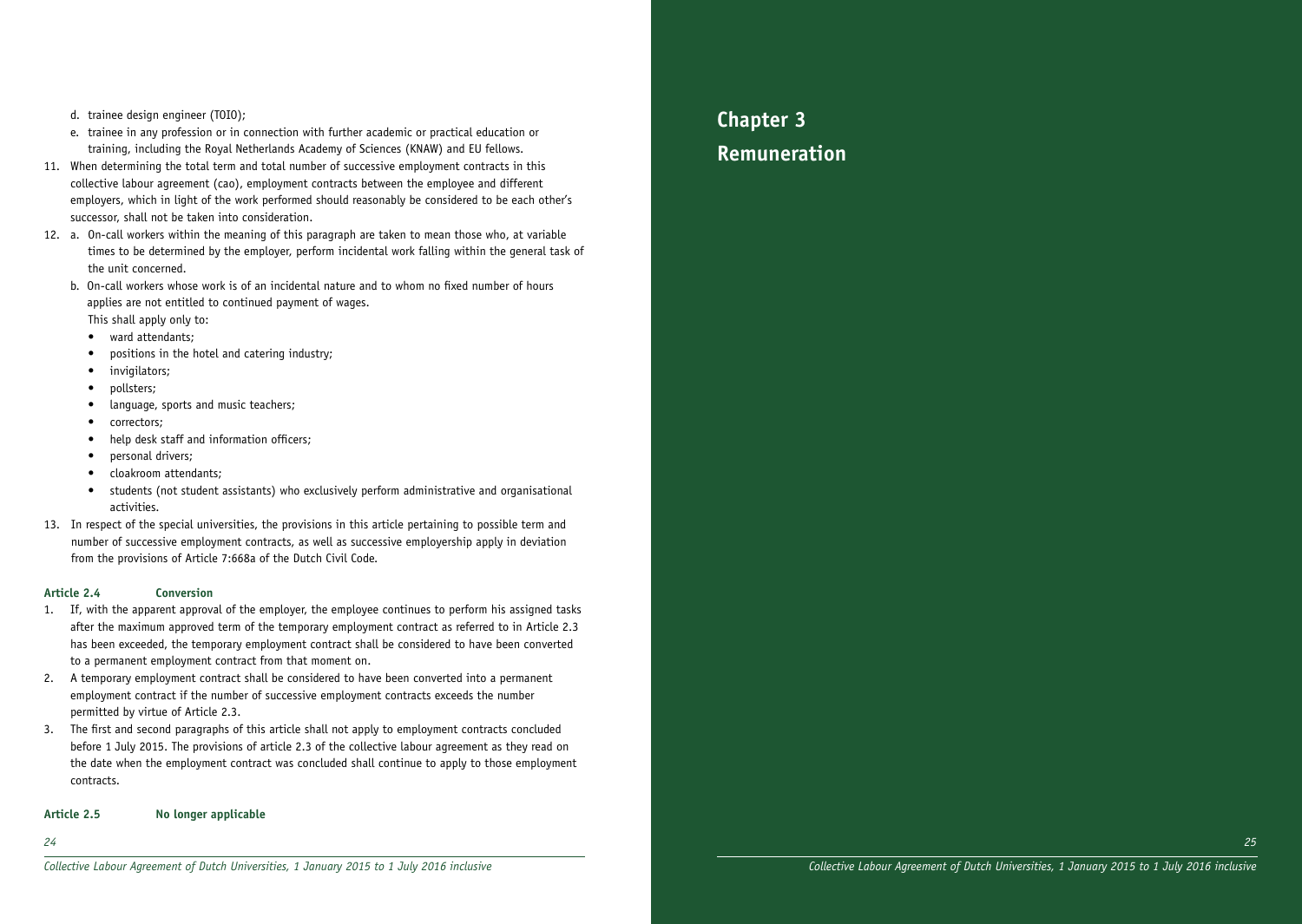## **Section 1 General**

## **Article 3.1 Payment of salary**

- 1. The employer pays the salary, bonuses and the compensation as referred to in Articles 3.13 to 3.16, 3.18 and Sections 3 and 4 of Chapter 3 on a monthly basis, no later than the last working day of that month.
- 2. If the salary, a bonus as referred to in Articles 3.13 to 3.16, 3.18, 3.25, 3.27, or an amount as referred to in Article 3.12, must be calculated on a portion of a calendar month, the amount shall be determined proportionally.
- 3. The employee shall not receive any remuneration for the period that he culpably and in conflict with his obligations, fails to perform his duties.
- 4. Following the death of an employee, his remuneration shall be paid out up to and including the last day of the month in which he died.

## **Article 3.2 Salary grades and salary review**

- 1. The employee receives a monthly salary, determined in accordance with the provisions in this Chapter and the salary tables in Appendix A.
- 2. An overview of the structural salary increases is included in Appendix A.

### **Article 3.3 Individual salary increases**

- 1. If in the opinion of the employer the employee performs his duties satisfactorily, his salary shall be increased to the next amount in the salary grade.
- 2. If in the opinion of the employer the employee performs his duties very well or extremely well, his salary may be increased to a higher amount listed in the salary grade.
- 3. If in the opinion of the employer the employee does not perform his duties satisfactorily, no salary increase shall be given.
- 4. The salary increases referred to in the paragraphs 1 and 2 above shall be granted:
	- a. if the employee is 22 or older and has not yet reached the maximum salary in the salary grade applicable to him, initially one year after commencement of employment and then every year.
	- b. if the employee is younger than 22, as from the first day of the month of his birthday.

## **Article 3.4 End-of-year bonus**

- 1. The employee is entitled to a structural end-of-year bonus expressed as a percentage of his annual salary (with respect to which a guaranteed minimum applies) in accordance with the provisions of Appendix A. In the case of part time employment or employment for part of the year, the minimum is adjusted pro rata.
- 2. The employer pays the end-of-year bonus in December; in the event of dismissal this is paid together with the final salary.

## **Article 3.5 Pay classification and career development**

1. The employer determines the employee's job profile, job level and the salary grade with due observance of the rules of the university job classification system, "University Job Classification" (UFO), as stated in Appendix J, and the rules pertaining to career development as referred to in Article 6.5. The Job Classification Objections Scheme applies to the classification.

- 2. Upon the inception of the employment of an occupationally disabled employee with a disability on which agreements have been reached between the parties to the collective labour agreement with a view to the entry into force of the Participation Act (Bulletin of Acts and Decrees 2014, 271), the employee shall be granted the salary specified in the sequence of salaries applicable to him stated in table 4.3 (100%) or 4.4, respectively, in Appendix A. In deviation from article 3.3, first paragraph, the salary will be increased to the next amount in the salary scale if, in the employer's judgement, the labour productivity has increased substantially.
- 3. The first and second paragraphs of this article shall not apply to an employee filling a position that is subsidised on the basis of a promotion of employment by the government, nor to a trainee or student with whom an employment contract was entered into within the framework of day-time training or similar training. In the cases listed above, specific regulations for the remuneration of these categories apply.

#### **Article 3.6 Salary grade change for employees at public universities**

- 1. Without prior dismissal of an employee at a public university, an employee cannot be placed in a salary grade with a lower maximum salary than that of the salary grade in which the employee was placed previously.
- 2. The first paragraph does not apply:
	- a. in case of a disciplinary measure as referred to in Article 6.12 other than dismissal;
	- b. in case of an employee being placed in another position if, based on the Employed Person's Insurance Administration Agency's (UWV) claim assessment with respect to occupational disability, the wage loss is less than 35%;
	- c. following the end of a temporary assignment in a position to which a higher salary grade applies.

## **Article 3.7 Deputising**

If an employee temporarily fills another position as a substitute, the salary scale that applied to him previously shall remain effective, with due observance of the provisions in Article 3.15.

## **Article 3.8 Starting grades**

- 1. If an employee is employed in a new position and is not yet able to fully perform the duties of this position, he can be placed in a starting grade.
- 2. As soon as an evaluation during the grading period proves that the employee performs his duties properly, he is placed in the salary grade corresponding to the position.
- 3. The starting grade referred to in paragraphs 1 and 2 is the first lower salary grade, except for salary grade 10, for which salary grade 8 is the starting grade.
- 4. The maximum duration of placement in a starting grade is two years.
- 5. If the employee still does not perform his duties properly six months prior to expiry of the maximum period referred to in paragraph 4, the employer shall consult with the employee about a different career perspective, either within the institution or elsewhere.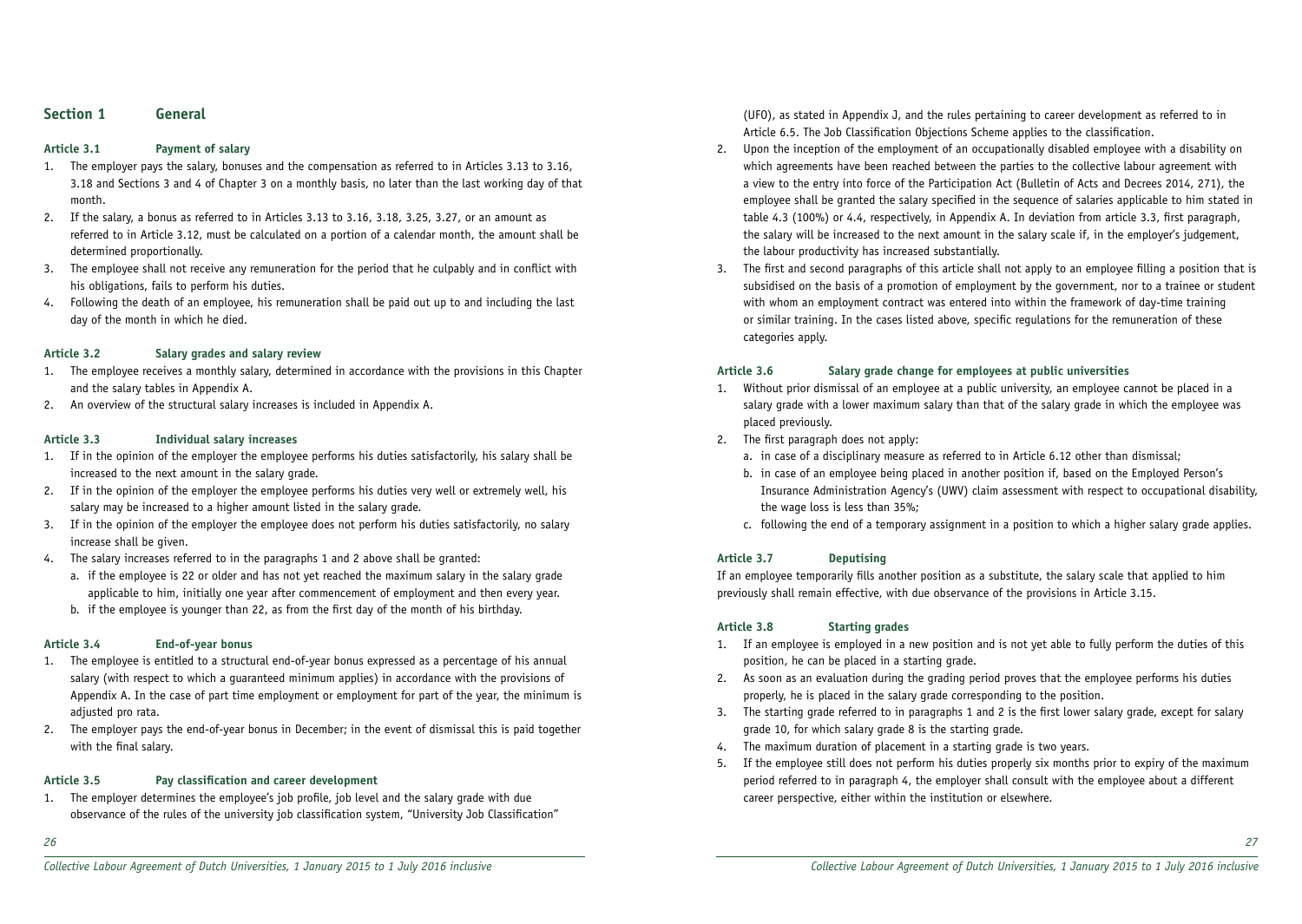## **Article 3.9 Departures from the rules in special cases**

In special cases - for tax-related reasons - the employer, following consultation with local employees' organisations, may lay down a regulation that either supplements or deviates from Articles 3.1, 3.3 and 3.5 to 3.8.

## **Article 3.10 Doctoral candidate salary**

- 1. The doctoral candidate is subject to salary grades P0, P1, P2 and P3.
- 2. On inception of the employment contract, the doctoral candidate is placed in salary grade P0 for a period of 12 months.
- 3. At the end of the period of 12 months referred to in paragraph 2, the doctoral candidate will be placed in salary grade P1, also if the first employment contract of the doctoral candidate runs longer than 12 months. In derogation of Article 3.3, paragraph 3, the salary increase is not linked to the performance assessment. The salary increase does not, therefore, constitute an opinion about the doctoral candidate's performance in the first year of employment.
- 4. Each subsequent salary increase shall take place only after an annual assessment.
- 5. If the doctoral candidate still has not had his annual assessment 15 months after the last periodic salary increase and when this cannot be attributed to the person involved, the next salary increase shall take effect automatically while upholding the original incremental date.
- 6. The final salary of the doctoral candidate is set to salary grade P3, which is equal to salary scale 10, grade 2.
- 7. No longer applicable.
- 8. No longer applicable.
- 9. Starting grades as referred to in Article 3.8 do not apply to the grade placement of a doctoral candidate.

## **Article 3.11 Taxability**

If and as soon as any prevailing (tax-free) compensation, bonus or allowance becomes taxable in whole or in part as a result of changes in tax legislation, the (taxable) portion in question shall be interpreted as a gross payment, unless determined otherwise by general regulations applicable to the university.

## **Article 3.12 Holiday allowance**

- 1. The employee is entitled to a holiday allowance amounting to 8% of his total remuneration.
- 2. For employees who are 22 or older, the holiday allowance shall be at least a monthly amount (as included in Appendix A, tables 4.2 and 4.6) to be determined by the parties concerned, on the understanding that this amount shall be reduced proportionally in case of part-time work. The minimum holiday allowance will be adjusted according to the salary increase agreed between the parties.
- 3. For employees younger than 22, the holiday allowance shall be at least the amount referred to in paragraph 2, reduced by 10% for every year or portion of a year by which the employee is younger than 22. The maximum reduction in this connection shall be 50%, on the understanding that the amount the employee is entitled to shall be reduced proportionally in the event of part-time work.
- 4. If an employee receives only a portion of his total remuneration on the grounds of Article 7.2, he shall be considered to be receiving his total remuneration for the purposes of the application of paragraph 1, on the understanding that the employee shall be considered to be receiving no remuneration, as far as the application of paragraph 1 is concerned, if the actual remuneration received has been reduced to the amount of that portion of the pension contribution that can be claimed from the employee.
- 5. The employer shall pay out the holiday allowance once a year over the period of twelve months starting with the month of June in the preceding calendar year.
- 6. In case of dismissal of the employee, payment shall be made over the period between the end of the last period for which holiday allowance was paid out and the date of dismissal.

## **Article 3.13 Performance bonus**

- 1. If, in the opinion of the employer, an employee performs his duties very well or excellently, he may be granted a bonus for the period of one year.
- 2. In special circumstances, the employer may decide to grant the bonus for a longer period.

## **Article 3.14 Labour market-related bonus**

- 1. The employer may grant the employee a bonus for mobility, recruitment or retention reasons.
- 2. This bonus shall be granted for a period that is agreed upon in advance. After the period referred to above has lapsed, the employer may again grant a bonus in a similar manner.

## **Article 3.15 Bonus for temporary substitution**

- 1. An employee who, by order of the employer, temporarily fills a position as a substitute in whole or in part, which would lead to a salary grade with a higher maximum salary on application of Article 3.5 paragraph 1, may be granted a bonus by the employer for the duration of that substitution.
- 2. Unless there are special circumstances, the bonus shall be granted only if the substitution has lasted for at least 30 calendar days. The bonus shall be calculated from the first day of the substitution. In the event of total substitution, the amount of the bonus shall be equal to the difference between the present salary of the employee and the salary that he would receive if he had been placed in the salary grade with the higher maximum salary as from the day that the substitution started. In the event of partial substitution, the employer shall grant the bonus in proportion to the extent of the substitution.

## **Article 3.16 Bonuses for other reasons**

In special cases, the employer may grant an employee or a group of employees a bonus on grounds other than those indicated in Articles 3.13 to 3.15.

## **Article 3.17 Withdrawal of a bonus**

The employer may withdraw a bonus granted on the basis of Articles 3.13, 3.14 or 3.16 if the reason for having granted the bonus no longer exists.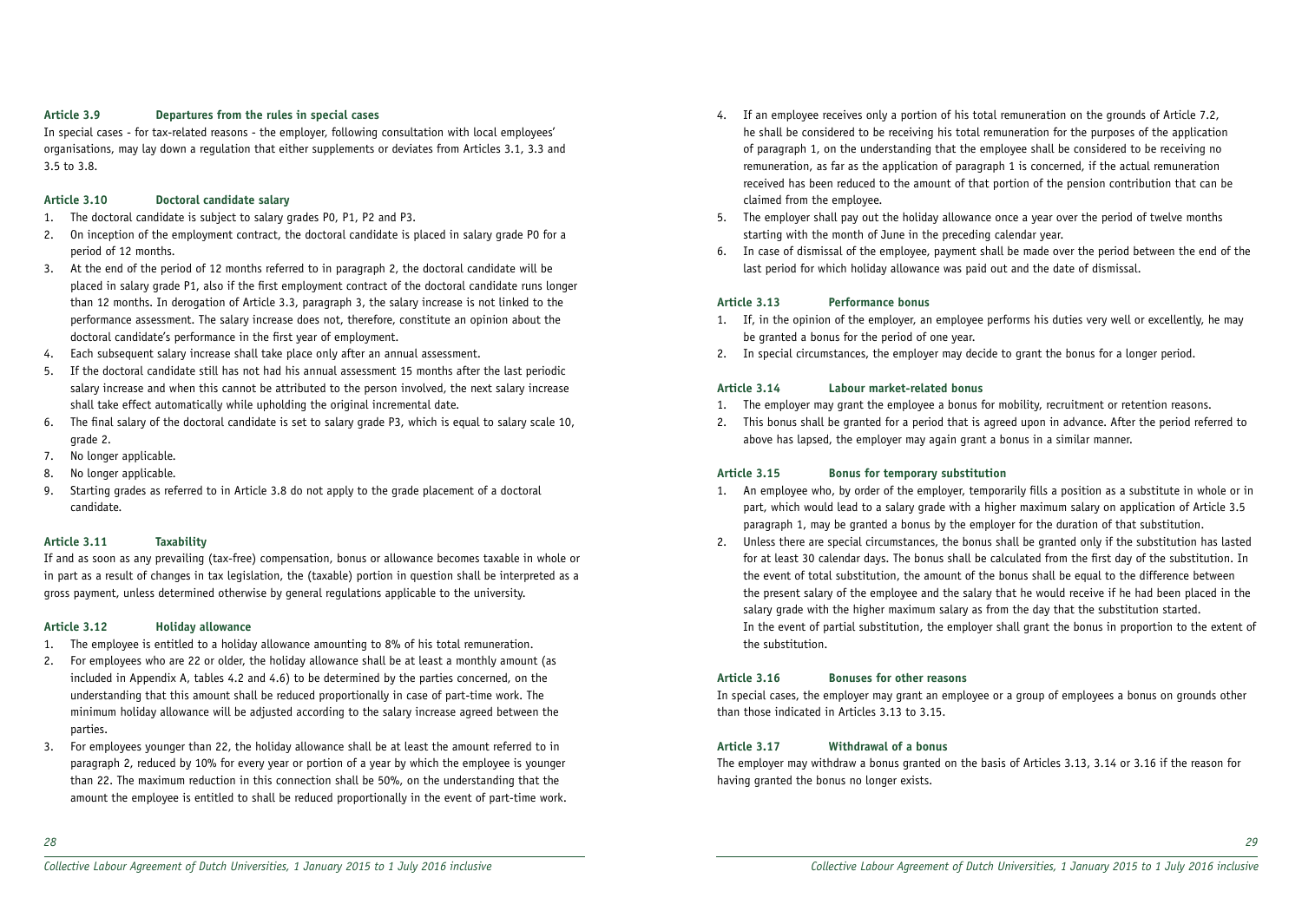### **Article 3.18 Minimum wage allowance**

- 1. If the salary is less than the monthly minimum wage that applies to employees of the same age as the employee in question on the grounds of Articles 7, 8 and 14 of the Minimum Wage and Minimum Holiday Allowance Act, the employer shall pay the difference in the form of an allowance.
- 2. For employees who work part-time, the minimum wage that applies to employees of the same age shall be considered to be fixed at a proportional share of the minimum wage for full-time work.

## **Section 2 Bonuses and compensation**

### **Article 3.19 Long service**

- 1. The employee is entitled to a long-service bonus.
- 2. In consultation with local employees' organisations, the employer shall lay down further rules with regard to the granting of bonuses by virtue of paragraph 1.
- 3. The (further) rules as referred to in paragraph 2 are subject to Article 10.9.

### **Article 3.20 Job performance bonus**

- 1. The employer can grant a bonus due to circumstances or facts which in its opinion give rise to that, for instance job performances which significantly exceed that which may be expected of the employee by virtue of the hours of work and job specification in comparison to the efforts of similar employees.
- 2. In consultation with local employees' organisations, the employer shall lay down further rules with regard to the granting of bonuses by virtue of paragraph 1.

#### **Article 3.21 Work-related expenses**

- 1. In consultation with local employees' organisations, the employer lays down regulations with regard to the full or partial compensation of:
	- a. travel, removal and accommodation expenses in connection with the employment or transfer of the employee;
	- b. travel and accommodation expenses during business trips.
- 2. The (further) rules as referred to in paragraph 1 are subject to Article 10.9.

## **Article 3.22 Expenses related to development**

In consultation with local employees' organisations, the employer may lay down regulations with regard to the full or partial compensation of:

- a. expenses in connection with obtaining a doctorate;
- b. expenses incurred in order to maintain the competence of the employee, including:
	- the costs of attending congresses;
	- the costs of domestic and foreign study tours;
	- the costs of the acquisition of professional literature.

## **Article 3.23 Professional expenses**

- 1. The employee is entitled to a provision or reimbursement for expenses made in connection with work, if prior permission has been obtained from the employer.
- 2. Article 1.4 paragraph 5 does not apply.

## **Artikel 3.24 Indexation**

In consultation with local employees' organisations, the employer may come to an arrangement with regard to the indexation of compensation agreed upon with local employees' organisations.

## **Section 3 Allowances for unusual working hours**

#### **Article 3.25 Allowance for work at unsociable hours**

- 1. The employer shall grant an allowance to the employee who is a member of the supporting and administrative staff to whom a salary scale of lower than scale 11 applies and who carries out work other than assigned overtime work within the times specified in the second paragraph.
- 2. With due observance of the provisions stated in paragraph 4 of this article, the additional compensation per hour worked shall amount to the following percentages of the employee's hourly wage:
	- a. 40% for hours worked on Mondays to Fridays between 00.00 to 07.00 hrs and between 20.00 and 24.00 hrs, and for hours worked on Saturdays;
	- b. 75% for hours worked on Sundays and public holidays;
	- c. no longer applicable.
- 3. a. The above percentages shall be calculated on the basis of the maximum hourly wage stipulated in scale 7, number 10.
	- b. In case the employee makes use of the individual choices model, the salary referred to in the second paragraph and under a will be calculated per hour over the salary without deduction of any sources set in the individual choices model in money.
- 4. The employer can, in consultation with the employee, decide not to grant the allowance referred to in paragraph 1 of this article provided the employee started work at a public university after 1 April 1997 or a special university after 1 January 2006, and provided the working hours both are fixed and take place during the business hours stipulated in article 4.3.
- 5. In derogation from paragraph 1, the employer may, in consultation with the local employees' organisations, agree to a further arrangement for an allowance for work performed outside normal working hours by academic staff with a patient care task.

## **Article 3.26 Decreasing allowance for work at unsociable hours**

1. The employer shall grant a decreasing allowance to an employee if an employee's compensation, as referred to in article 3.25, has been permanently reduced through no fault of his own as a result of an allowance's termination or reduction and if such an allowance has been in place without any significant interruption, as referred to in paragraph 6 of this article, for at least two years.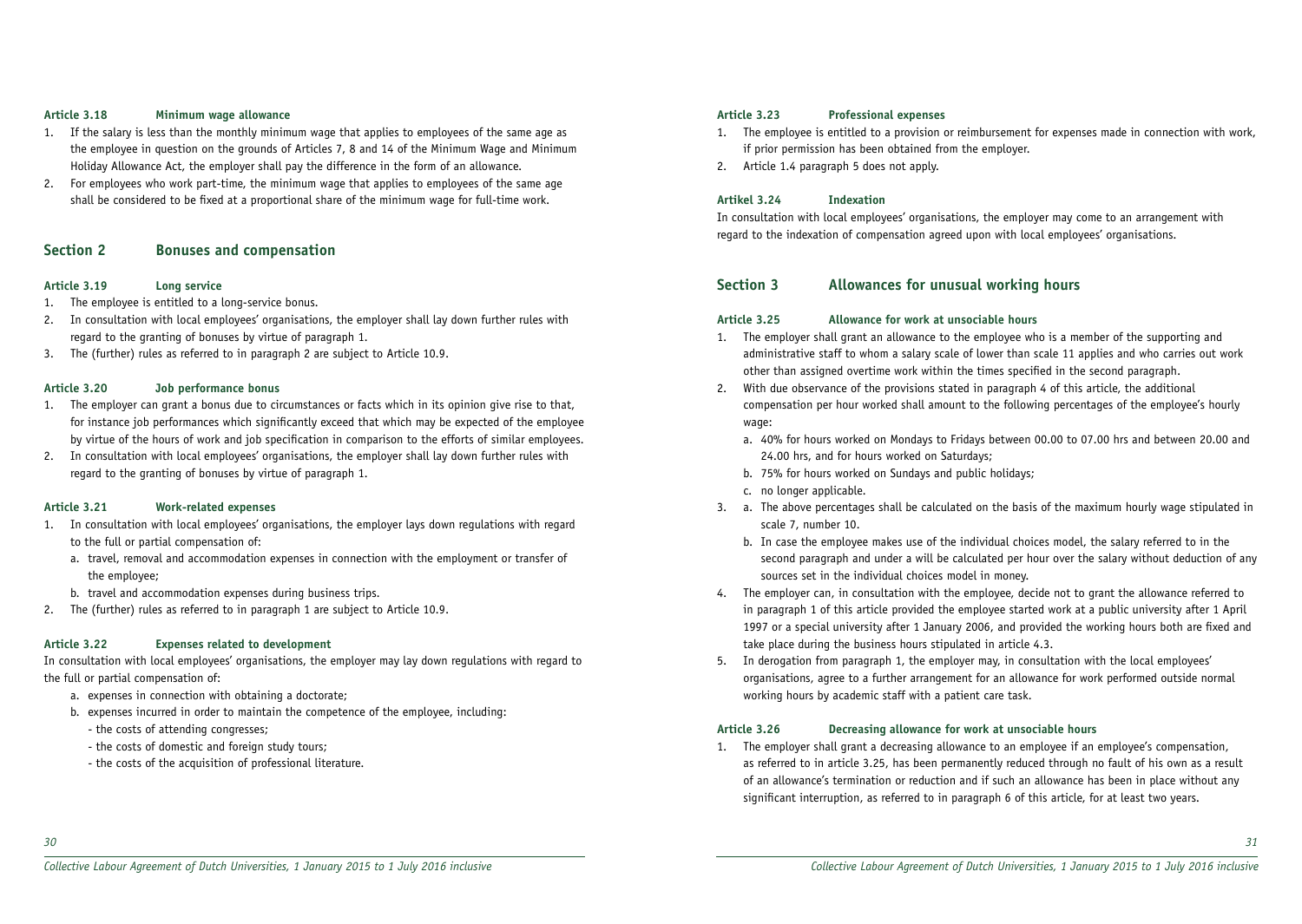- 2. An employee shall be entitled to a decreasing allowance for a period of not more than one-fourth the number of months during which an allowance was in place, to a maximum of 36 months. The decreasing allowance shall be paid out in three periods of not more than 12 months and amount to 75%, 50% and 25% of the allowance, respectively.
- 3. The employer shall grant a permanent allowance to an employee aged 55 or older if the employee's compensation as referred to in article 3.25 has been permanently reduced through no fault of his own as a result of an allowance's termination or reduction and if such an allowance has been in place for a minimum of 15 years without any significant interruption as referred to in paragraph 6 of this article.
- 4. If the employer grants an employee a new allowance, as referred to in Article 3.25, while a decreasing allowance is still in effect, the amount of the new allowance shall be subtracted from the decreasing allowance.
- 5. No longer applicable.
- 6. A significant interruption is understood to mean absence from the job other than sick leave for a period of longer than two months.
- 7. The employer can, in accordance with his own rules, grant an allowance to a particular group of employees aged 55 and older who have suffered a permanent reduction in pay because of the loss of an allowance under the meaning of Article 3.25.
- 8. No longer applicable.

## **Article 3.27 On-call and standby shifts**

- 1. The employer shall grant an allowance to an employee who is a member of the supporting and management staff and to whom a salary scale of lower than scale 11 applies, and who must, in accordance with the employer's written instruction, remain on-call on a regular or fairly regular basis to perform work as required outside the working hours applicable to him/her under the working hours regulation referred to in article 4.2.
- 2. a. The allowance shall be 10% of the applicable hourly wage for every full hour the employee remains on-call, subject to the maximum permitted for pay scale 3.
	- b. In case the employee makes use of the individual choices model, the salary referred to under a. will be calculated per hour over the salary including any monetary sources chosen individually in the individual choices model.
- 3. The allowance calculated on the basis of paragraph 2 of this article shall be increased by 25% of the salary per hour for a standby shift.
- 4. If the work to be performed is urgent the provisions in article 3.28 shall apply, with due observance of the following:
	- a. in the event of work on an on-call shift, the overtime shall start the moment the employee leaves his home outside the grounds of the university and end as soon as he has returned home, it shall be rounded up to the nearest half hour and a minimum of 2 hours' overtime shall be compensated;
	- b. every period of overtime that an employee on standby is called upon to work shall be rounded up to the nearest half hour.

## **Article 3.28 Overtime**

- 1. The employer shall grant an allowance to an employee who is a member of the supporting and management staff and to whom a salary scale of lower than scale 11 applies, and who works overtime at the employer's instruction.
- 2. Overtime is understood to mean: work performed outside the working hours applying to the employee, insofar as this means that the employee exceeds the number of working hours applying to him/her per period of work, with the period of work being one week.
- 3. The compensation for overtime shall consist of leave equal to the duration of the overtime. In addition, the employer shall grant additional leave based on the provisions of paragraph four. If the work does not allow the granting of leave and/or additional leave in time, financial compensation shall be awarded instead.
- 4. Such additional leave or financial compensation shall consist of a percentage of the duration of overtime based on the employee's hourly wage, being:
	- a. 25% for overtime worked between 7am and 6pm from Mondays to Fridays;
	- b. 50% for overtime worked between 6pm and 7am the following morning from Mondays to Fridays and overtime worked between midnight and 4pm on Saturdays;
	- c. 100% for overtime worked after 4pm on Saturdays and any overtime worked on Sundays and public holidays.

 In case the employee makes use of the individual choices model, the salary referred to under a will be calculated per hour over the salary without deduction of any sources set in the individual choices model in money.

- 5. No compensation shall be granted for overtime of less than 30 minutes performed immediately after the close of the regular working day.
- 6. No overtime compensation shall be granted to groups of employees specified by the employer in consultation with local employees' organisations.
- 7. Upon request, an employee shall be exempted from working overtime if, in the opinion of the employer, there are special circumstances preventing him/her from performing additional work.

## **Article 3.29 No longer applicable**

The text of this article has been moved to Appendix B, Article B.13.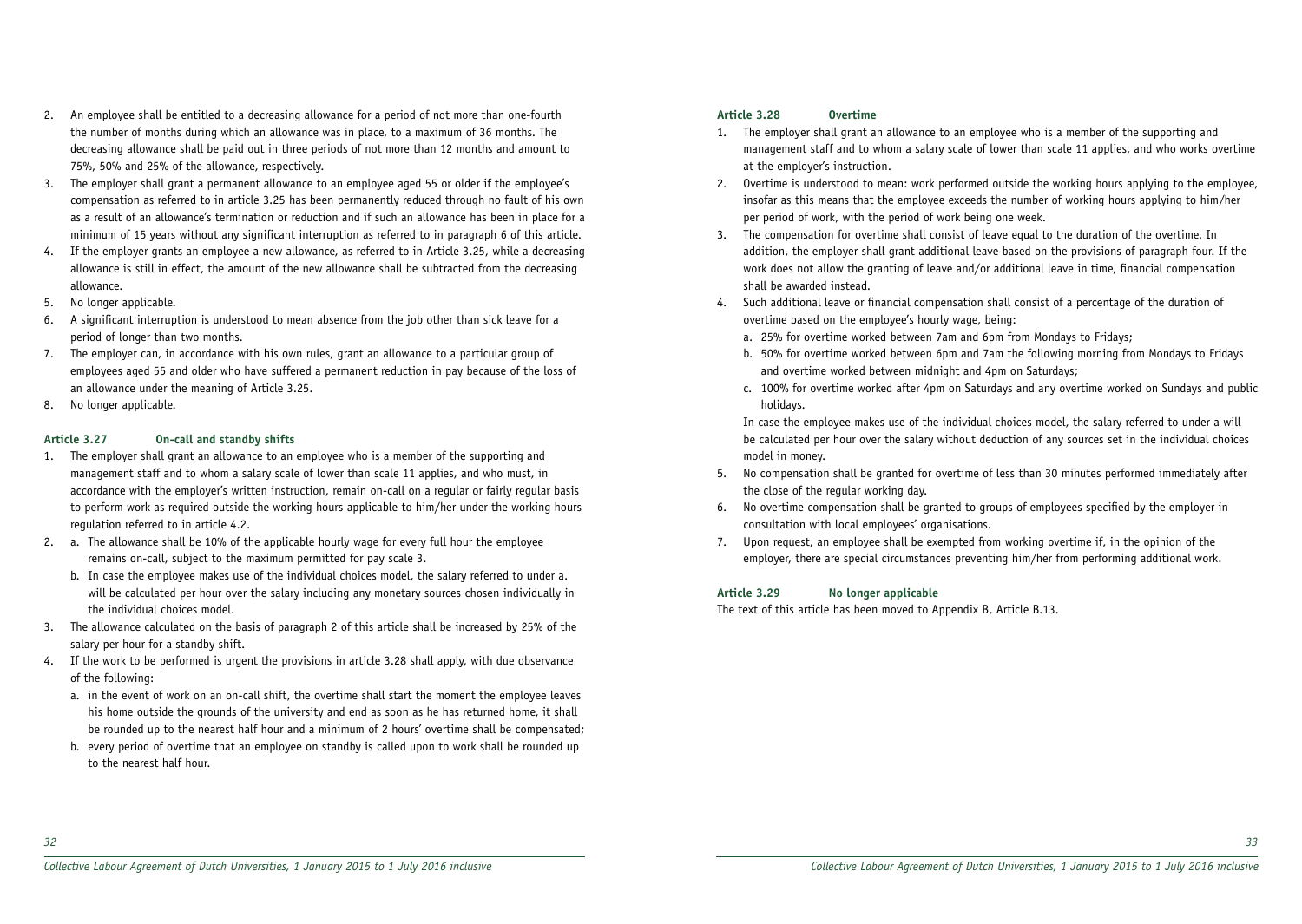## **Chapter 4 Working hours, holidays and leave**

## **Section 1 Working hours**

## **Article 4.1 Full-time working hours**

The full-time working hours amount to 38 hours per week.

#### **Article 4.2 Working hours regulation**

- 1. The employee is obliged to observe the working hours regulation and the working and rest hours established for him by the employer.
- 2. Subject to the provisions of the following paragraph, the working hours, working hours on Sundays and work on the night-shift, as well as the rest periods and breaks, shall be governed by the standard regulation within the meaning of the Working Hours Act.
- 3. In deviation from paragraph 2, the employer may reach a collective labour agreement within the sense of Article 1.3 of the Working Hours Act in consultation with local employees' organisations.
- 4. The employees' working hours shall be regulated in such a way that the employee works no more than 5 successive days a week if possible.
- 5. No work shall be performed on Saturdays, Sundays and the public holidays referred to in Article 4.9.
- 6. The provisions of paragraphs 4 and 5 may be deviated from if the interests of the institution render this unavoidable.
- 7. In the regulation of his working hours, the employee's Sunday rest shall be limited as little as possible and he shall be given maximum opportunity to visit the church of his choice on Sundays and the church holidays applicable to him.
- 8. To the employee who, by virtue of his religious convictions, observes the weekly day of rest on a day other than Sunday, paragraph 7 applies by analogy, provided that the employee has submitted a relevant written request to the employer.

#### **Article 4.3 Determination of business hours and deviating working hours**

- 1. The 38-hour working week is implemented within a business hour period of 78 hours.
- 2. Business hours are taken to mean the hours on Monday to Friday between 7:00 a.m. and 9:00 p.m. or between 8:00 a.m. and 10:00 p.m. and the hours on Saturday between 7:00 a.m. and 3:00 p.m. or between 8:00 a.m. and 4:00 p.m.
- 3. If, in the opinion of the employer, business operations demand it, the employee is obliged to work overtime, irregular hours or work an on-call and standby shift or perform deferred work.

#### **Article 4.4 Scope of individual working hours**

The employer shall determine whether a position is to be filled as a full-time or a part-time position.

## **Article 4.4a Function based contracts (experiment article)**

1. During the term of the current collective labour agreement for Dutch Universities (caoNU), a function based contract may, with the mutual assent of the employer and the employee, be concluded with a member of the academic staff or of the support and management staff in or above scale 11 in addition to the employment contract. If the function based contract is concluded at the inception of the employment, the employee can decide within a period of three months to reject the function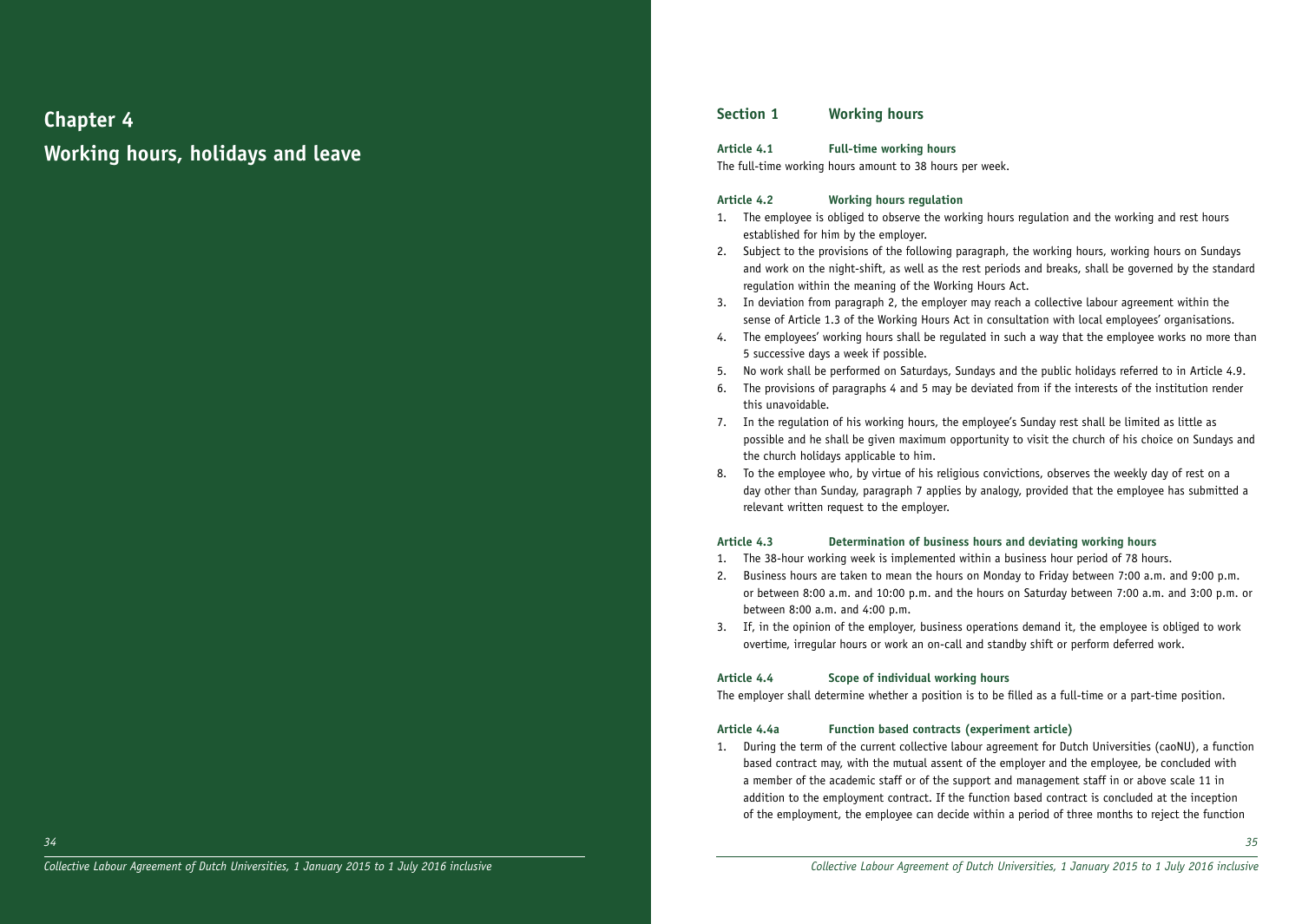based contract with retroactive effect, without having to state any reasons.

- 2. A function based contract lays down results oriented agreements established in relation to the scope of employment as defined by the employer. The function based contract forms part of the annual interview cycle between the employee and his or her superior. The employee bears his own responsibility for implementing holidays and working and resting hours in practice, provided the provisions on the maximum number of working hours per week in the Working Hours Act are complied with.
- 3. The collective labour agreement (cao) applies to employees with a function based contract, with the exception of:
	- a. the provisions relating to length of working time and working hours in Articles 4.1 to 4.3 and 4.6 to 4.9 inclusive;
	- b. the provisions relating to leave in Articles 4.13a to 4.19a inclusive;
	- c. the provisions relating to the individual choices model in Articles 5.1, paragraph 1, 5.4, paragraph 1 under a, 5.5 and 5.6. In the other provisions of the individual choices model, "mutually agreed extra work" should be read instead of "holiday hours".

 The total number of holiday hours per calendar year shall be deemed to have been taken up on 31 December of the calendar year or at the end of employment in the course of the calendar year.

- 4. In case of unforeseen circumstances, including long term illness and pregnancy, the employer and employee shall consult about the continuation or otherwise of the function based contract. In case of the function based contract being continued, the work to be performed will if necessary be reviewed.
- 5. The following shall in any case be documented for the function based contract (for instance in the annual consultation report):
	- a. the work to be performed by the employee in relation to the scope of the employment;
	- b. the availability and presence of the employee;
	- c. the possibility of sabbatical leave in accordance with Article 4.16a.
- 6. No longer applicable.

**Article 4.5 No longer applicable**

**Section 2 Holidays**

## **Article 4.6 Determination of holidays for special universities**

With regard to special universities, the employee's holidays are determined with due observance of the provisions in this section, in deviation from Article 7:638 of the Dutch Civil Code.

## **Article 4.7 Accrual and taking of holidays**

1. In case of full-time employment, the number of holiday hours per calendar year shall be: 232 hours. For employees born prior to 1 January 1950 and who have been continuously employed by an ABPaffiliated employer since 1 April 1997 (and thereby fall under the VUT/FPU transitional measure of 1 April 1997), the number of holiday hours referred to above will be reduced by 16 hours.

- 2. At his request, the employee shall be given a holiday each calendar year with retention of his full salary and with due observance of the provisions in this Article. The holiday shall be granted unless it is demonstrably in conflict with the interests of the institution.
- 3. No longer applicable.
- 4. With due observance of the provisions of this article, the employer may, in consultation with the local employees' organisations, adopt additional rules pertaining to payment of allowances during the holiday, as referred to in Articles 3.25 and 3.27, and to the accrual of holiday during periods of unpaid leave and suspension. These (further) rules are subject to Article 10.9.
- 5. An employee's request to take leave for a religious holiday in accordance with his religious convictions shall be granted up to a maximum of 5 days a year, unless business interests do not allow for it.
- 6. Following concurrence and consultation with local employees' organisations, the employer can appoint no more than 7 days per year as collective days off, on which day the employee must take time off for the number of hours he would have normally worked.
- 7. Following agreement from local employees' organisations, a maximum of 56 holiday hours may be converted into extra working hours, to be paid out in accordance with rticle 5.7 paragraph 2, if the job concerned is not shared, or if it is a job in a small working unit.
- 8. a. The employee takes the holiday in the year during which entitlement is built up. The employer shall enable the employee to do so, with due observance of the second sentence of paragraph 2.
	- b. If the employee does not use his entire holiday entitlement in that particular year, he shall, in order to prevent problems in the organisation's business operations and to avoid excessive accumulation of holidays, make arrangements with the employer on how to take the holiday entitlement by:
		- applying the long-term saving option referred to in Article 5.5;
		- applying the flexible working hours scheme, as referred to in Article 5.6, in the following year, subject to a reduction of the average number of working hours per week, until the extra holiday entitlement is taken;
		- another arrangement that will reduce the remaining entitlement.
	- c. If the employee has not made any arrangements on taking holiday entitlement (referred to under a or b) with the employer on 1 July of the calendar year of accrual, the employer can determine a holiday period of no more than four times the employee's weekly working hours.
	- d. Without prejudice to the provisions under c, the employee may transfer any accrued holiday hours left over in a calendar year to the next calendar year. In that case, the employee is obliged to take all of the transferred holiday hours before the end of that next calendar year, unless the employee has reached a written agreement with the employer regarding the taking of the holiday entitlement within a period not exceeding five years after the calendar year in which the holiday entitlement arose. The employer will respond in a timely fashion to a proposal for a written agreement.
	- e. If the employee does not submit a request to take the holiday hours transferred to a next calendar year in good time and also fails to reach a written agreement regarding the taking of the holiday hours at a later time, the employer is entitled, following consultations with the employee, to determine periods during which the employee will take these holiday hours within 12 months after the final day of the calendar year in which the holiday hours were accrued.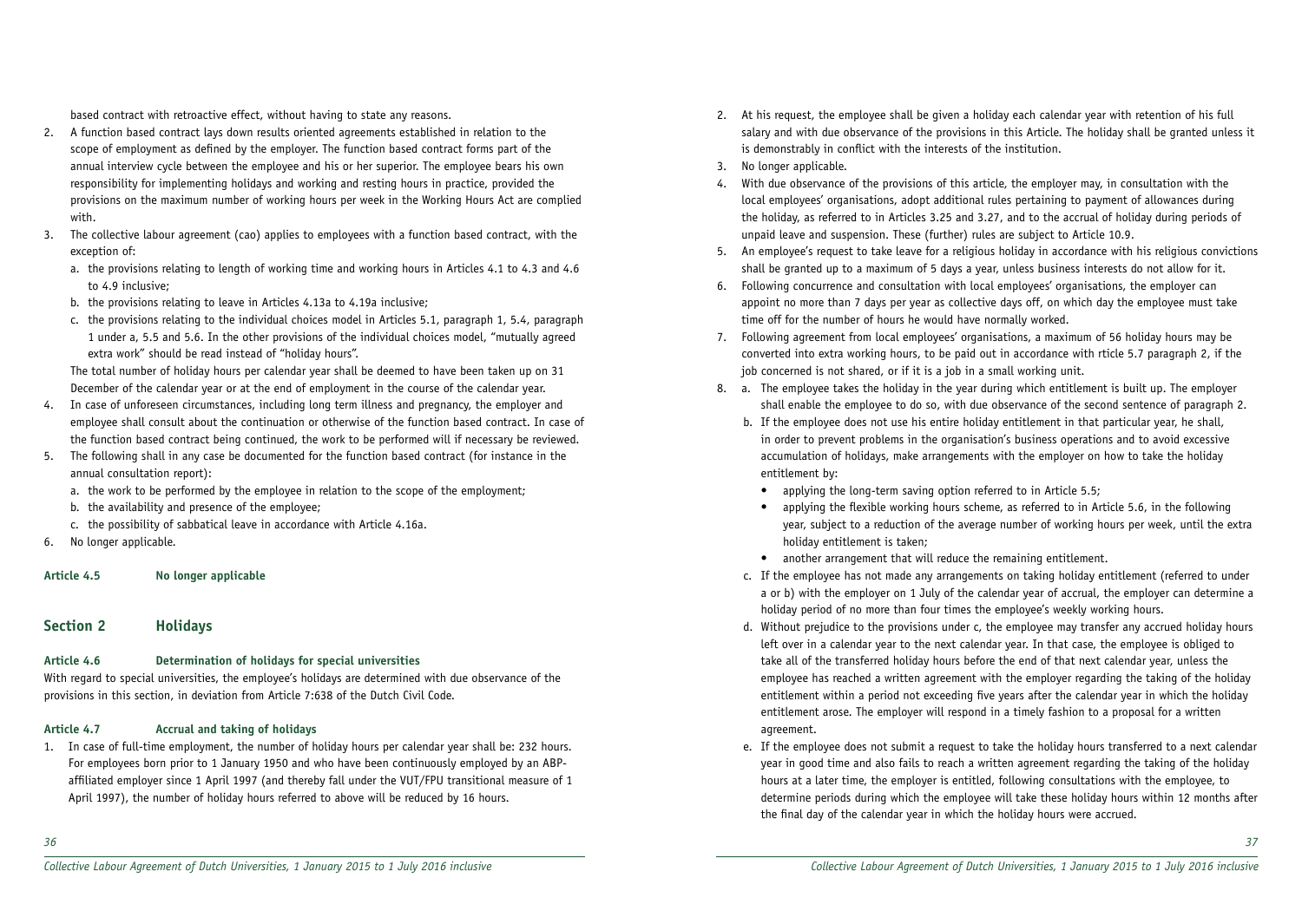- f. Holiday hours become void 12 months after the final day of the calendar year in which they were accrued, unless the employee has reached a written agreement with the employer pursuant to the provisions under d.
- g. The outcome of the agreements under b, c, d and e shall be approved by the employer in writing.
- 9. No longer applicable.
- 10. In consultation with local employees' organisations, the employer may decide to continue the policy of the employee or groups of employees having their additional leave as a result of a reduction in working hours paid out annually prior to 1 September 2003. The number of days paid out in money shall be deducted from the holiday hours entitlement referred to in paragraph 1.
- 11. a. The employee who does not or does not fully performs the stipulated work owing to unfitness as the result of illness, is entitled to the number of holiday hours referred to in paragraph 1 as long as the employee is entitled to full or partial continued payment of wages. The employer, with the assistance of the occupational physician, will ensure that the ill employee takes holiday entitlement in accordance with the provisions of this article. The holiday hours will be deducted with due observance of the employee's agreed working time per day. This obligation is only void if the ill employee is not in a condition to take the holiday hours, the assessment of which condition is subject to the advice of the occupational physician.
	- b. In the event of long-term illness and without prejudice to the provisions under a, the arrangement between the employer and the employee, made prior to the first day of illness or disability, about the details of the flexible working hours scheme shall remain in force, even if the term of the agreement is exceeded in the period of long-term illness or occupational disability. Settlement of the holiday hours under the agreement with the holiday balance shall be limited to six months after the first day of illness.
- 12 With respect to holiday hours accrued before 1 January 2013, the provisions from the cao of 1 March 2010 to 31 December 2010, inclusive, and the local regulations applicable on 31 December 2012 remain in force.

## **Article 4.8 No longer applicable**

The text of this article has been moved to Article B.16 of Appendix B.

## **Article 4.8a Age-related hours transitional provision**

On 1 January 2013, the age-related accrual of additional holiday hours for employees of special and public universities will no longer apply. For employees employed by a university on 31 December 2012, the transitional arrangement in Article B.16 applies until 1 January 2018.

## **Section 3a Leave other than holidays**

## **Article 4.9 Leave on public holidaysn**

1. The following are observed as public holidays: New Year's Day, Good Friday, Easter Sunday, Easter Monday, 5 May, Ascension Day, Whit Sunday, Whit Monday, Christmas Day and Boxing Day, the national holiday on which the king or queen's birthday is celebrated in the Netherlands and other

- 2. In principle, no work is performed on the above public holidays. However, this can be overruled if the interests of the institution render this unavoidable.
- 3. If the institution is closed on a designated public holiday or anniversary, be it religious, nationally, regionally or locally recognised or established in consultation with local employees' organisations, the employee shall be granted leave unless the interests of the institution require otherwise.
- 4. Leave on a public holiday referred to in the first paragraph is granted while retaining one's remuneration.

## **Article 4.10 Leave during illness**

- 1. An employee, who is fully or partially prevented from working as a result of illness, shall by law enjoy full or partial leave in accordance with the provisions of the Sickness and Disability Scheme of the Dutch Universities (ZANU).
- 2. The employee who is on full or partial leave as a result of illness shall be entitled to continued payment of wages in accordance with the provisions of the Sickness and Disability Scheme of the Dutch Universities (ZANU).
- **Article 4.11 Pre and post maternity leave, adoption leave, foster care leave, calamities and short-term non-attendance leave, short-term and long term care leave and parental leave**
- 1. Pre and post maternity leave, adoption leave, foster care leave, calamities and short-term nonattendance leave, short and long-term care leave and parental leave are subject to:
	- a. the provisions of the Work and Care Act, insofar as this collective labour agreement (cao) does not deviate from that;
	- b. the provisions in this Section;
	- c. further regulations which can be laid down by the employer in consultation with local employees' organisations (incl. trade unions) by virtue of Article 4.17.
- 2. The (further) rules as referred to in paragraph 1 under c are subject to Article 10.9.

## **Article 4.12 Pre and post maternity leave**

- 1. A female employee who enjoys pre and post maternity leave by virtue of the Work and Care Act is entitled to full remuneration during this leave.
- 2. An employee who is entitled to the leave referred to in paragraph 1 is obliged to cooperate in the application for benefits under the Work and Care Act at the Employed Person's Insurance Administration Agency (UWV). This benefit shall be deducted from the amount the employee is entitled to by virtue of paragraph 1.
- 3. In accordance with the Work and Care Act, the total term of the pre and post maternity leave is at least 16 weeks, at least 10 weeks of which are reserved for post maternity leave. The provisions in the Work and Care Act regarding the actual term and the moment on which it is taken apply.
- 4. The additional provisions in the Work and Care Act apply by analogy.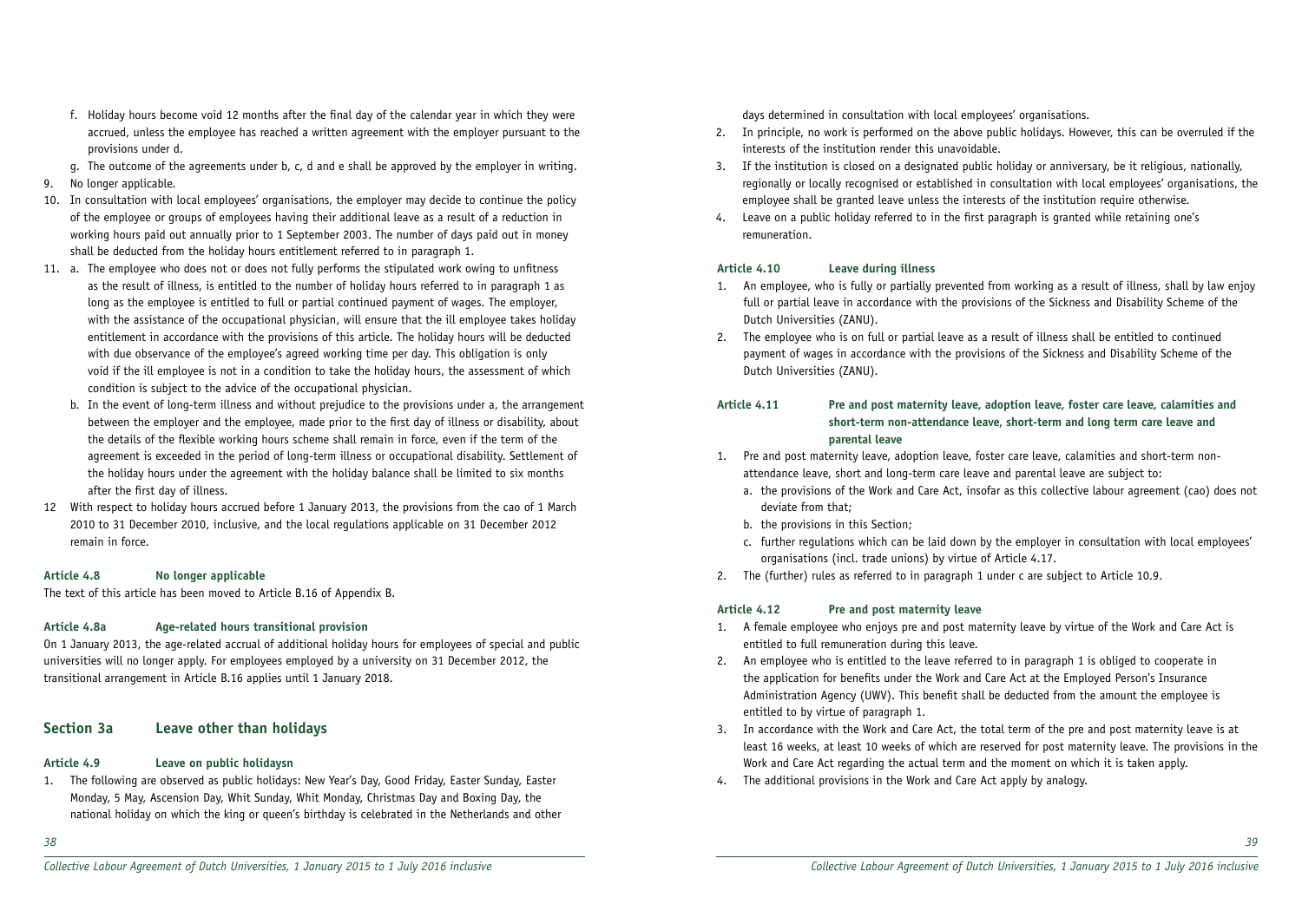#### **Article 4.13 Adoption and foster care leave**

- 1. An employee is entitled to four weeks of leave in the event of adoption or when a foster child is admitted for permanent care and education, which leave can be taken during the period stipulated in the Work and Care Act.
- 2. No salary is received during this leave, unless the employer has laid down further rules as a supplement to the benefits under the Work and Care Act. The Work and Care Act entitles the employee to benefits.

## **Section 3b Parental leave**

### **Article 4.13a Parental leave on continued payment of wages**

The provisions of this Section concern the entitlement to parental leave on (partial) pay. The provisions in the Work and Care Act apply to the entitlement to unpaid parental leave, for which purpose the total entitlement to parental leave must never exceed that provided for in the Work and Care Act.

#### **Article 4.13b Parental relationship**

- 1. An employee who has a parental relationship with a child is entitled to parental leave on partial pay. If a parental relationship with more than one child takes effect from the same date, the employee is entitled to parental leave on partial pay for each child.
- 2. An employee who is registered in the municipal personal record as living at the same address as a child, and who has cared for and educated that child as his own on a long-term basis, is entitled to parental leave on partial pay. If the employee has taken responsibility for caring for and educating more than one child, with a view to adopting, and this took effect from the same date, he is entitled to parental leave on partial pay for each child. In all other cases where a parental relationship with more than one child takes effect from the same date, the employee is entitled to only one period of leave.

## **Article 4.13c Scope, term and details of the leave**

- 1. The maximum number of hours of leave to which the employee is entitled is 13 times the weekly working hours.
- 2. The leave shall be taken weekly during a consecutive period not exceeding six months.
- 3. The maximum number of hours of leave per week is 50% of weekly working hours.
- 4. Notwithstanding the provisions in paragraphs 2 and 3, the employee can request the employer to: a. grant leave for a period exceeding six months;
	- b. divide the leave into a maximum of three periods of at least one month each;
	- c. allow the leave taken per week to exceed one-half the weekly working hours.
- 5. The employer can postpone or, in exceptional cases, refuse the leave requested by the employee referred to in paragraph 4 if there are compelling business or departmental reasons for doing so.

## **Article 4.13d Entitlement to leave**

- 1. An employee who has been employed for at least one year is entitled to leave.
- 2. The entitlement to leave lapses on the child's eighth birthday.
- 3. An employee who works outside the Netherlands is entitled to leave unless compelling business or departmental reasons dictate otherwise.
- 4. An employee who has already taken parental leave to care for a child while working for another employer is not entitled to parental leave on partial pay to care for the same child.

## **Article 4.13e Application for leave**

- 1. The employee shall inform the employer in writing of the intention to take leave at least two months prior to the starting date of the leave, stating:
	- a. the period of the leave;
	- b. the number of weekly leave hours;
	- c. the distribution of leave hours throughout the week.
- 2. The starting and ending dates of the leave can made contingent on the date of birth, the date of maternity leave or the start of the care.
- 3. The employer can change the distribution of leave hours throughout the week on the grounds of compelling business or departmental reasons up to four weeks prior to the starting date of the leave and after discussing this with the employee.
- 4. In the event the leave is divided into periods on the grounds of Article 4.31c, paragraph 4 under b, the first three paragraphs of this Article shall apply to each period.

#### **Article 4.13f Financial and other consequences**

- 1. The employee shall retain 62.5% of his total remuneration over the hours of leave.
- 2. There shall be no accumulation of holiday hours over the hours of the parental leave.
- 3. Any commuting allowance shall be adjusted proportional to the actual working days.
- 4. During illness or disability, this not including pregnancy leave or maternity leave, the parental leave shall not be suspended and the pay for the hours of leave shall continue to be 62.5 % of the total remuneration.
- 5. In the event the employee hands in his notice within six months of the end of the parental leave on partial pay, or his employment is terminated due to circumstances attributable to him, he shall be obligated to repay the partial remuneration he received.
- 6. Pension premium payments shall continue in full during the parental leave, subject to the regular apportionment of the pension contribution costs between employer and employee.

#### **Article 4.13g Cancellation or change**

- 1. The employer can refuse a request made by the employee not to take or not to continue the leave on the grounds of unforeseen circumstances if there are compelling business or departmental reasons for doing so.
- 2. The employer is not required to follow up on the request until four weeks prior to the starting date of the leave. In the case where, pursuant to article 1, the leave is not continued once it has begun, the entitlement to the remaining portion shall lapse.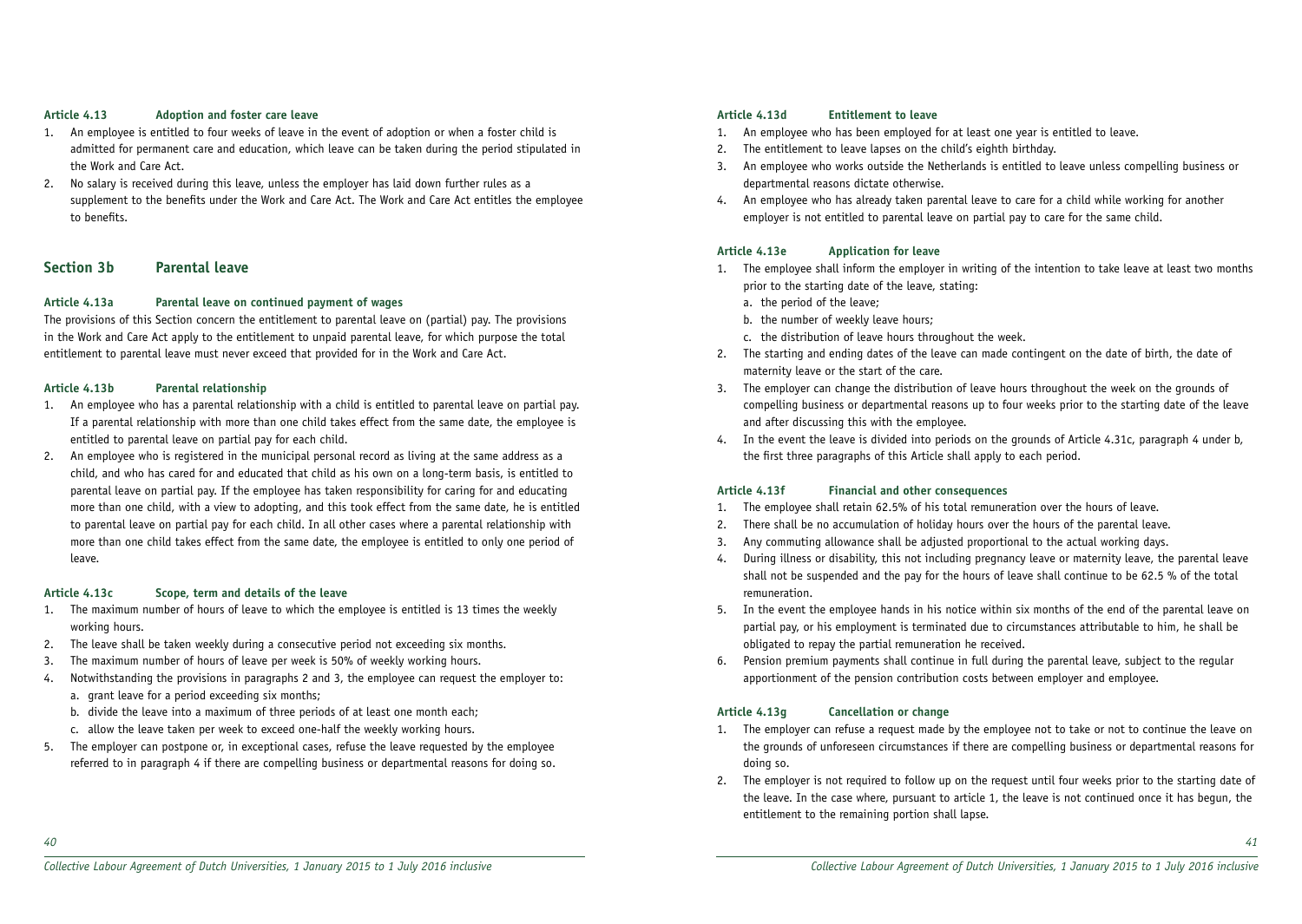3. In the event the leave is divided on the grounds of Article 4.13c, paragraph 4 under b, the first three paragraphs of the Article shall apply to each leave period.

### **Article 4.13h Hardship clause**

In the cases not provided for by Articles 4.13a to 4.13g, inclusive, or in which these articles have an apparently unreasonable effect, the employer can come to a special arrangement with the employee.

**Article 4.13i No longer applicable** 

## **Section 3c Other leave, including sabbatical leave**

## **Article 4.14 Short term care leave**

- 1. In case of serious illness of the partner, parents, children (including step children/parents, daughters and sons/mothers and fathers-in-law, foster children/parents) or other persons referred to in Article 5.1, paragraph 2 of the Work and Care Act, for whom nursing and/or care at home is necessary, an employee taking responsibility for such care and/or nursing shall be entitled to extraordinary leave, with or without retention of remuneration.
- 2. During each period of 12 successive months and for no more than twice the working hours per week, the employee, under analogous application of the Work and Care Act, remains entitled to 70% of his salary, but at least the statutory minimum wage applicable to him, and no more than 70% of the maximum day wage as referred to in Article 17(1) of the Social Insurance (Funding) Act.
- 3. Any leave exceeding the period referred to in paragraph 2 shall be granted, unless business interests do not allow for this.

#### **Article 4.15 Calamities and other short-term non-attendance leave**

- 1. An employee who by virtue of the Work and Care Act is entitled to calamities and other short-term non-attendance leave, including leave to comply with legal obligations or paternity leave, is entitled to retention of his remuneration during this leave with due observance of paragraph 3.
- 2. A calamity is taken to mean a sudden event with regard to which the employee must take measures without delay and this requires an immediate interruption of work.
- 3. The right to continued payment of wages in the event of calamities applies to no more than two days per calendar year.

## **Article 4.16a The sabbatical**

- 1. At the request of the employee, the employer may grant him long-term leave to enjoy a sabbatical.
- 2. A sabbatical is taken to mean a prolonged leave period during which the employee devotes either general or specific attention to his own employability.
- 3. When a sabbatical is granted, the employer and employee shall at least make arrangements pertaining to the details of the leave and the way in which it shall be taken, the term of the leave, whether or not remuneration payments shall be continued, payment of the pension contribution and the employee using accumulated holiday hours, referred to in Article 5.5, for part of the leave period.

4. When the employee uses accumulated leave for his sabbatical, the employer shall grant him a bonus if the employer feels it also concerns a business interest.

## **Article 4.16b & 4.16c No longer applicable**

Text moved to Appendix B, Articles B.18 and B.19

## **Article 4.17 Local regulations regarding extraordinary leave, including trade union leave**

1. In addition to the provisions in this Section, the employer can, with the permission from local employees' organisations, lay down further regulations pertaining to leave for certain activities in respect of certain special personal circumstances or in addition to the provisions of the Work and Care Act.

 These further rules could relate to, among other things, the term and scope of the leave, the (partial) continuation of remuneration payments, the conditions for leave and the payment of pension contributions.

2. The (further) rules as referred to in paragraph 1 are subject to Article 10.9.

## **Article 4.18 Other extraordinary leave**

In addition to the provisions in this paragraph or in addition to other local regulations, the employer can, at the employee's request, grant the latter extraordinary leave in the event of special circumstances. The employer decides whether this leave shall be granted with or without retention of full or partial remuneration and can impose certain conditions.

## **Article 4.19 Consequences of not resuming work**

An employee who fails to resume work following the leave granted to him shall be considered to have handed in his resignation with immediate effect, unless the employer feels the employee makes a plausible case within a reasonable time for the existence of valid reasons for not having resumed work. In the latter case, the leave shall be considered to have been extended up to the moment that these valid reasons no longer exist.

## **Section 4 Senior Staff Scheme**

## **Article 4.19a Senior Staff Scheme Transitional Provision**

Participation in the 2006 senior staff scheme, as described in Article B.21 in Appendix B, is only available to employees who come under the transitional provision in Article B.20.

#### **Article 4.20 - 4.23 No longer applicable** Text moved to Appendix B, Articles B.20 and B.21.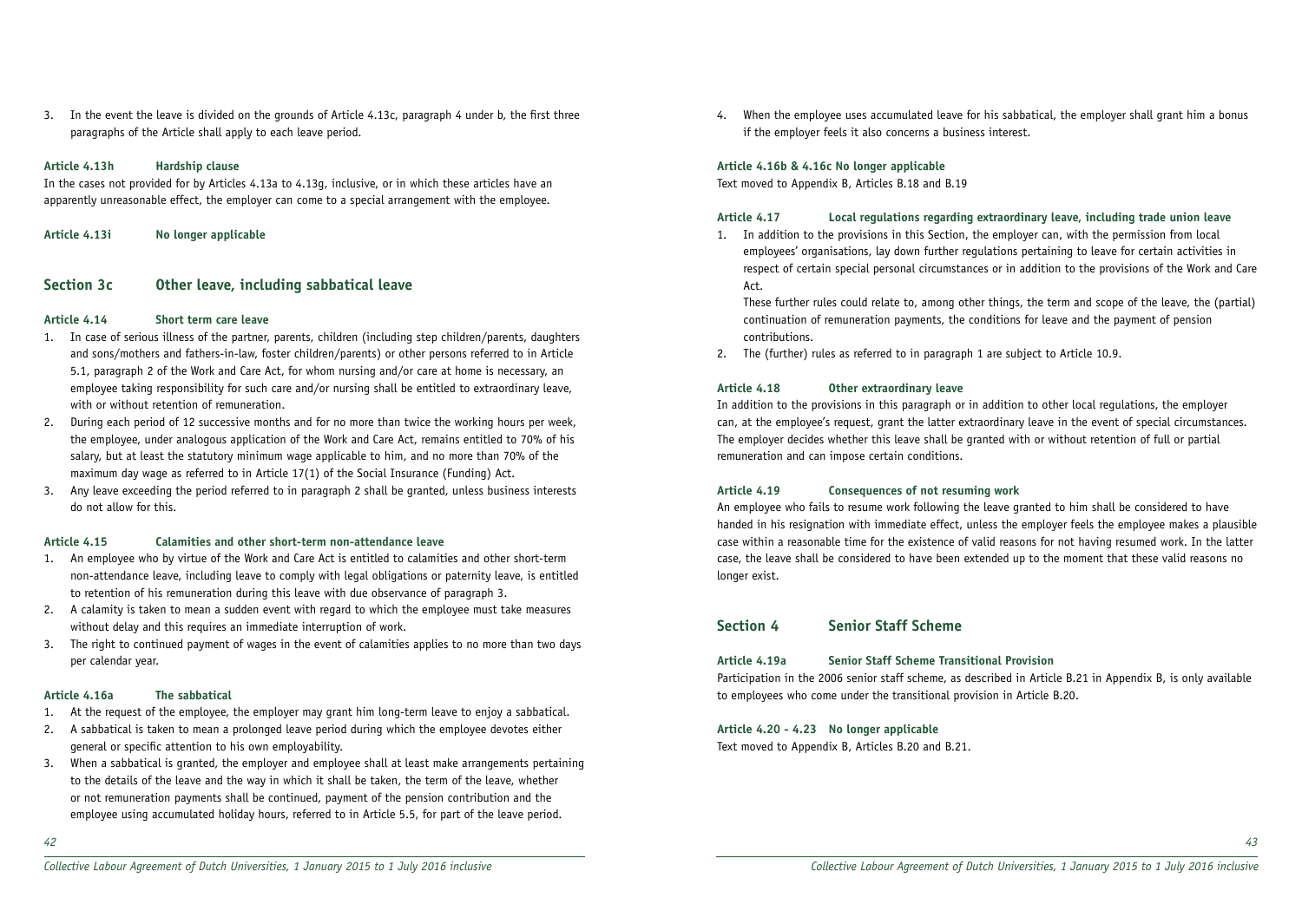## **Chapter 5 Individual choices model**

#### **Article 5.1 Preconditions**

- 1. To enable employees to make a responsible decision, the institutions shall properly inform the employees of the possible choices regarding the exchange of employment terms and the individual consequences of a choice in a tax-related sense, for social security or for pension rights.
- 2. The employee himself is responsible for the consequences of his choice.
- 3. Article 1.4, paragraph 5 does not apply to the application of the individual choices model.
- 4. If the individual choices model is applied, the number of leave hours for the employee should not be less than four times the employee's weekly working hours.

#### **Article 5.2 Definitions**

- 1. The term 'sources' refers to the employment terms the employee may offer in exchange for other employment terms, the targets.
- 2. The financial year is the calendar year to which the employee's choice of sources or targets applies.

### **Article 5.3 Sources**

- 1. The employee may choose from the following sources in time and money: a. holiday hours, with a maximum of 76 holiday hours per financial year;
	- b. salary, the holiday allowance, year end bonuses and fixed allowances.
- 2. Further arrangements with regard to the introduction of additional sources may be made in consultation with local employees' organisations.
- 3. The maximum referred to in paragraph 1 (a) does not apply if the holiday hours are used for the target referred to in Article 5.4, paragraph 1 (f).

#### **Article 5.4 Targets**

- 1. The employee may choose from the following targets in time and money:
	- a. extra holiday hours;
	- b. no longer applicable;
	- c. targets agreed in accordance with the local consultative body;
	- d. additional income, with a maximum amount equal to 38 holiday hours per financial year;
	- e. additional build up of ABP ExtraPension, in accordance with the ABP pension scheme;
	- f. flexible working hours, as referred to in Article 5.6, if the requirements are met.
- 2. If the target referred to in paragraph 1 under a is understood to mean accumulating leave over several years as referred to in Article 5.5, prolongation of parental leave or leave to follow a course or training, these targets may be built up over a period of more than one year or, if the leave referred to is taken before it is built up, they may be redeemed.
- 3. Further arrangements with regard to the introduction of additional targets may be made in consultation with local employees' organisations.

#### **Article 5.5 Long-term saving model**

1. For a period of at least 3 and no more than 5 years, 72 extra holiday hours can be accumulated each year in addition to the holiday hours referred to in Article 5.3 paragraph 1 under a, for the purpose of an additional, continuous leave period. The duration of this continuous long-term leave shall at least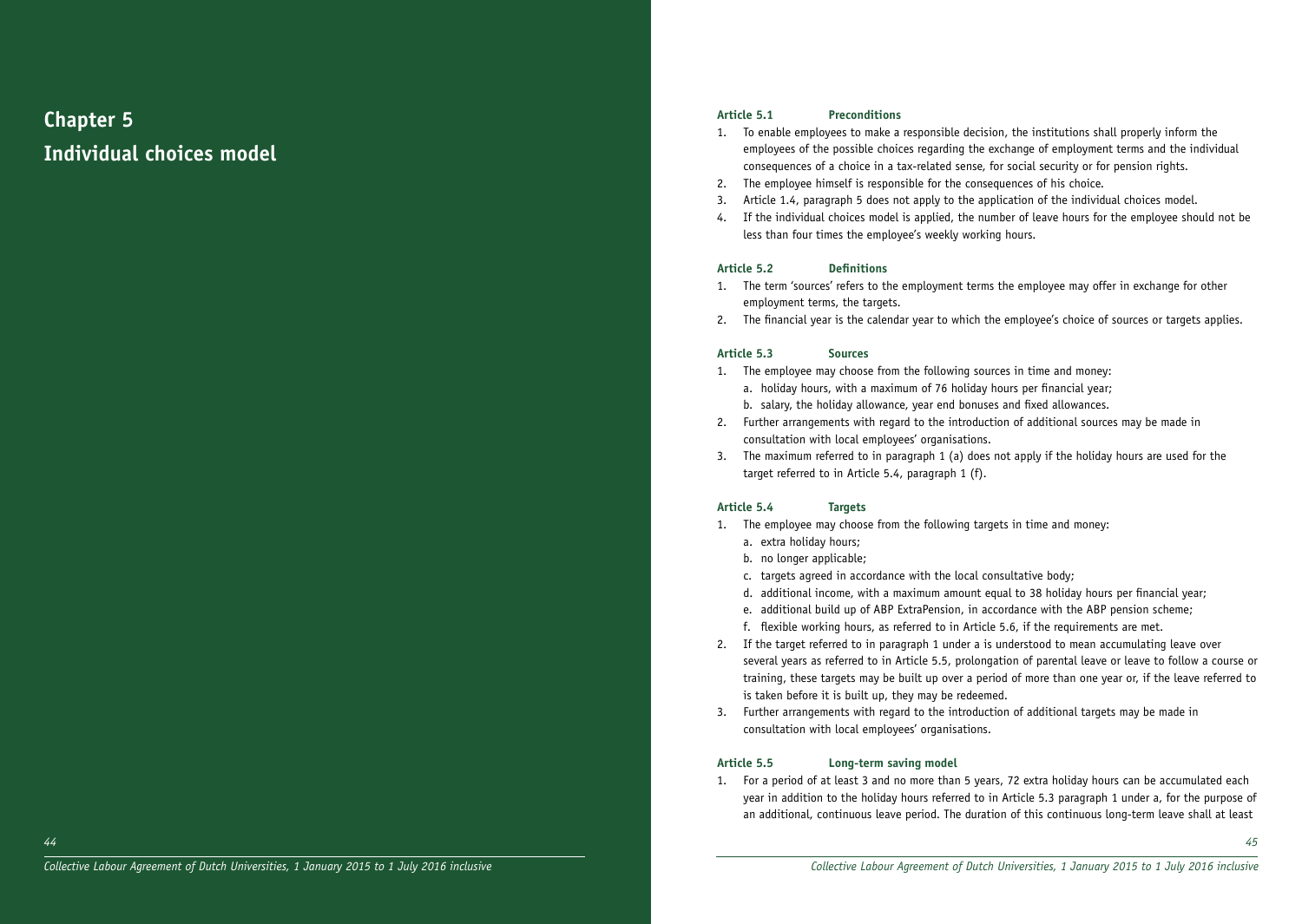equal the holiday hours accumulated during the chosen period. Article 5.7 paragraph 3 applies by analogy.

- 2. a. If the leave is taken for the purpose of a sabbatical, the employer shall grant a bonus in time and/or money.
	- b. Sabbatical leave is taken to mean a period of prolonged leave during which the employee devotes either general or specific attention to his own employability.
	- c. If, in the employer's opinion, the leave days are to be taken for the purpose of a sabbatical and this is (also) in the interest of the institution, the employer and employee shall in advance reach agreement on an individual basis about:
		- 1. when and how the leave is to be taken;
		- 2. the duration;
		- 3. the amount of the bonus to be granted;
		- 4. any additional conditions.
- 3. No longer applicable.
- 4. Unless otherwise agreed, the leave accumulated in the long-term saving model shall be taken no later than one year after the end of the period during which they were accumulated. Leave not taken shall lapse after five years following the last day of the calendar year in which entitlement under the saving model was introduced.
- 5. In case of termination of the employment contract, the accumulated leave must be taken immediately prior to the end of employment. If and insofar as this is impossible, it shall be paid out. This payment shall be subject to the conditions referred to in Article 5.7, paragraph 2.

## **Article 5.6 Flexible working hours**

- 1. An employee is entitled to flexible working hours, unless business interests do not allow for this.
- 2. Flexible working hours means that the employee comes to an arrangement with his manager about weekly working hours that deviate from the customary 38 hours a week in accordance with Article 4.1. The difference is 2 hours a week, for which the employee either relinquishes 96 holiday hours on an annual basis if he works less than the standard number of hours, or receives extra holiday hours if he works more than the standard number of hours. When using the flexible working hours scheme, the maximum number of working hours is 40. Any consequences of the variations and consequences for holiday entitlement are included in Appendix G.
- 3. Part of the arrangement between the employer and the employee on implementation of the flexible working hours scheme may involve agreeing on periods during which the employee shall work more or fewer hours a week to accommodate for periods of more or less work.
- 4. Following agreement from local employees' organisations, the employer may choose different arrangements for the flexible working hours referred to in paragraph 2.
- 5. The arrangement between the individual employee and employer about how to apply the flexible working hours scheme is made for a period of one year. If unforeseen circumstances make it imperative to change the arrangement, the employer and employee shall consult on this.
- 6. If application of the flexible working hours scheme results in extra holiday hours, these shall be considered to be equal to the holiday referred to in Article 4.7. The above is without prejudice to Article 4.7, paragraph 8.

## **Article 5.7 The value of sources and targets**

- 1. The value of sources and targets in time is expressed in the norm of holiday hours.
- 2. From 2009 onwards, in the case of a full-time job, if an exchange is made with a source or target expressed in monetary terms then the parties will set the value of a holiday hour at 0.704% of the salary per month. This percentage includes the holiday allowance and the structural end-of-year bonus.
- 3. For targets enjoyed in a subsequent financial year, the value of a holiday hour shall remain one holiday hour.

## **Article 5.8 The choice**

- 1. The employer shall lay down further rules with regard to the moment and the way in which staff can make its choice known prior to the financial year in question.
- 2. The employee's choice can relate only to one financial year, unless the model explicitly gives options for several financial years.

## **Article 5.9 The decision**

- 1. The employer shall inform the employee of the decision on the submitted request in writing.
- 2. In cases where time is converted into time or money into money, the employer shall accept the employee's request.
- 3. With regard to a request to convert time into money or money into time, the employer may reject this request stating the reasons, after discussing it with the employee first.
- 4. Reasons for rejecting the request are in any event present if accepting the request would result in serious problems:
	- a. for business operations when re allocating freed-up hours;
	- b. in the field of safety;
	- c. of a roster-technical nature;
	- d. due to insufficient work;
	- e. due to insufficient funds.

## **Article 5.10 Final stipulation**

When the employment contract is terminated in the course of a financial year, the arrangements apply in proportion to the contribution made during the full financial year. If necessary, employment benefits not yet enjoyed or unjustifiably enjoyed shall be settled.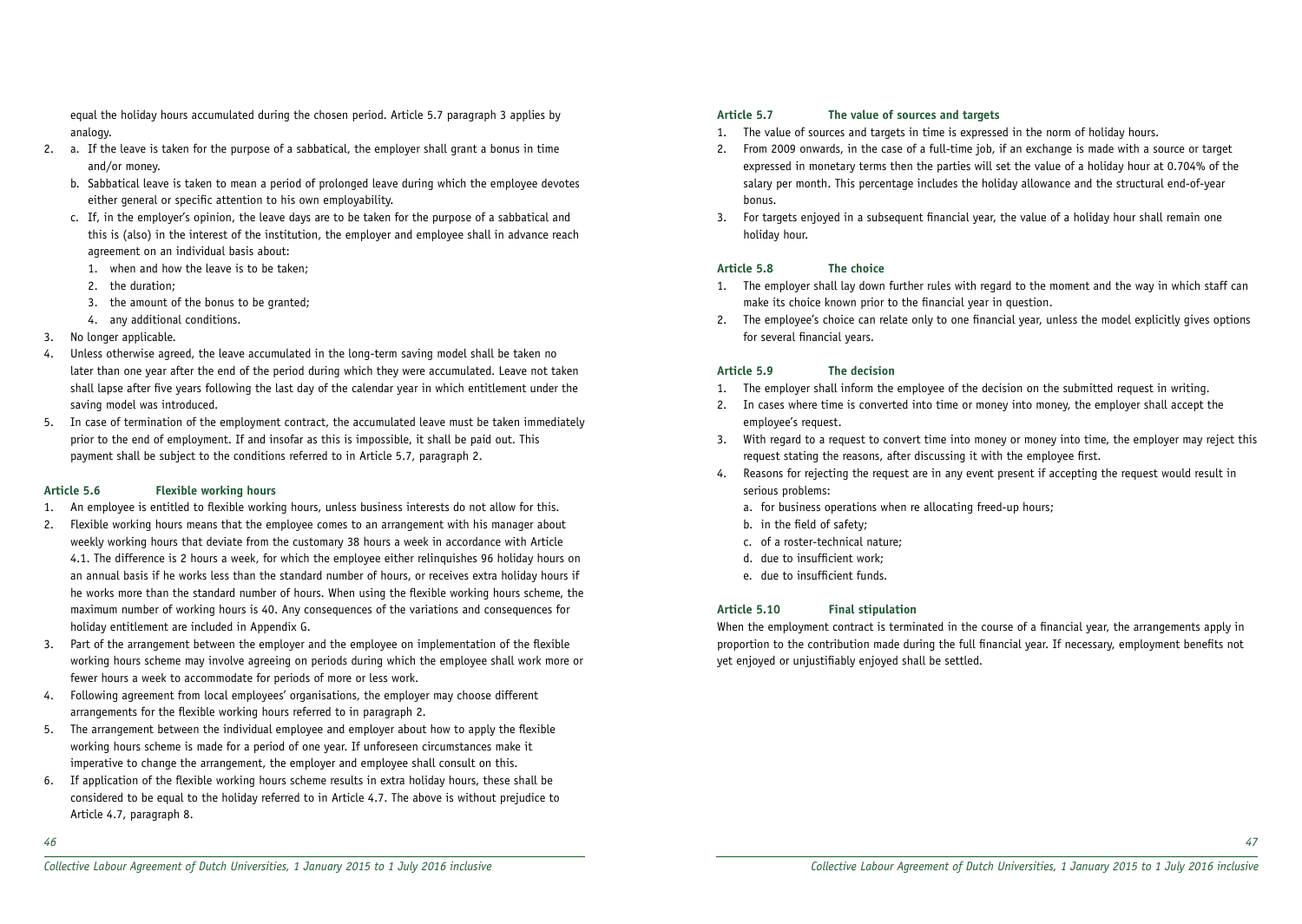## **Section 1 The employment contract and staff policy instruments**

## **Article 6.1 Application procedure**

When recruiting and selecting, the employer acts in accordance with the code of the Dutch Association for Staff Policies.

### **Article 6.2 Medical examination**

- 1. In the cases as referred to in Article 4 of the Pre-employment Medical Examinations Act (Bulletin of Acts & Decrees 1997, 365), an employment contract can only be entered into or amended after the interested party has been declared fit to fill the position based on the results of a pre-employment medical examination.
- 2. A pre-employment medical examination shall only be carried out if specific functional requirements have been defined for the relevant position, which can be translated into medical terms. The nature, content and scope of a pre employment medical examination shall be limited to the purpose for which it is being performed.
- 3. The results of the medical examination as referred to in paragraph 1, shall be forwarded to the interested party within 14 days of the examination.
- 4. Within 14 days of receipt of the report as referred to in paragraph 3, the interested party, who has been refused employment on medical grounds, may submit to the employer, supported by reasons, a re-examination request.
- 5. The re-examination shall take place within 4 weeks of receipt of the relevant request.
- 6. The employer shall set up more detailed rules for the procedure and for payment of the costs connected with the pre employment medical examination. These (further) rules are subject to Article 10.9.

#### **Article 6.3 Attention to disadvantaged groups**

- 1. Within the recruitment and selection policy, the employer shall pursue an incentive policy aimed at women, the occupationally disabled, foreigners and other employee groups in a disadvantaged or otherwise vulnerable position.
- 2. An action plan aimed at implementing this policy shall be drawn up in consultation with local employees' organisations.
- 3. The employer annually reports on the policy pursued afterwards.

#### **Article 6.4 Appointment criteria**

The employer can establish appointment criteria for the different job profiles of academic staff. The person involved must meet these criteria in order to be eligible for an employment contract.

## **Article 6.5 Career development**

- 1. The social policy of the institutions shall be aimed at promoting development opportunities and career prospects. The continued employability of staff requires attention in this respect. Mobility, both within and outside one's own institution, is a vital aspect here.
- 2. The employer shall establish a career policy.

*49*

*48*

**Chapter 6** 

**Staff policy**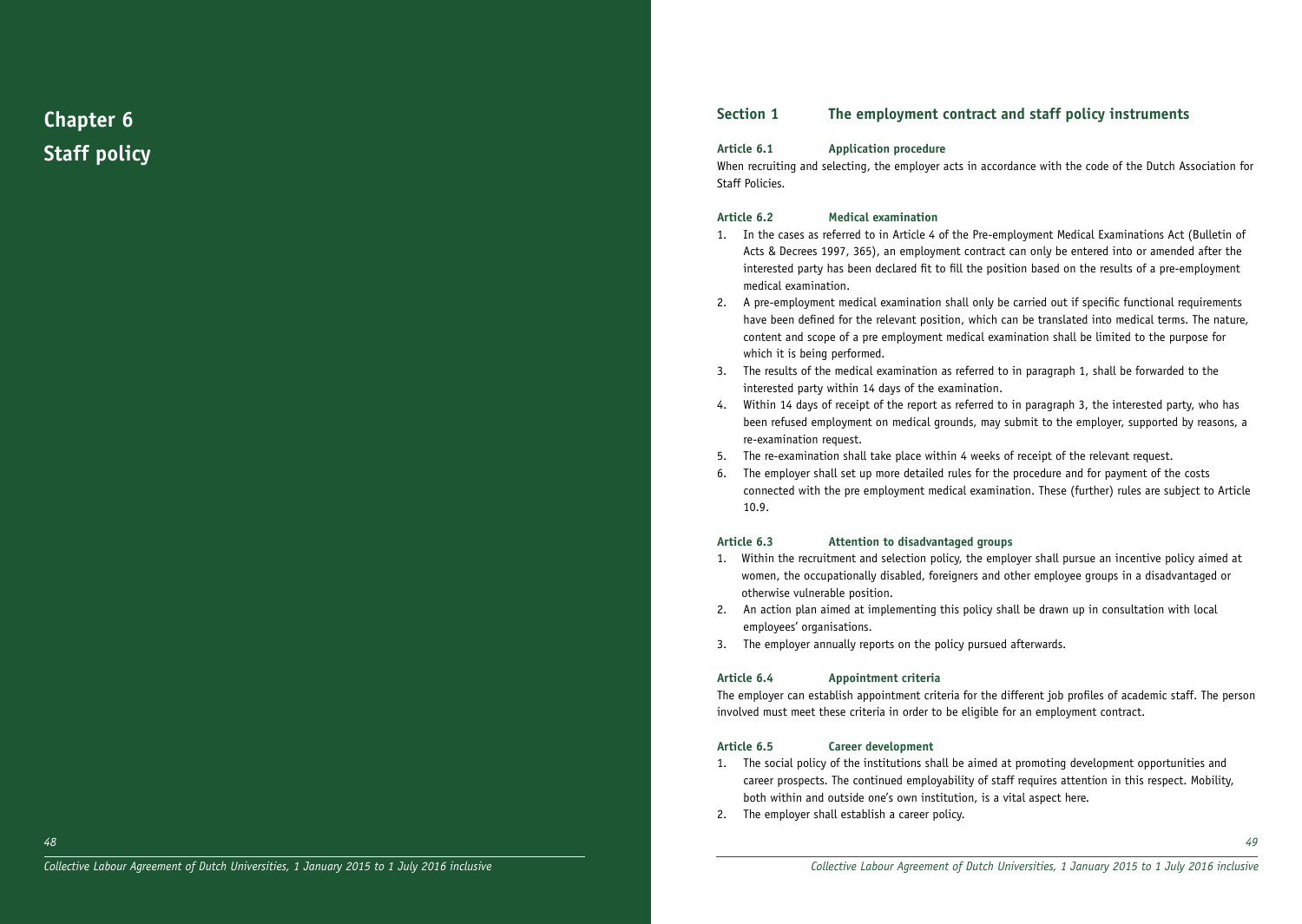- 3. Every employee with a temporary employment contract for a period of two years or longer, shall be given the opportunity to obtain career advice from a professional organisation. The employer shall bear the costs for this consultation. This possibility shall be offered within a certain time-scale so that the outcome can be used in an individual guidance programme aimed at increasing the employee's chances on the internal or external labour market.
- 4. Every employee with a permanent employment contract is entitled to career advice at least once every five years, to be completed with, if possible, consultation with an expert in the field of career development.

## **Article 6.5a Tenure track**

- 1. Tenure track is understood to mean the formally established procedure towards permanent employment for academic staff.
- 2. The following shall be stipulated in all procedures for a tenure track:
	- a. how the process referred to in the first paragraph can lead to employment for an indefinite period of time in an academic position;
	- b. the duration of the process;
	- c. the assessment procedure and assessment criteria;
	- d. the consequences of a positive or negative assessment.
- 3. The period referred to in the second paragraph under b can be extended, pursuant to article 2.2a, paragraph 4, by a maximum of three months in the case of pregnancy and maternity leave or a long term period of illness or occupational disability.
- 4. The decision concerning conversion into permanent employment shall be taken well before the end of the period referred to in the second paragraph under b.
- 5. If this process does not lead to permanent employment, Article 2.2, paragraph 5 shall apply.
- 6. The employer may establish further regulations in consultation with local employees' organisations.

## **Article 6.6 Annual consultation**

- 1. With due observance of any further rules to be laid down by the employer and taking into consideration the performance in the previous period, the employee will meet with his or her line manager at least once a year with regard to the way in which the employee is expected to perform or pursue his or her career during a future set period to be agreed upon, as well as the conditions under which this shall take place. This annual meeting will focus on the following, inter alia:
	- a. the well-being of the employee (including physical and mental health aspects);
	- b. the employee's employability, including knowledge and skills in relation to future requirements, the employee's prospective career development, personal development and any additional education needs as well as the timescale in which this can be achieved; and
	- c. the employee's degree of motivation.
- 2. These meetings shall take place in an open atmosphere with an equal contribution from both parties; the agreements to be made shall be laid down in writing and evaluated.
- 3. Multi-year career development objectives and agreements are laid down in a personal development plan. These agreements and objectives will be laid down and evaluated in writing.

## **Article 6.7 Assessment**

- 1. A periodic assessment shall be carried out with regard to the way in which the employee has performed his duties and his behaviour during the performance of his duties.
- 2. The employer shall lay down assessment rules.
- 3. The employee is obliged to sign the assessment as read.

## **Article 6.8 Doctoral candidate training and guidance plan**

- 1. The employer shall see to it, following consultation with the doctoral candidate and in accordance with a customised plan for training and guidance set up for the doctoral assistant by the appointed mentor or supervisor, that this plan is forwarded to the doctoral assistant within 3 months of inception of the employment contract.
- 2. Towards the end of the first year the training and guidance plan is worked out in further detail for the remaining term of the employment contract and may be adjusted annually thereafter, if so required.
- 3. The training and guidance plan shall in any case establish:
	- a. what knowledge and skills must be acquired and how this should be done;
	- b. who shall act as mentor for the doctoral candidate, i.e. under whose supervision the doctoral candidate shall work and who shall be the promoter. If the mentor is not the promoter, it is also stipulated that the doctoral candidate shall discuss the doctoral research with the promoter at the beginning of the research project and at moments which are decisive for the progress of the research, at least once a year;
	- c. the extent, in minimum hours per month, of personal guidance from the appointed mentor to which the doctoral candidate is entitled.

## **Article 6.9 Training and development**

1. Keeping a close eye on the employee's knowledge and experience is of vital importance, also to preserve, and if possible strengthen, the employee's opportunities on the labour market, both within and outside the university sector as well as to ensure the employee's knowledge and skills meet the requirements of the employer.

 Maintaining this knowledge and experience at the desired level and further developing it is a joint responsibility and obligation of the employer and the employee.

Each year the employee will be granted at least two development days for working on his or her long-term employability. Development days may be saved for future use provided this has been agreed in writing between the employer and employee before the end of the year.

 If no agreement is made as referred to in the previous sentence, development days that remain used at the end of the calendar year will lapse.

 Development days are not holiday days and cannot be sold. Development days that remain unused at the end of the term of employment will lapse. The actual use made of the development days may be recorded in a portfolio of the employee.

2. The employer may instruct the employee to attend compulsory study or training courses, if so required to function properly in a current or future position. The employer shall provide the employee with the necessary facilities in this respect.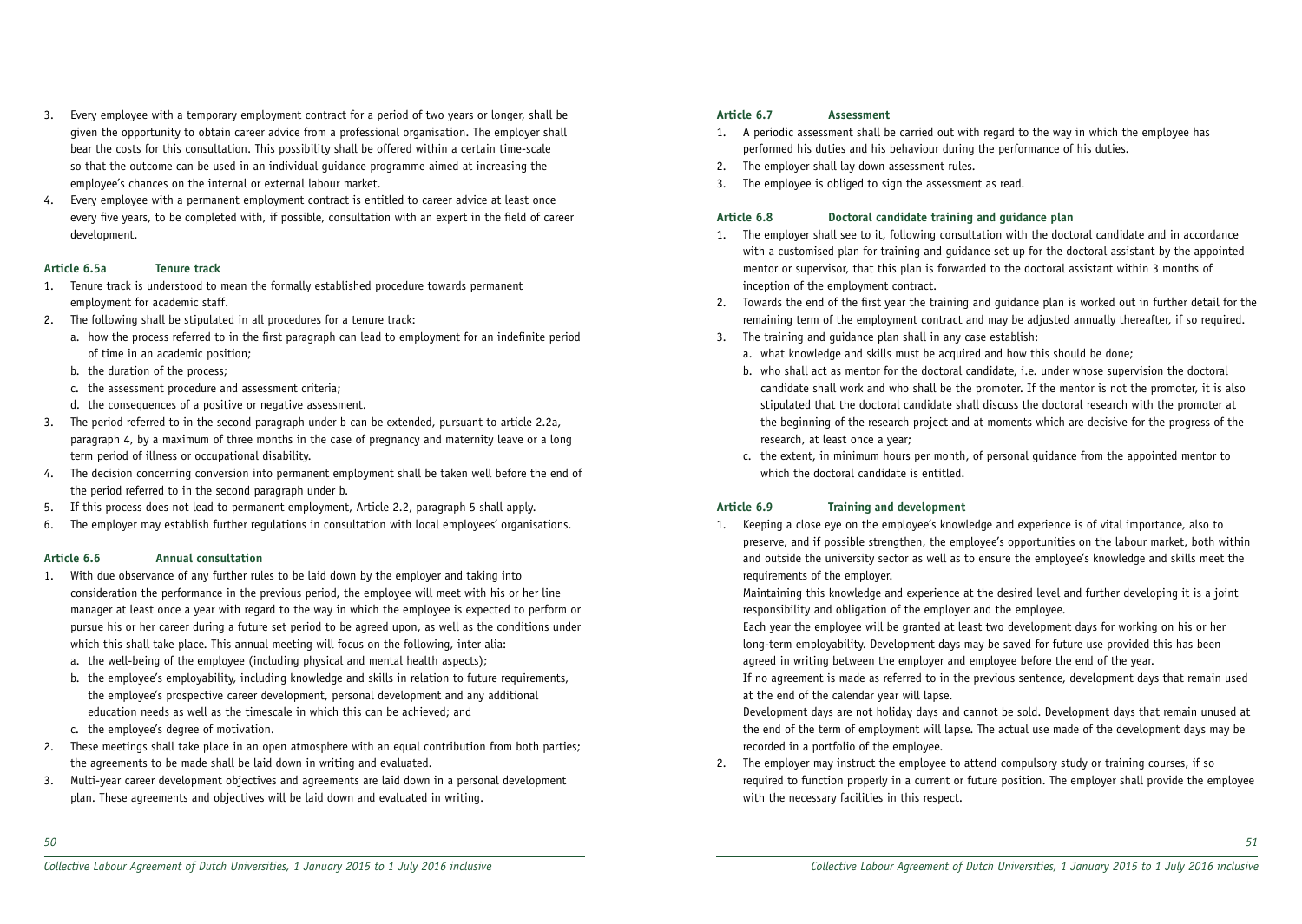- 3. The employee is entitled to training and may therefore request the employer to provide the facilities needed to attend a study or training course.
- 4. If the request as referred to in paragraph 3 above pertains to a study or training course which is required to enable the employee to develop properly in his position, the employer shall provide the facilities.
- 5. The employer shall provide the employee with the necessary facilities, even when there is little relation between the study or training course and the current or future position, if this contributes to the employee's career development.
- 6. The employer shall lay down further rules concerning repayment of the costs of a study or training course and can decide on further rules regarding the provision of facilities as referred to in paragraph 5.
- 7. The (further) rules as referred to in paragraph 6 are subject to Article 10.9.

## **Section 2 Disciplinary measures and suspension in public universities**

## **Article 6.10 General**

If an employer imposes a disciplinary measure on an employee of a public university, the provisions of this Section shall apply.

## **Article 6.11 No longer applicable**

## **Article 6.12 Disciplinary measures**

- 1. The employer can impose a disciplinary measure on an employee who neglects his duties; this measure shall be in proportion to the neglect of duty.
- 2. Neglect of duty comprises the breach of any regulation and acting or failure to act in accordance with how a proper employee should act under similar circumstances.
- 3. The employer can lay down further rules with regard to the imposition of disciplinary measures.

## **Article 6.13 Freedom of speech**

- 1. A disciplinary measure due to breach of Article 125a, paragraph 1 of the Civil Servants Act (limiting the constitutional rights of civil servants), may only be imposed after relevant advice has been obtained from a committee set up by the employer.
- 2. Rules with regard to the composition and procedures of this committee shall be laid down by the employer.
- 3. When announcing the decision to impose a disciplinary measure, the employer shall indicate whether or not this is in accordance with the advice obtained.

## **Article 6.14 Suspension**

- 1. An employee is legally suspended if on the basis of legal proceedings or the Law on special admission to psychiatric hospitals he has been deprived of his liberty;
- 2. An employee is not legally suspended if the deprivation of liberty is the result of a measure taken in the interest of public health.

## **Article 6.15 Suspension continued**

- 1. Without prejudice to the rules surrounding the imposition of a disciplinary measure as referred to in Article 6.12, the employer may suspend an employee from active duty:
	- a. if prosecution for a criminal offence has been instituted against him;
	- b. if the employer has notified the employee that they intend to unconditionally dismiss him as part of a disciplinary measure, or if such a disciplinary measure has already been imposed;
	- c. if, in the opinion of the employer, this is required in the interest of the institution.
- 2. The decree, by means of which the employee is suspended from active duty, shall indicate the commencement date and the circumstances that gave rise to the suspension.

## **Article 6.16 Disciplinary measures and suspension**

- 1. One-third of the total remuneration may be withheld during suspension. After six weeks, the amount withheld may be increased up to the total remuneration. No remuneration shall be withheld if the employee has been suspended from active duty because:
	- a. this, in the opinion of the employer, is required in the interests of the institution;
	- b. the employee has been admitted to a psychiatric institution or an equivalent institution;
	- c. the employee has been taken into police custody or arrested as envisaged by Article 57 of the Code of Criminal Procedure, provided that this is not followed by imprisonment.
- 2. The remuneration that has been withheld may be paid out to the employee later, in whole or in part, if the suspension is not followed by an unconditional dismissal as a disciplinary measure or dismissal on the grounds of an irrevocable sentence of imprisonment as a result of a crime. The income that the employee could potentially have earned from work he was able to perform since suspension, shall be deducted from the remuneration to be paid out, unless this, in the opinion of the employer, would be unreasonable or unfair.
- 3. That part of the employee's remuneration that is not withheld may be paid out to others.
- 4. If the employee is suspended while being ill, remuneration is understood to mean the term as defined in accordance with the Sickness and Disability Scheme of the Dutch Universities (ZANU).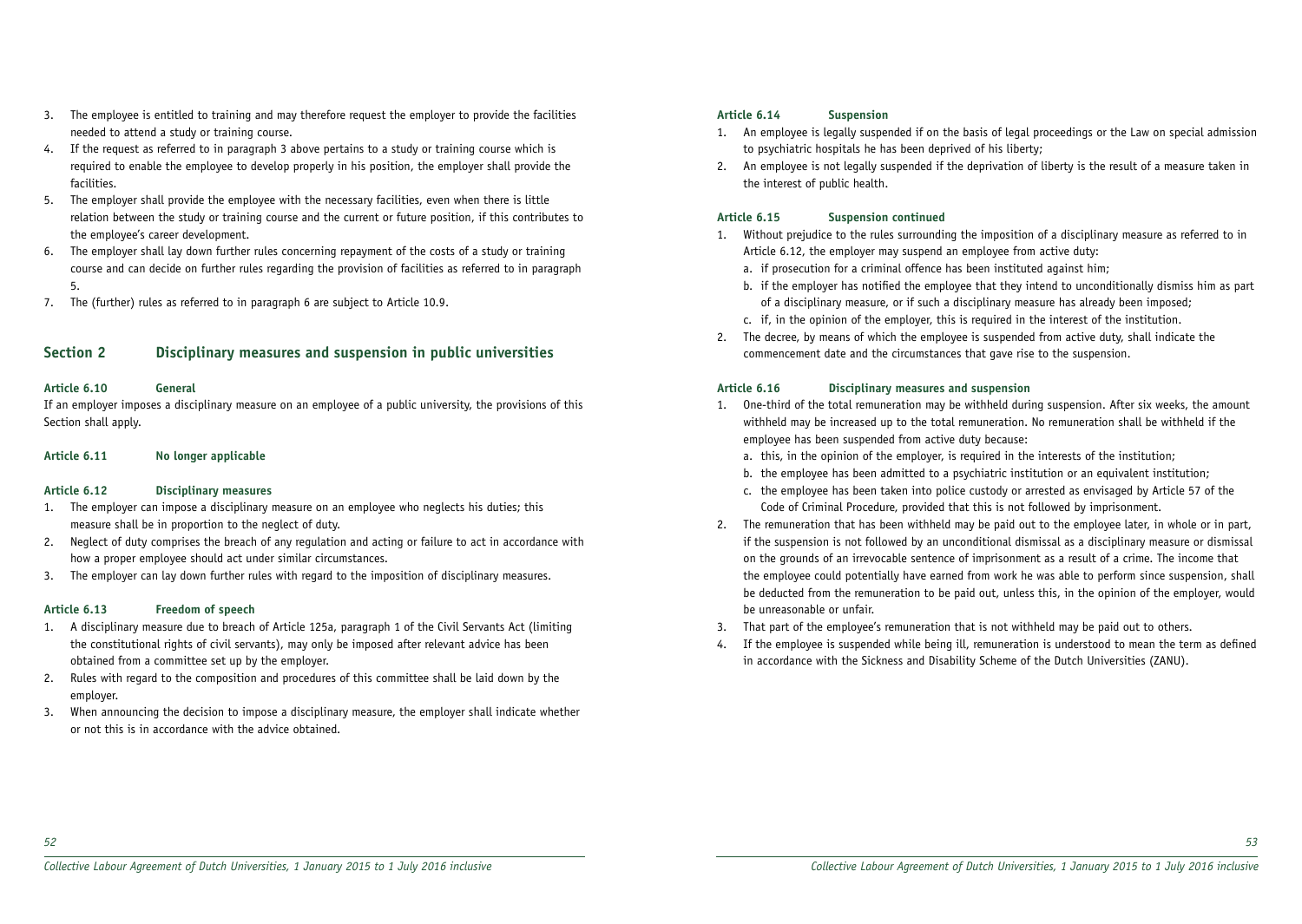## **Chapter 7**

## **Pensions, social security and social services**

### **Article 7.1 Pension**

- 1. The provisions of the pension scheme rules and regulations of the General Pension Fund for Public Employees (ABP) apply to the pension entitlement of those employees who are defined as public sector employees in the ABP Privatisation Act.
- 2. For employees other than those as referred to in paragraph 1, no pension scheme is offered by the employer, unless agreed otherwise.
- 3. If after reaching the age of 55, an employee enters into a new employment contract at a lower salary, the employer and the employee may agree to base the pension build-up on the salary preceding the acceptance of the new employment contract on the grounds of Article 3.5 of the ABP pension scheme rules and regulations. This paragraph does not apply if the lower salary is the result of a lower parttime factor.
- 4. Paragraph 3 also applies when entering into a new employment contract with another university or institution that is subject to the collective labour agreement (cao) for Dutch Universities.

### **Article 7.2 Illness and occupational disability**

- 1. Staff and former staff, as referred to in Article 7.1 paragraph 1, who are wholly or partly prevented from carrying out work due to illness or occupational disability are subject to the following:
	- a. the provisions of the Sickness and Disability Scheme of the Dutch Universities (ZANU);
	- b. the provisions of the pension scheme rules and regulations of the General Pension Fund for Public Employees (ABP).
- 2. (Former) employees other than those referred to in paragraph 1, are subject to the statutory employee insurance schemes.
- 3. Articles 2 to 19, 41 to 47, 51c and 51d of ZANU equally apply to the (former) employee as referred to in paragraph 2, except in the event of conflict with the statutory employee insurance schemes.

## **Article 7.3 Unemployment benefit**

- 1. In the event of full or partial unemployment, the (former) employee as referred to in Article 7.1 paragraph 1, may claim benefit in accordance with the Unemployment Act (WW), provided that he fulfils the requirements of the WW, as well as an ex gratia payment in accordance with the Unemployment Regulation of the Dutch Universities Exceeding the Statutory Minimum (BWNU), provided that he fulfils the BWNU requirements.
- 2. In deviation from paragraph 1, the (former) employee as referred to in Article 7.1 paragraph 1, may claim severance pay in accordance with the Unemployment Regulation of the Dutch Universities (WNU) in the event of full or partial unemployment arising prior to 1 January 2001.
- 3. In the event of unemployment, (former) employees other than those referred to in paragraphs 1 and 2, fall under the statutory employee insurance schemes.
- 4. During the term of this collective labour agreement (cao), the parties shall make no changes to the WNU or BWNU except for the provisions in paragraph 5 below.
- 5. The parties shall consult further in accordance with the provisions of Article 49b of the WNU and Article 20 of the BWNU, regarding changes resulting from adjustments in the relevant legislation.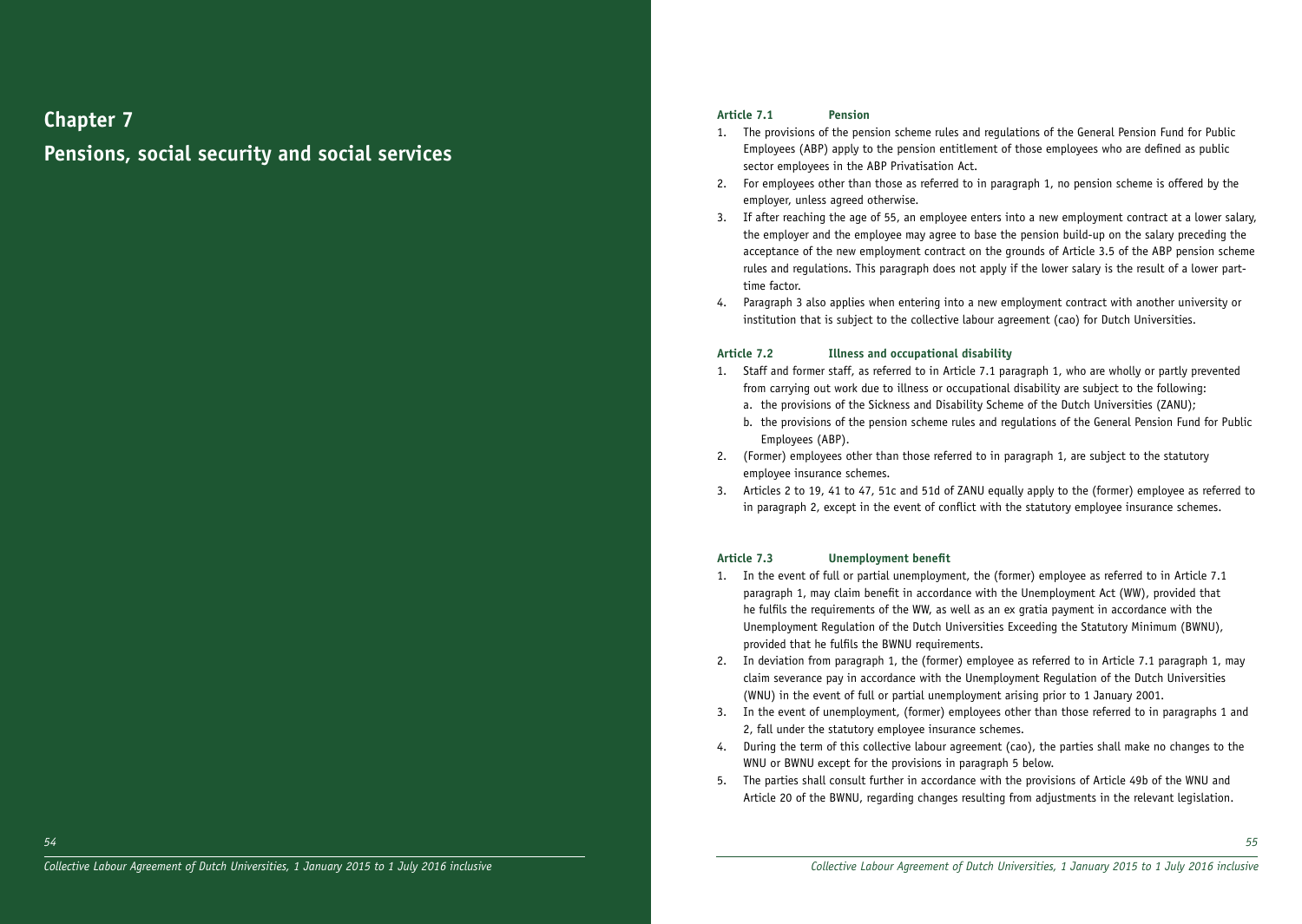## **Article 7.4 and 7.5 No longer applicable**

#### **Article 7.6 Death benefit**

- 1. Following the death of an employee, his remuneration shall be paid out up to and including the last day of the month in which he died.
- 2. After the death of an employee, the employer shall pay the widow, widower or registered partner a net payment which is equivalent to the gross remuneration covering a period of 3 months, as soon as possible. This amount shall be a net payment insofar as allowed by the tax regulations.
- 3. If the deceased does not leave a widow or widower within the meaning of Article 1.4, paragraph 6, payment shall be made to the remaining relatives as referred to in Article 7: 674 of the Dutch Civil Code.
- 4. Any remuneration already paid to the employee and to which he is not entitled, shall be deducted from this payment.
- 5. The employer may determine further rules with regard to paragraphs 1 to 3.
- 6. If in accordance with Articles 1:413 and 1:414 of the Dutch Civil Code a presumption of death has been pronounced, a benefit shall be granted at the request of the remaining relatives that corresponds to the provisions in this Article.
- 7. The day of death shall, in conjunction with paragraph 6, be understood to mean the employee's last known working day.

## **Chapter 8**

**Termination of the employment contract**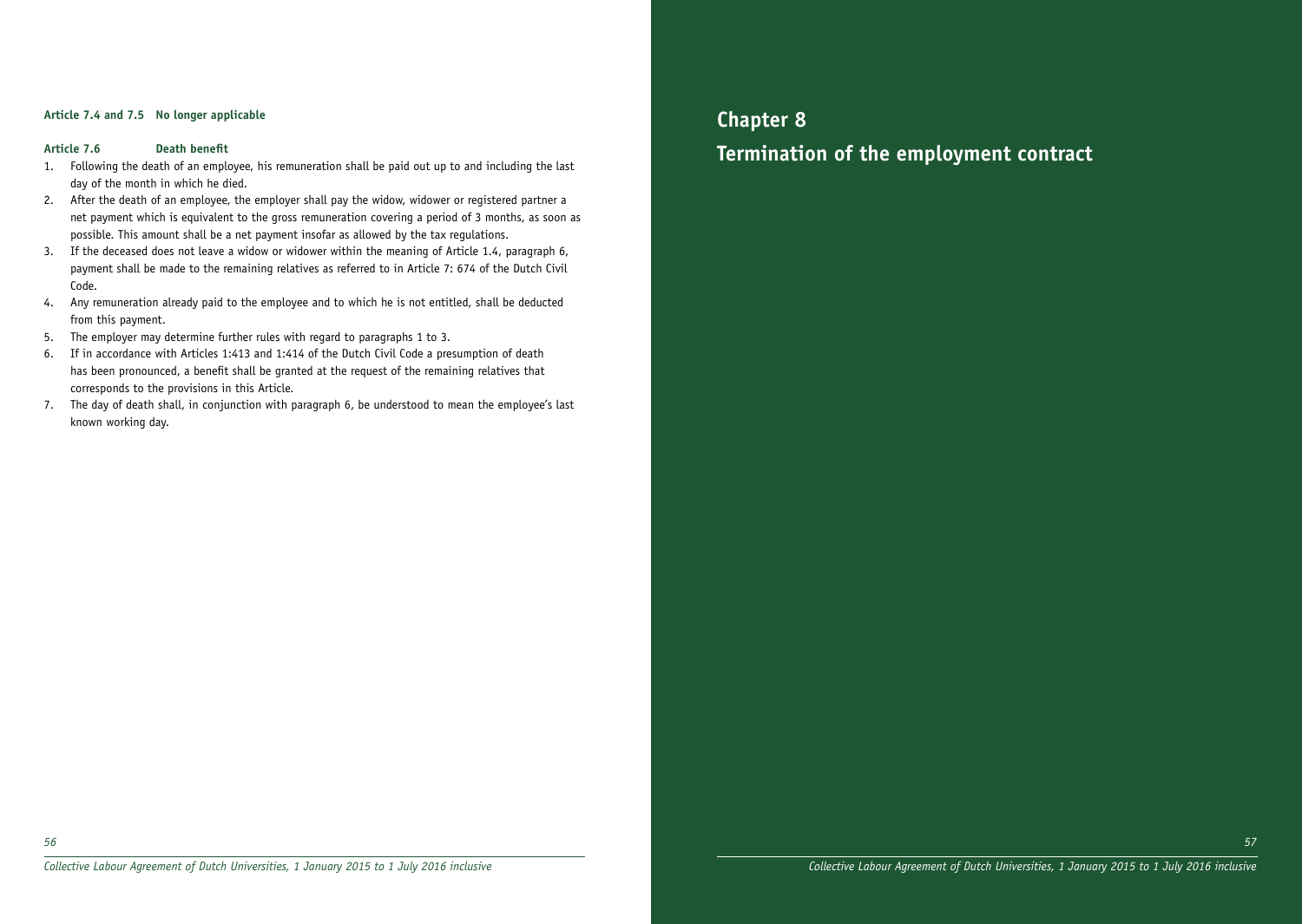## **Section 1 Provisions that apply to public universities**

## **Article 8.1 General provisions with regard to public universities**

- 1. The employer, who is authorised to enter into an employment contract, shall give written notice of dismissal for all or a part of the scope of that employment contract.
- 2. A partial dismissal shall in any case be to the extent that the relevant employee becomes unemployed within the meaning of the Unemployment Act (WW) and the Unemployment Regulation of the Dutch Universities ((B)WNU).
- 3. The written notice of dismissal shall include the date the dismissal becomes effective.
- 4. At the time of dismissal, the employer shall inform the relevant employee that, in order to be eligible for benefits on the grounds of the Unemployment Act and the Unemployment Regulation of the Dutch Universities, he is obliged to report his unemployment to the industrial insurance body no later than on the first working day following the first day of unemployment and to submit an application for benefits within three weeks of becoming unemployed, without prejudice to the other provisions of the Unemployment Regulation of the Dutch Universities relating to the obligations of the relevant employee.

## **Article 8.2 Holiday and leave**

The employee who upon termination of the employment contract is still owed previously accumulated holiday or leave entitlements and who has not been given the opportunity to use those, is entitled to a cash payment up to an amount of the salary (including holiday allowance and end-of-year bonus) equal to the entitlement.

## **Article 8.3 Termination of a temporary employment contract**

- 1. An employee with a temporary employment contract is deemed to be dismissed when the term of the employment contract has expired.
- 2. Supported by reasons and based on reasonable grounds, a temporary employment contract can be dissolved prematurely by the employer and employee, provided that a notice period is observed of:
	- a. three months, if the employee has been employed for a continuous period of at least 12 months at the time notice is given;
	- b. two months, if the employee has been employed for a continuous period of at least 6 months and less than twelve months at the time notice is given;
	- c. one month, if the employee has been employed for a continuous period of less than 6 months at the time notice is given.
- 3. The employer shall inform the employee in writing no later than one month before the end of a temporary employment contract:
	- a. whether or not the employment will be continued; and
	- b. in the event of a continuation, of the conditions subject to which the employer wishes to continue the employment.

 If the employer fails to comply with this obligation, article 7:668, paragraph 3 of the Dutch Civil Code shall apply by analogy, for which purposes wage is to be read as salary.

4. Dismissal may take effect before the end of the notice period, whether or not at the employee's own

request. If early dismissal is not at the employee's own request, an amount equal to the remuneration covering the period between the date the dismissal becomes effective and the end of the notice period shall be calculated and paid according to the rules for calculation that were in force at the time notice was given. If done at the employee's request, this creates a risk with regard to the benefits on the basis of the Unemployment Act and the Unemployment Regulation of the Dutch Universities.

## **Article 8.4 Termination of a permanent employment contract**

- 1. Subject to a prohibition of termination as referred to in Article 8.7, the employer can only terminate the employment contract based on reasonable grounds.
- 2. Notices must be given in writing, supported with reasons and with due observance of the applicable notice period.
- 3. Notice periods for the employer and the employee are as follows:
	- a. 3 months if at the beginning of the notice period the employee has been employed for a continuous period of 12 months or more;
	- b. 2 months in all other cases.
- 4. In the event of dismissal as a result of a reorganisation within the meaning of Article 9.1, the notice period is 3 months.
- 5. a. an employee can be dismissed by means of a disciplinary measure without a notice period and without prohibitions against termination of employment being applicable.
	- b. without prejudice to the provisions in article 8.7, paragraph 1 under a, an employee can be dismissed without having to observe a notice period, in the event of permanent occupational disability due to illness or disability.
	- c. an employee can be dismissed without having to observe a notice period if the employee no longer meets the requirements for appointment on the grounds of the Aliens Act.
- 6. If the employer has the intention to terminate the employment contract due to employee's incompetence or unsuitability, the employer shall investigate whether other suitable work is available for the employee, unless the shortcomings can be attributed to faults or actions on the part of the employee.
- 7. The employment contract shall terminate by operation of law on the day the employee reaches the state pensionable age.

## **Article 8.5 Notice of termination by the employer**

- 1. A notice to terminate by the employer can only be refused if prosecution for a criminal offence has been instituted against the employee or if disciplinary dismissal is being considered.
- 2. The notice period applicable to the employee, as referred to in Articles 8.3 and 8.4, may be deviated from if:
	- a. a disciplinary measure is being considered against the employee;
	- b. this would be in the interest of the institution, on the understanding that the period of three months may be extended to a maximum of six months and that the employee's interests shall be taken into reasonable consideration when extending;
	- c. at the employee's request.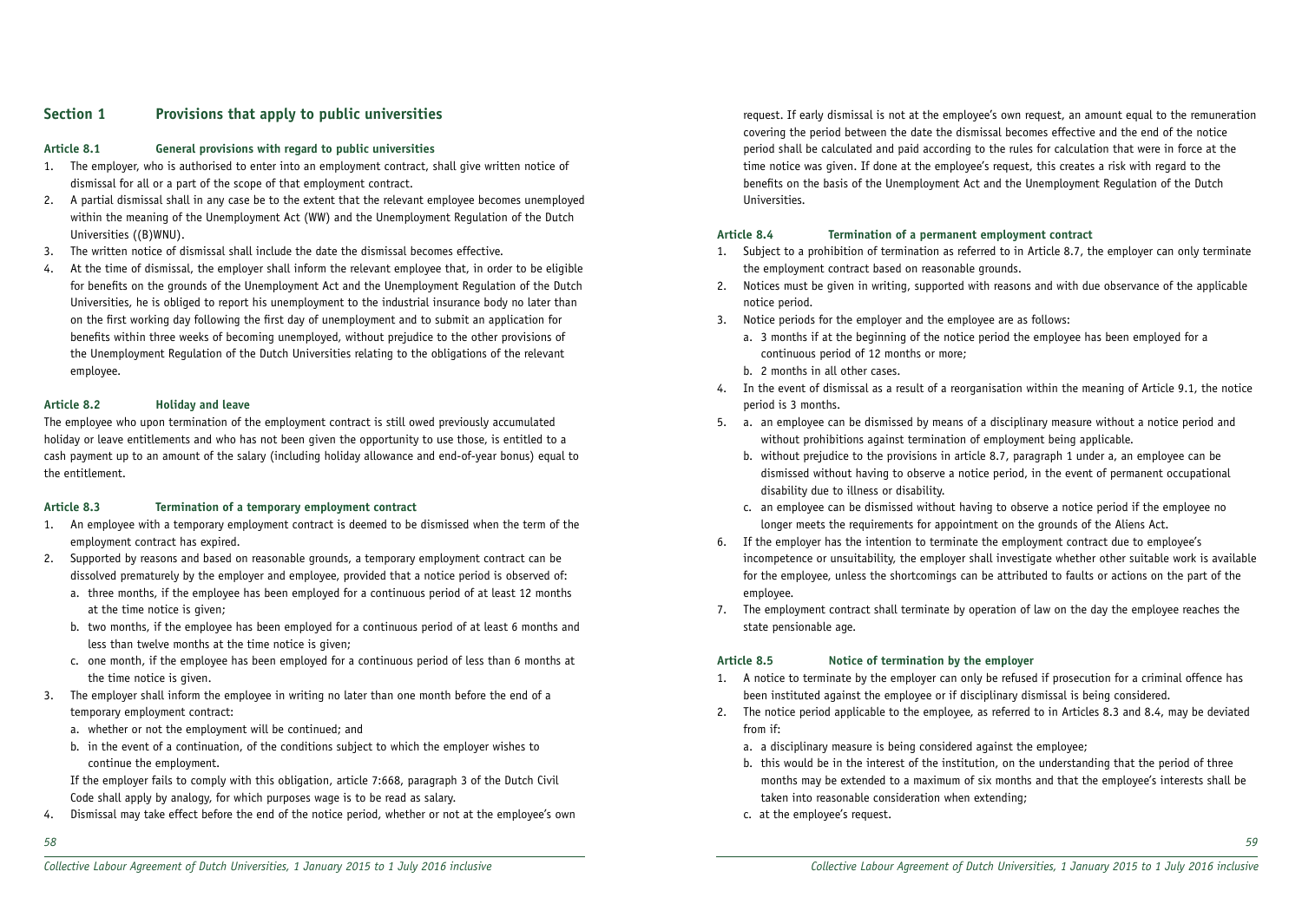## **Article 8.6 Dismissal order**

Insofar as the jobs to be cut contain interchangeable positions, the dismissal order is determined on the basis of interchangeable positions per category:

- a. The first candidates for dismissal are the employees with the shortest employment history per institution, organisational unit and category of interchangeable positions.
- b. In the event of simultaneous dismissal of ten or more employees within the relevant organisational unit, the employer may apply sub a per age group: 15-25 years of age, 25-35 years of age, 35-45 years of age, 45-55 years of age and those of 55 and older.
- c. The employer may deviate from the abovementioned order if it can make it plausible that a particular employee possesses such special knowledge or skills that his dismissal would be too detrimental to the functioning of the organisational unit.

## **Article 8.7 Prohibitions against termination**

- 1. The employer is forbidden to terminate a permanent employment contract and prematurely terminate a fixed term employment contract:
	- a1. during the time that an employee is unable to perform his duties due to illness or disability, unless the inability to work has lasted a minimum of one hundred and four weeks or unless the inability to work commenced after the employee was informed in writing that he was to be dismissed, or when the situation as referred to in Article 8.8 applies;
	- a2. in the event that the Employed Persons' Insurance Administration Agency (UWV) determines during the claim assessment following the one-hundred-and-four-week period of occupational disability that the remaining earning capacity is over 65%;
	- b. during the time that an employee is conscripted into the army/alternative service;
	- c. during pregnancy; the employer may request a declaration from a physician or midwife as proof of pregnancy;
	- d. during the period in which the employee is on maternity leave as intended in Article 3.1 paragraph 3 of the Work and Care Act and during a period of six weeks after resuming work or a period of incapacity for work as a result of the birth or the preceding pregnancy following maternity leave.
- 2. The employer cannot terminate an employee's employment contract due to:
	- a. the employee exercising his right to parental leave;
	- b. marriage or partner registration of the employee;
	- c. the fact that the employee takes leave to attend meetings as part of the fulfilment of a public-law position, with the exception of an employee who, as a member, attends meetings of the House of Representatives of the States General or its committees or who has accepted an appointment as Minister or State Secretary;
	- d. placement on a list of candidates for the employee participation body as referred to in Article 1.1 sub o;
	- e. the performance of tasks flowing from his membership in the employee participation body as referred to in Article 1.1, or because of this membership for a period of two years after its termination;
	- f. membership of a standing committee of the body stated under e;
- g. membership of the Occupational Health and Safety Committee and for a period of two years following termination of that membership;
- h. being an expert employee as referred to in Article 13, paragraph 1 of the Working Conditions Act;
- i. being the official secretary of the employee participation body stated under e;
- j. the employee having requested modification of the working hours, judicially or extra-judicially.
- 3. The employer is not permitted to terminate an employee's employment contract because of membership of a trade union or because he performs or participates in trade union activities, unless those activities are performed during working hours without permission.
- 4. The termination prohibitions listed in this Article do not apply if the employee agrees to his dismissal in writing.
- 5. Paragraph 1 does not apply if the dismissal is the result of activities of the organisational unit in which the employee was mainly or exclusively working being discontinued.
- 6. An employee who is unable to perform his work due to unfitness as the result of illness can be dismissed in accordance with the provisions of article 3, third paragraph sub e, of ZANU.

## **Article 8.8 Dismissal during illness**

- 1. Without prejudice to the provisions of Article 8.7, paragraph 1, sub a, an employee who is unable to work in connection with incapacity due to illness may be dismissed if without reasonable grounds he refuses to:
	- a. comply with any reasonable instructions given or measures taken by the employer or by an expert appointed through the employer to enable him to carry out his work or other suitable work as referred to in Article 1 sub r of ZANU; or
	- b. carry out suitable work on the instruction of the employer; or
	- c. cooperate in drawing up, evaluating and adjusting an action plan as referred to in Article 25, paragraph 2 of the WIA.
- 2. In order to assess whether paragraph 1 applies, the employer shall seek relevant advice from the Employed Persons' Insurance Administration Agency (UWV) and take this into consideration.

## **Article 8.9 Objection against dismissal decision**

- 1. In respect of decisions made pertaining to dismissal objections, the employer shall set up an advisory committee as referred to in Article 7:13 of the General Administration Act.
- 2. This advisory committee shall consist of a chairman and two members. They are appointed by the employer. One member is proposed by the employer, whereas the other member is proposed by the joint employees' organisations part of this collective labour agreement (cao). The members jointly propose a chairman. Substitute members and a deputy chairman are proposed following the same procedure.
- 3. Dismissal due to a reorganisation or discontinuation of the position, redundant staff, no longer meeting the job requirements, incompetence or unsuitability - not being a dismissal within the meaning of article 8.3 paragraph 1 - shall not take effect until one week after the employer has reached a decision on the objection. Article 9.15, paragraph 3 shall also apply in the case of involuntary dismissal resulting from reorganisation at a public university.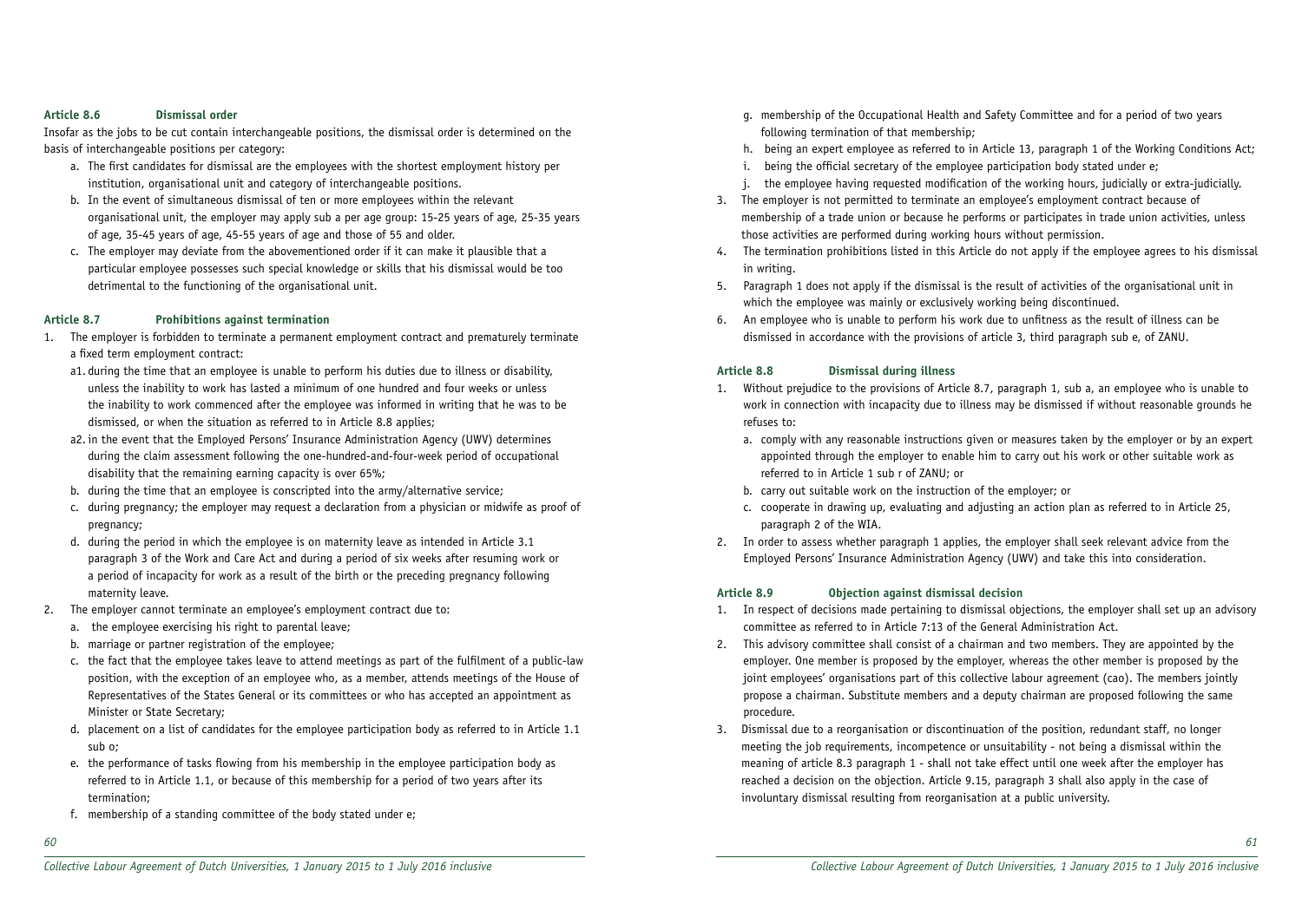## **Article 8.10 Fair and equitable regulation**

If employer and employee decide to terminate the employment contract, the employer shall draw up a regulation which is fair and equitable.

## **Section 2 Provisions that apply to special universities**

## **Article 8.11 Notice of termination and dismissal order**

- 1. A notice of termination given by either the employer or the employee must be in writing, supported with reasons and with due observance of the applicable notice period.
- 2. In deviation from Article 7:672, paragraphs 2 and 3 of the Dutch Civil Code, the notice period shall represent a term of:
	- a. 3 months if at the beginning of the notice period the employee has been employed for a continuous period of 12 months or more;
	- b. 2 months in all other cases.
- 3. A temporary employment contract can only be prematurely dissolved when agreed in writing.
- 4. The employment contract shall terminate by operation of law on the day the employee reaches the AOW-pension age.
- 5. Article 8.7, first paragraph under a2 shall apply mutatis mutandis.

## **Article 8.12 Announcements, other than notices of termination**

The employer shall inform the employee in writing no later than one month before the end of a temporary employment contract:

- a. whether or not the employment will be continued; and
- b. in the event of a continuation, of the conditions subject to which the employer wishes to continue the employment.

 If the employer fails to comply with this obligation, article 7:668, paragraph 3 of the Dutch Civil Code shall apply, for which purposes wage is to be read as salary.

## **Section 3 Termination of the employment contract - special circumstances**

## **Article 8.13 Outsourcing and privatisation**

In the event that sections of the institution are privatised, the collective labour agreement (cao) for Dutch Universities (NU) shall either remain in force or the collective labour agreement for the relevant industry or sector shall apply.

## **Article 8.14 Transition of an interrelated group of employees**

- 1. If two employers, falling within the scope of this collective labour agreement (cao), agree to the whole or partial transition of an interrelated group of employees, the employees concerned shall retain all rights and obligations which arise from this collective labour agreement (cao), with the exception of local regulations, as if it were an employment contract with the same employer.
- 2. In deviation from paragraph 1, agreements can be entered into during consultation with local employees' organisations.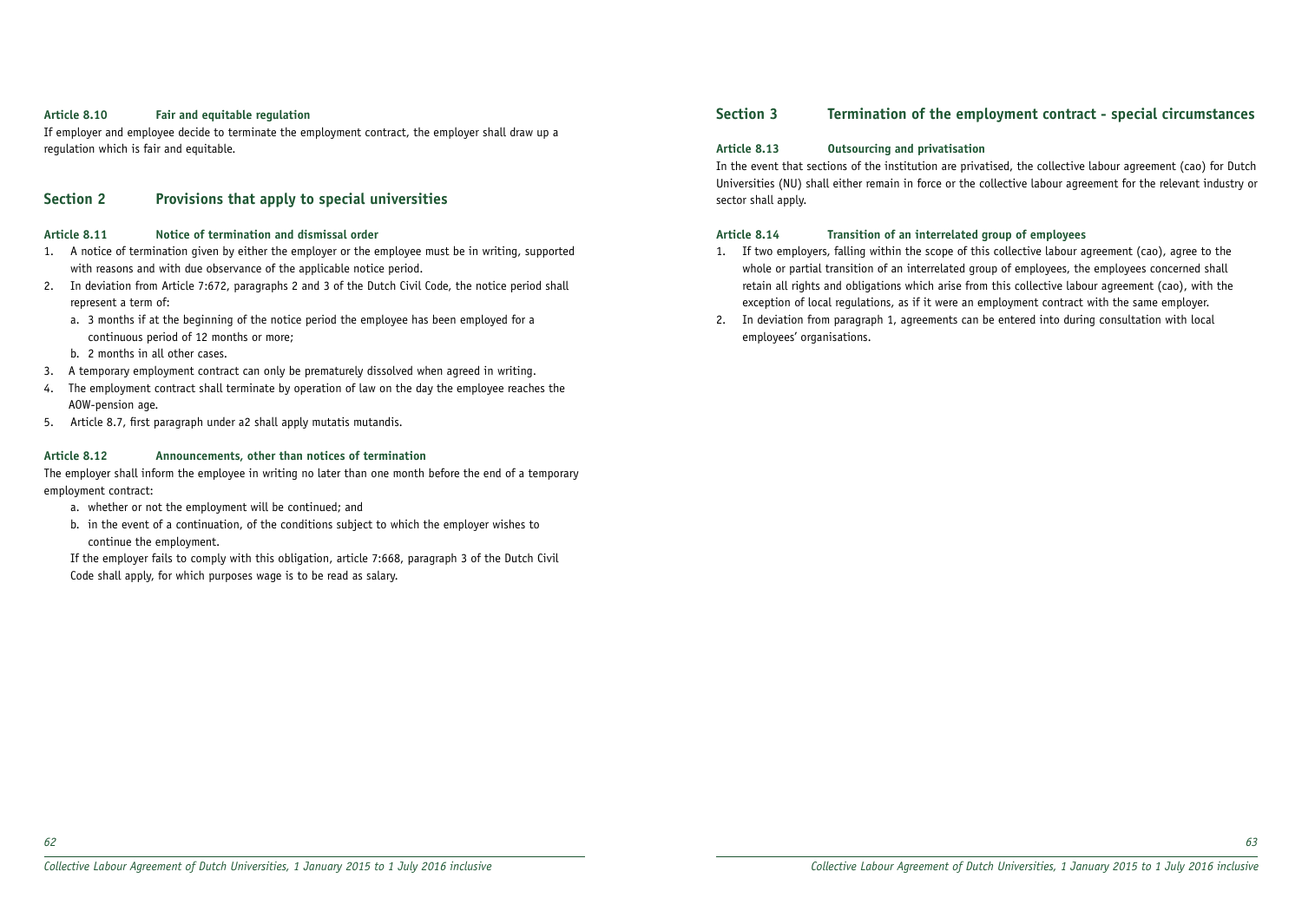## **Chapter 9 Reorganisations**

## **Section 1 Reorganisation**

#### **Article 9.1 Concept of reorganisation**

Reorganisation within a university, or a part thereof, is understood to mean a change in the organisation as referred to in Article 25, paragraph 1, sections a to f of the Works Councils Act, which relates to the university, or an important part thereof, involving direct and radical consequences for the legal status of employees.

#### **Article 9.2 Notification of intention to reorganise**

- 1. The local employees' organisations and the competent employee participation body shall be informed in writing with regard to an intended reorganisation in a timely manner.
- 2. The intention to reorganise includes, insofar as possible, information on the following subjects, yet in any case informs on the subjects listed under a, b, f and g below:
	- a. the reasons for the reorganisation;
	- b. the objective of the reorganisation;
	- c. the nature and scope of the reorganisation;
	- d. The financial and/or formative preconditions;
	- e. the basic principles and preconditions with regard to the consequences for staff;
	- f. the procedure that shall be followed in preparing for and implementing the reorganisation, including an overall planning;
	- g. the expected consequences for the legal status in general.

#### **Article 9.3 Discussing the drastic consequences for the legal status**

Local employees' organisations shall be given at least one opportunity to discuss with the employer the manner in which the drastic consequences for the legal status of employees are dealt with.

#### **Article 9.4 Redundancy package**

- 1. In the event of radical consequences for the legal status of employees, the Social Policy Framework, as detailed in Section 2 of this chapter, shall be applied; it is agreed with the local employees' organisations whether a Redundancy Package shall be prepared in addition to this.
- 2. Radical consequences for the legal status of employees are taken to mean, among other things, an important change in position or transfer to another organisational unit.

#### **Article 9.5 Reorganisation and Staff Plan**

- 1. Following on from and with due observance of the details in the intention to reorganise, the employer shall draw up a Reorganisation and Staff Plan.
- 2. The Reorganisation Plan shall give a detailed description of the intended change in the organisation. The Reorganisation Plan shall in any case include:
	- a. the objective and task of the new organisation and its separate units;
	- b. quantitative staffing details;
	- c. qualitative staffing details.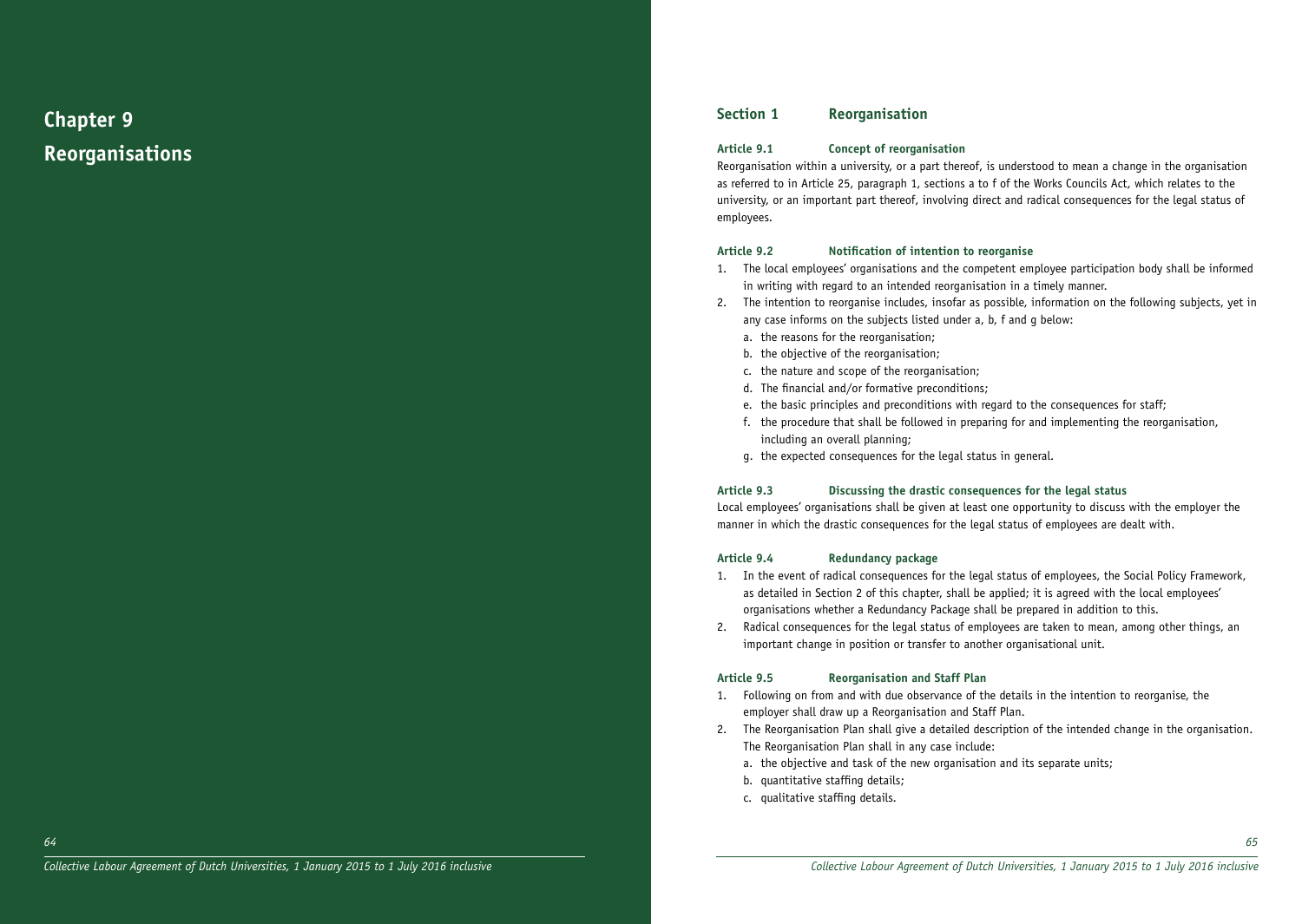- 3. The Staff Plan shall, on the basis of the Reorganisation Plan, describe the expected consequences for the legal status of the individual employee. The Plan shall in any case include:
	- a. how and which employees are affected by positional changes within the organisation;
	- b. which employees are subject to potential dismissal;
	- c. which employees shall be directly and drastically affected in their legal status in any other way;
	- d. in what way, with due observance of the Social Policy Framework and the Redundancy Package, if applicable, the expected consequences for the legal status of the employees shall be dealt with.
- 4. The Staff Plan shall be drawn up simultaneously or following the Reorganisation Plan.

## **Article 9.6 Decision on the Reorganisation Plan**

The employer does not decide on the Reorganisation Plan until the competent employee participation body has been given the opportunity to advise on the plan and received information on the employer's intention to whether or not extend the Social Policy Framework.

## **Article 9.7 Decision on the Staff Plan**

The employer does not decide on the Staff Plan until every employee included in the plan has been given the opportunity to respond to what the plan entails to him.

## **Section 2 Social Policy Framework within reorganisations**

## **Article 9.8 Basic Principles**

- 1. During a reorganisation, the following basic principles apply:
	- a. the employer shall try to keep compulsory redundancies to a minimum;
	- b. the employer shall provide the best possible support to any employee who is subject to potential dismissal when securing a suitable position within or outside the university;
	- c. Both the employer and the employees will demonstrably optimally and actively endeavour to secure alternative employment within or outside the institution for the employee subject to potential dismissal, with both parties duly observing the obligations arising from Section 72a of the Unemployment Insurance Act and their effects in accordance with the Guide to Work (Werkwijzer) under Section 72a of the Unemployment Insurance Act.
- 2. The Social Policy Framework applies to each reorganisation within the scope of this collective labour agreement (cao). The employer can, in consultation with local employees' organisations, formulate its own framework for a social policy.

## **Article 9.8a Mobility allowance**

- 1. The employee who receives written notification of his potential dismissal owing to reorganisation, as referred to in Article 9.11, paragraph 2 is eligible for a mobility allowance provided the employee resigns himself and on the condition that this resignation does not result in the university becoming liable for any benefit payments (WW, BWNU or ZANU).
- 2. No notice period applies to this type of resignation.
- 3. With due observance of paragraph 4, the level of the mobility allowance is determined using the table in Appendix K and depends on:
	- the level of the gross monthly salary;
	- the number of years of service up to a maximum of 12 years;
	- the date of commencement of the employee's resignation.
- 4. The mobility allowance may not exceed the total gross amount that the employee would have received in salary during the remaining term of his employment had the employee not resigned his position.
- 5. The mobility allowance may not exceed the statutory maximum amounts.
- 6. As part of a Redundancy Package, the amounts in the table in Appendix K may be increased with due observance of paragraphs 4 and 5.

## **Article 9.9 Dismissal order for interchangeable positions**

Insofar as the jobs to be cut as a result of a reorganisation contain interchangeable positions as referred to in the Redundancy Regulations (Government Gazette 2015, no. 12685), the order of dismissal of interchangeable positions per category is determined as follows:

- a. within the organisational unit which is subject to the cutback, the first candidates for dismissal are the employees with the shortest employment history;
- b. in the event of simultaneous dismissal of ten or more employees within the relevant organisational unit, the employer may apply sub a per age group: 15-25 years of age, 25-35 years of age, 35-45 years of age, 45-55 years of age and those of 55
- and older; c. The employer may deviate from the order indicated above if it can make it plausible that a particular employee possesses such special knowledge or skills that his dismissal would be too detrimental to the functioning of the organisational unit;
- d. Staff employed at a special university are subject to the dismissal order set out in the Redundancy Regulations (Government Gazette 2015, no. 12685).

## **Article 9.10 Alternative dismissal order**

- 1. The employer may deviate from Article 9.9 and in consultation with local employees' organisations decide upon an alternative order of dismissal, if so required within the interest of the institution or organisational unit.
- 2. Staff employed at a special university are subject to the dismissal order set out in the Redundancy Regulations (Government Gazette 2015, no. 12685).

## **Article 9.11 Employment protection term**

- 1. The employer shall for a period of 10 months not dissolve the employment contract of an employee who on the basis of a reorganisation is subject to potential dismissal.
- 2. The period of 10 months commences on the first day of the month following the month in which the employee is informed of his potential dismissal in writing. This notification is not sent until the Reorganisation Plan has been decided on.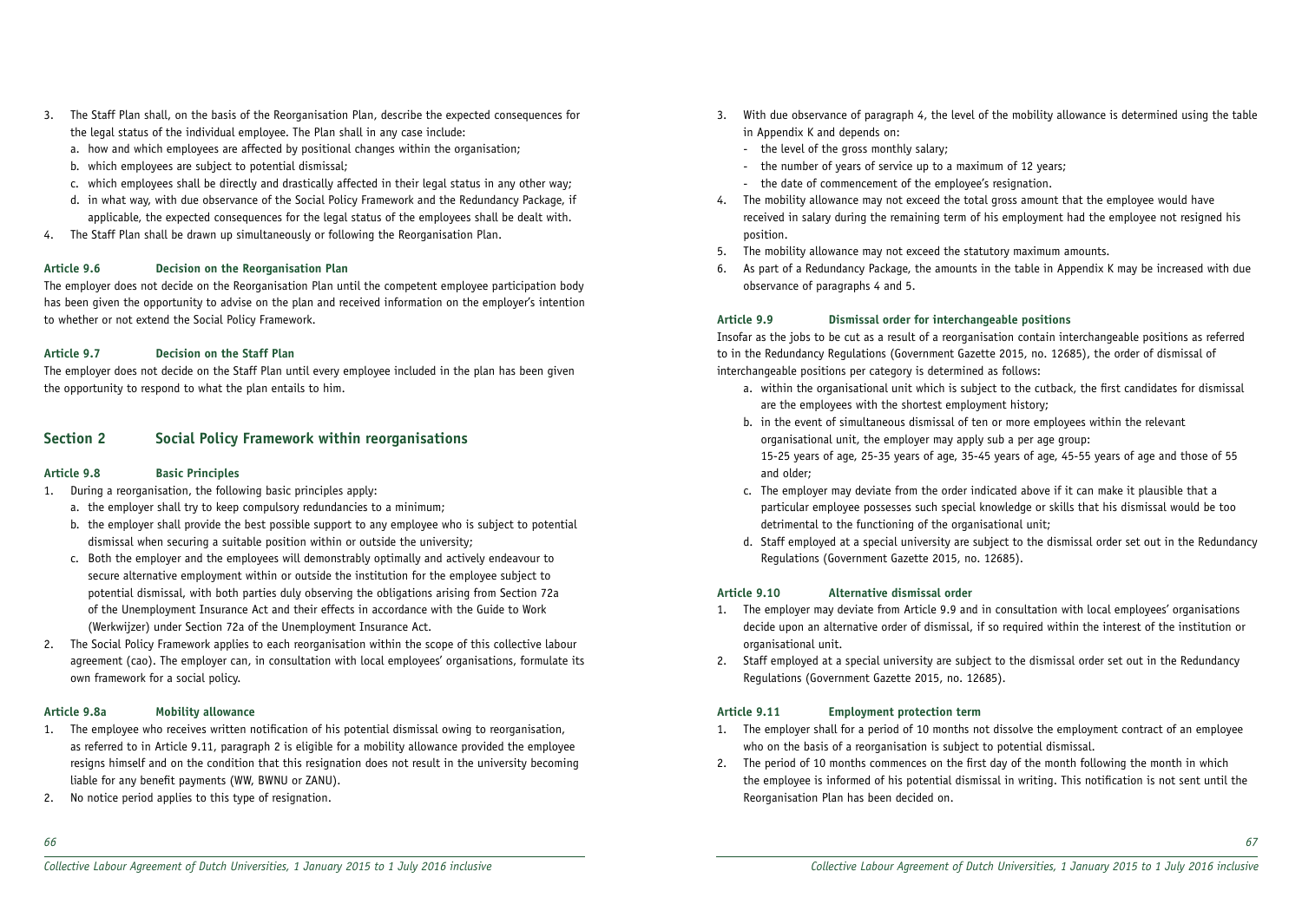## **Article 9.12 Study on suitable work**

During the period of protection against dismissal as referred to in Article 9.11 and the notice period as referred to in Article 8.4, paragraph 4 until termination of the employment contract, the possibilities of re-employment in suitable work within or outside the university shall be carefully studied. Article 9.12a applies in this case.

- 1. During the re-employment study period, the employee can, within reasonableness, be instructed to carry out alternative duties.
- 2. Re-employment may be in the form of a trial placement for a maximum of 12 months.
- 3. During the re-employment study period, the employee can be seconded outside the institution. The secondment must be approved by the employer. Any agreements made in respect of the secondment are recorded in writing.
- 4. A trial placement or secondment will extend the employment protection term by the duration of the work performed, taking into account the number of hours required to perform this temporary work. This extension may last no longer than 12 months.

#### **Article 9.12a Suitable position**

A position is considered suitable if, in the opinion of the employer, the employee or placement candidate:

- possesses the knowledge and skills deemed necessary to perform the function effectively or;
- if, in the opinion of the employer, the employee or placement candidate can be retrained or given further training within 12 months;
- the position can reasonably be assigned to the person concerned in view of his personality, his circumstances and his prospects;

unless compelling business interests do not allow for it.

#### **Article 9.13 Filling an internal vacancy**

The employee, who is subject to potential dismissal as a result of a reorganisation as referred to Article 9.1, shall be given priority when filling internal vacancies. The employer will ensure that the employee subject to potential dismissal is placed in a suitable position in accordance with Article 9.12a.

## **Article 9.14 Employability**

- 1. The employee who, within the framework of a reorganisation, is subject to potential dismissal shall, on the initiative of the employer or at the employee's request, qualify for one or more provisions geared to personal circumstances, such as:
	- retraining and/or refresher courses, aimed both at broadening the possibilities for re-employment and at increasing the chances in the external labour market;
	- outplacement;
	- alternative provisions which increase the possibilities of a suitable position.
- 2. The costs of the provisions, as referred to in paragraph 1, are at the expense of the employer.
- 3. If, in the opinion of the employer, the employee renders insufficient cooperation with regard to his own employability, any rights in respect of a re-employment study as referred to in Article 9.12, the provisions geared to the personal situation as referred to in paragraph 1, as well as the provisions

 of paragraph 5, shall lapse. On that occasion, the employment contract may be terminated with due observance of the notice period.

4. If the employee referred to in paragraph 1 has refused to accept a suitable position, the employment contract can be terminated with due observance of the notice period, while there shall be no assessment pursuant to Article 9.15.

 If the employee referred to in paragraph 3 refuses to cooperate in the redeployment investigation, the employer can request the assessment committee to give a decision immediately pursuant to Article 9.15.

5. During the re-employment study and for up to a maximum of two years following the dismissal date the employee shall, at his request and insofar as he is unemployed, be informed on vacancies within the institution. He shall be regarded as an internal candidate for those vacancies.

## **Section 3 Assessment committee**

### **Article 9.15 Assessment Committee for public universities**

- 1. Within the framework of the policy aimed at the prevention of involuntary unemployment, an assessment committee has been set up for the public universities at sector level.
- 2. The task of this committee is to assess the efforts of the employer and employee, as agreed upon within the framework of a reorganisation at a public university, in the event compulsory redundancies are intended.
- 3. The following applies to an employee employed by a public university: should, despite all efforts, compulsory redundancies prove to be unavoidable, the employment contract shall not be terminated until the assessment committee passed judgement at sector level on the efforts made by the employer and employee within the framework of the agreed redundancy package.
- 4. An intention to resort to compulsory redundancies shall be reported to the committee allowing a period of four weeks to come to a decision. If no decision is reached during this period, the committee shall be deemed to agree to the redundancies.
- 5. The committee may deviate from the term as referred to in paragraph 4, supported by reasons.
- 6. Decisions supported by a majority of the assessment committee are binding for the employer.
- 7. An employee who is made redundant following the decision of the assessment committee retains the right to object to this dismissal.
- 8. The committee comprises two members appointed by the employees' organisations and two members appointed by the employers.
- 9. The committee records its procedures in its own by-laws.

## **Article 9.16 and 9.17 No longer applicable**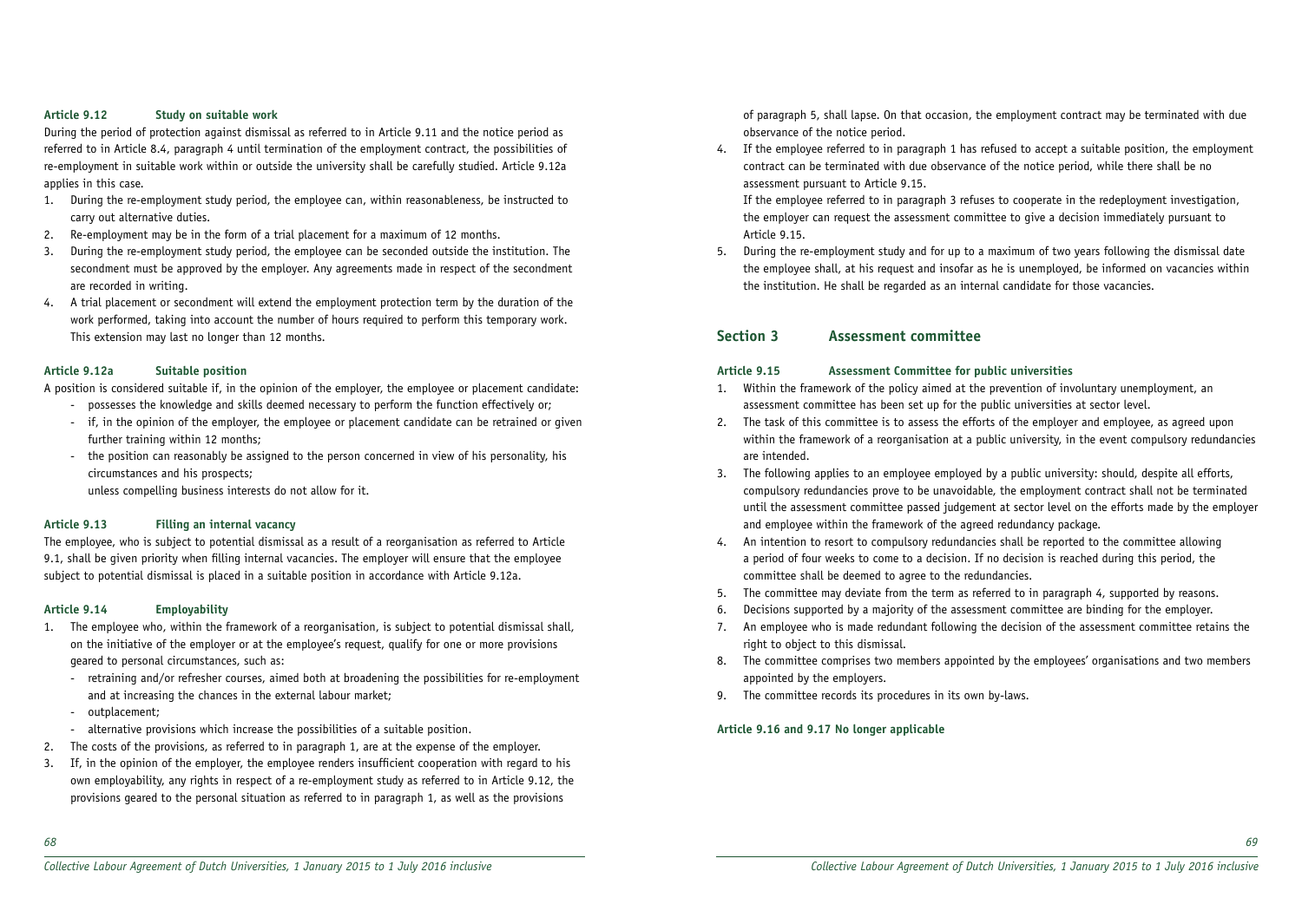## **Chapter 10**

## **Final provisions**

## **Special provisions with regard to special groups**

## **Section 1 Student assistants**

## **Article 10.1 Definition of student assistant**

- 1. The provisions in this Section solely apply to student assistants.
- 2. The term student assistant is taken to mean a student registered at the university who at the same time, as an employee, makes a contribution to university education or academic research.

## **Article 10.2 Commencement, term scope and end of student assistant's employment**

- 1. The student assistant can be given a temporary employment contract.
- 2. The employer shall lay down rules with regard to travel expenses, the duration and scope of the student assistant's employment contract. The aforementioned (further) rules are subject to Article 10.9.
- 3. The employment contract with the student-assistant is in any case terminated as soon as the student loses his student status.

### **Article 10.3 Student assistant exclusions**

Articles 1.5, paragraph 2, 2.2, paragraph 5, 3.3, 3.5, 3.13 to 15 inclusive, 3.18, 3.21, 6.9, 8.3, paragraph 3, and 8.12 do not apply to student assistants.

## **Article 10.4 Student assistant salary**

- 1. The salary of a student assistant is determined in accordance with the relevant grade in Appendix A to this collective labour agreement (cao).
- 2. The salary to be granted to a student-assistant is determined by the phase he has progressed to within the study, or the number of credits attained. The employer may lay down further rules in this respect.

## **Section 2 Medical/clinical academic staff**

The provisions in this Section relates to employees who are also employed at the university hospital or the University Medical Centre.

## **Article 10.5 Commencement of employment of medical/clinical academic staff**

Employment contracts for persons at the university, who at the same time are employed at the university hospital or at the University Medical Centre, in respect of university tuition or conducting academic research in any faculty of the university, are valid during the term of the employment contract at the hospital or the University Medical Centre.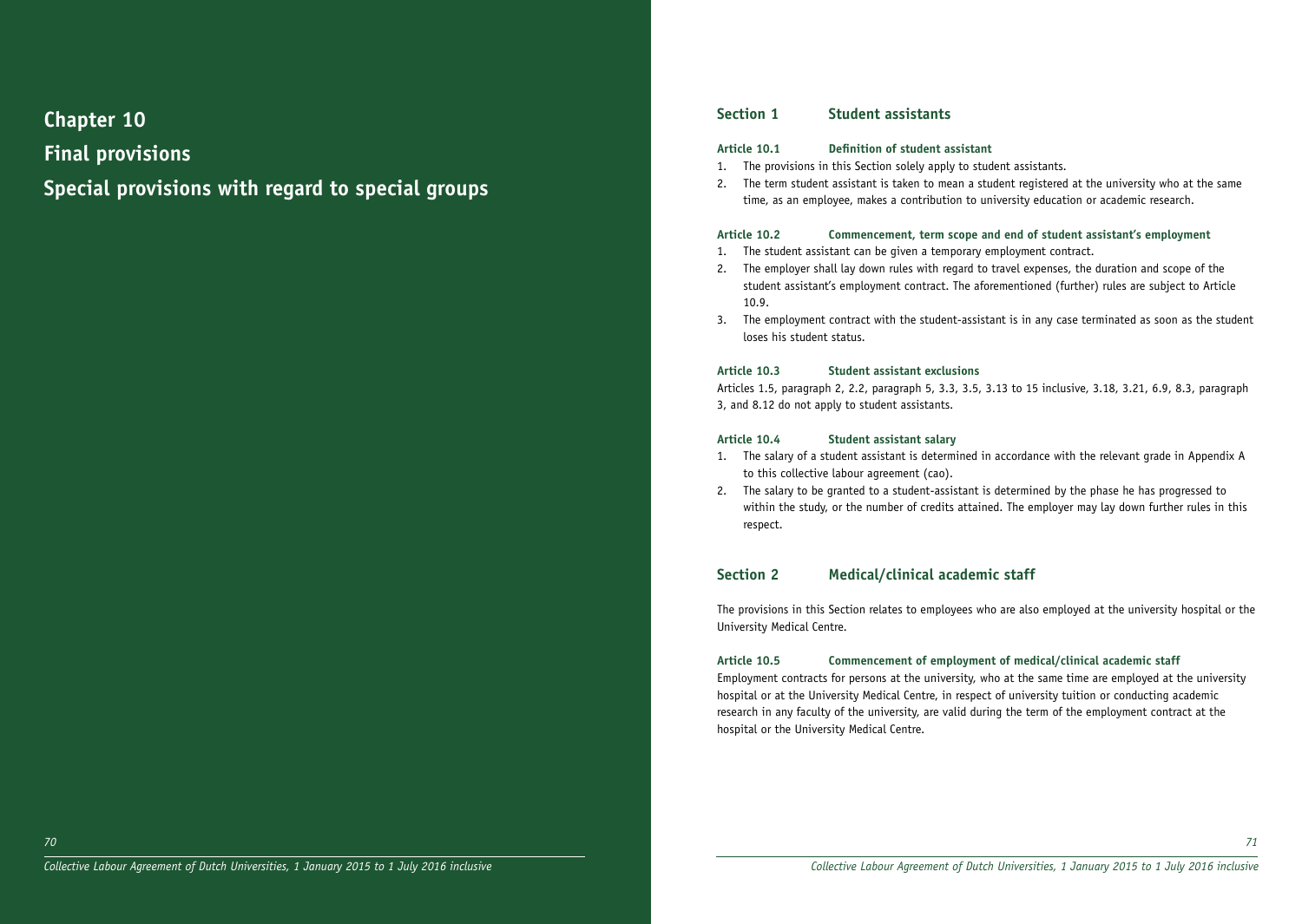## **Article 10.6 Further agreements concerning medical/clinical academic staff**

With regard to an employee employed at both the university hospital / University Medical Centre and the university, the Board of Directors and the Board of Governors jointly establish:

- a. the way in which the mutual authorities are exercised;
- b. the applicability of the current employment conditions regulations, being the provisions in this collective labour agreement (cao) and/or the provisions of the collective (cao) agreement for university hospitals;
- c. the way in which the liability insurance is regulated.

## **Section 3 Legal status of the University of Amsterdam (UvA)**

## **Article 10.7 Legal status of the University of Amsterdam (UvA)**

- 1. If the Transitional Scheme for the Introduction of RUVA granted rights to individual employees which meanwhile have been converted into individual claims, they shall continue to apply in full within the framework of this collective labour agreement (cao).
- 2. The following definitions are relevant to employees of the University of Amsterdam (UvA):
	- a. ARA: Amsterdam Civil Servants Regulations, insofar as these were (equally) applicable to the employee on 31 December 1995 pursuant to Article 16.23 of the Law on Higher Education and Academic Research (WHW);
	- b. RWU: Regulations on the Legal Status of Academic Staff at the University of Amsterdam;
	- c. RWU implementation regulations: regulation on employment contracts, commencement of employment and remuneration of academic staff at the University of Amsterdam, as laid down by the Board of Governors in respect of the implementation of RWU.
- 3. The job descriptions and requirements for appointment and promotion with regard to (senior) lecturer or (senior) researcher positions, established on the basis of RWU (Appendix B in the Implementation Regulations for RWU as amended by decision of the Board of Governors on 9 February 1996. no. 00030) shall continue to apply until alternative descriptions, requirements or special regulations have been introduced on the basis of the collective labour agreement (cao).
- 4. Employees at the University of Amsterdam (UvA), who are employed within the Faculty of Medicine on a basis other than a locum tenens, are subject to a deviating regulation in the legal status which shall remain in effect for as long as a joint executive body, as referred to in Article 12.22 of the Higher Education and Academic Research Act (WHW ) and as laid down in the amended agreement between the University of Amsterdam (UvA) and the Amsterdam University Hospital (AZUA), dated 20 December 1996, is in place. This legal status has been laid down in the Board of Governors (CvB) decree of the University of Amsterdam (UvA), dated 20 December 1996.

## **Section 4 General**

### **Article 10.8 Consultation with local employees' organisations**

During consultation with local employees' organisations, the existing regulations shall be brought into line with the provisions of this collective labour agreement (cao).

### **Article 10.9 (Further) rules**

As long as the employer has not laid down (further) rules for the implementation of the provisions of this collective labour agreement (cao), any relevant subject matter remains subject to the (further) rules pertaining to this collective labour agreement (cao) from the time it took effect, or to the relevant provisions of the collective labour agreement (cao) for the Dutch Universities, part 1 or 2, extension 1 September 2003 to 31 August 2004, insofar as they are not in conflict with the collective labour agreement (cao).

**Article 10.10 No longer applicable**

### **Article 10.11 Committees**

As long as a committee has not been installed within the framework of the collective labour agreement (cao), an existing committee in the relevant area shall remain in force, insofar as this is not in conflict with the collective labour agreement (cao).

## **Article 10.12 Hardship clause**

In the event that implementation of the collective labour agreement (cao) results in clearly unreasonable situations, the parties shall try and find a solution in mutual consultation.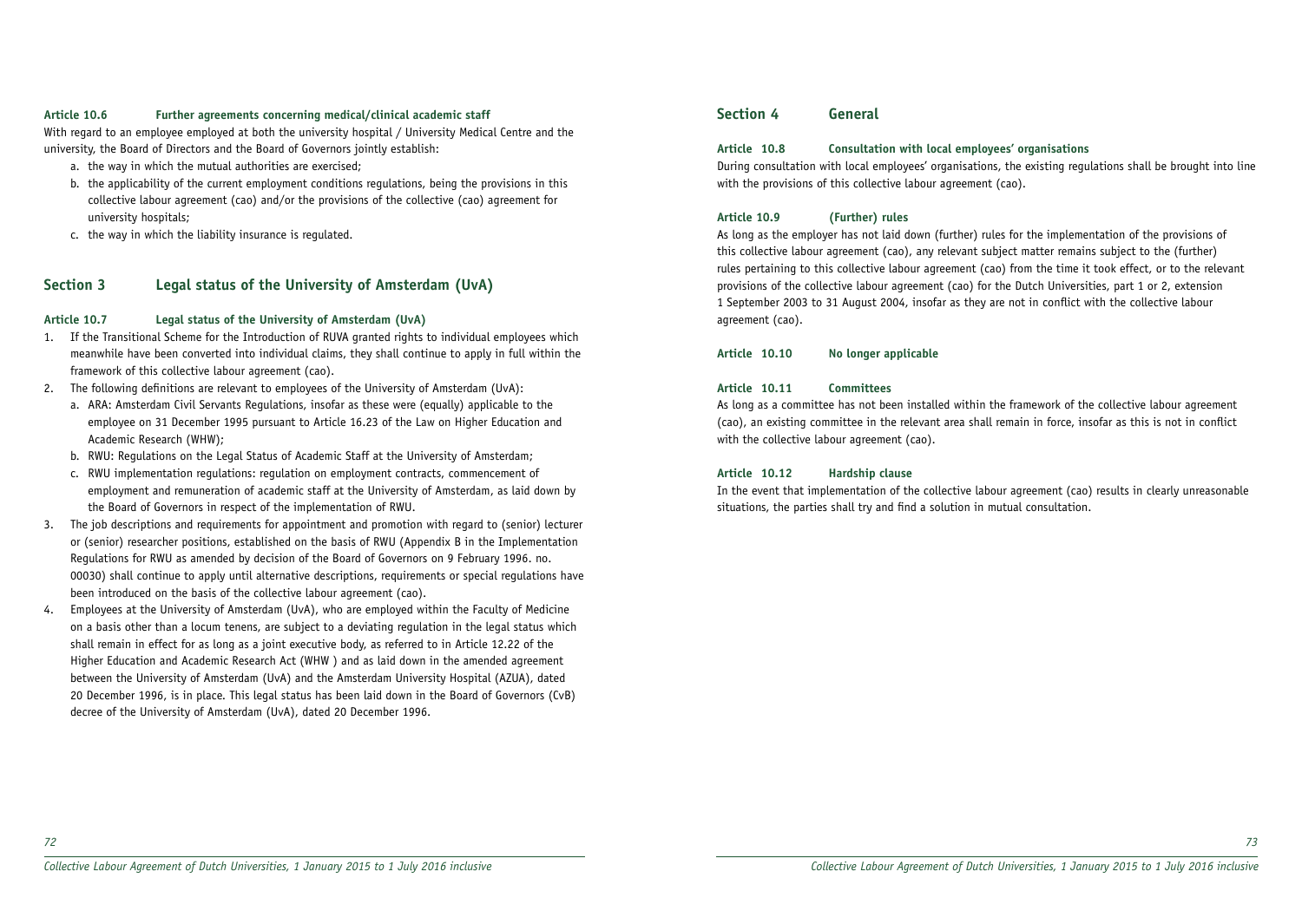**Appendix A Financial Terms of Employment 1 January 2015 to 1 July 2016 inclusive**

## Section 1 Salary development

Within the framework of the collective labour agreement (cao) for Dutch Universities for the period 1 January 2015 to 1 July 2016 inclusive, the following has been agreed with regard to salary development: Salaries will be increased by 2.0% as of 1 January 2015 and by 1.0% as of 1 January 2016. In addition, in June 2016 employees with an employment contract with a Dutch university on 1 June 2016 – except student assistants, employees in young persons' pay scales, employees on a minimum juvenile wage and SOM pupils – will receive a one-off payment that equals  $\in$  350 gross in the case of full-time employment.

## **Section 2 Year-end bonus**

- 1. From 2009 onwards, the year-end bonus shall be 8.3% of the salary received during the calendar year. The minimum amount of the year-end bonus is  $\epsilon$  2.250.00.
- 2. In the case of employees on the young persons' salary grades and the VU University Amsterdam's SOM pupils, the minimum amount of the year-end bonus is 15% of the salary received in the calendar year, up to a maximum of  $\in$  2,250.00.

## **Section 3 Percentages and amounts of employees' insurances and pensions** In 2015 gelden de volgende bedragen en premies voor het pensioen en sociale verzekeringen:

| Insurance / pension                                       | Franchise<br>in $\epsilon$ | Maximum amount<br>subject to the<br>obligation to pay<br>social security<br>contributions in $\epsilon$ | Premium percentage<br><b>Employer Employee</b> |           |
|-----------------------------------------------------------|----------------------------|---------------------------------------------------------------------------------------------------------|------------------------------------------------|-----------|
| <b>Pension</b>                                            |                            |                                                                                                         |                                                |           |
| Old Age and Survivor's Pension (OP/NP)                    | 12.650                     | $\overline{\phantom{a}}$                                                                                | 13,33%                                         | 6,27%     |
| Surviving Dependants Act (ANW), supplement                | 12.650                     | $\overline{\phantom{a}}$                                                                                | $0.075 \%$                                     | 0,225%    |
| Early retirement transitional premium VPL                 | $\overline{\phantom{a}}$   | $\overline{\phantom{0}}$                                                                                | $3\%$                                          | $0\%$     |
| Disability Pension (AOP)                                  | 19.450                     | $\qquad \qquad \blacksquare$                                                                            | 0,15%                                          | $0.05 \%$ |
| <b>Employee insurance schemes</b>                         |                            |                                                                                                         |                                                |           |
| Occupational Disability<br>(WAO/WIA), including childcare |                            | 51.976 per year<br>199.90 per day                                                                       | 5.75%                                          |           |
| Government Implementation Fund (UFO)                      |                            | 51.976 per year<br>199.90 per day                                                                       | 0.78%                                          |           |
| Healthcare Act (Zvw)                                      |                            | 51.976 per year<br>199.90 per day                                                                       | 6.95%                                          |           |
|                                                           |                            |                                                                                                         |                                                |           |

## **Sources:**

Premietabel ABP 2015 (http://www.abp.nl/images/Premietabel\_2015\_algemeen\_tcm160-173200.pdf) Nieuwsbrief Loonheffingen 2015 (http://download.belastingdienst.nl/belastingdienst/docs/nieuwsbrief\_ loonheffingen\_2015\_lh2091t52fd.pdf)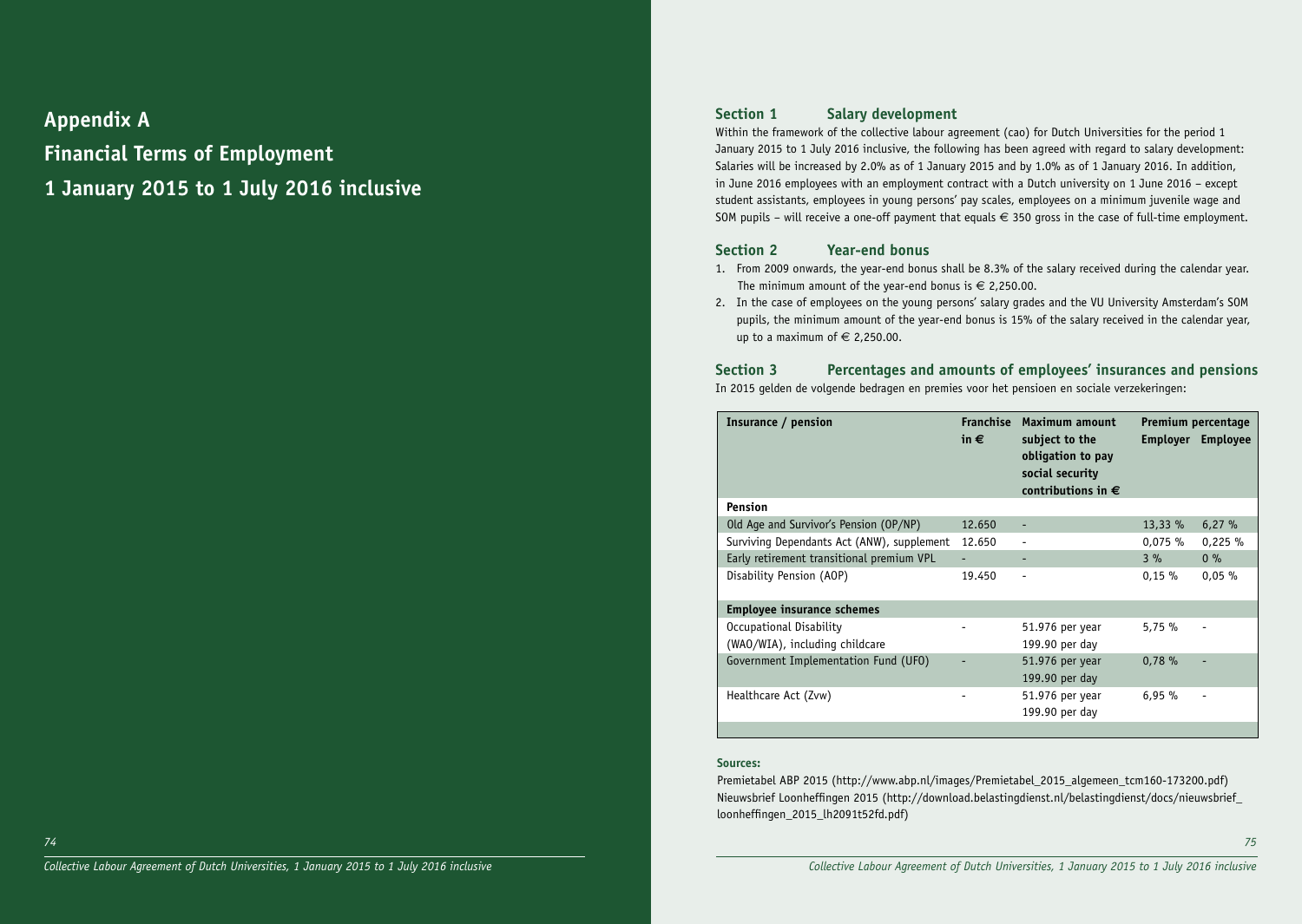## **Section 4 Salary tables**

#### Definitions

- MVU = Minimum holiday allowance
- H2 = Professor 2
- $H1 = Professor 1$
- $P = Doctoral candidate$
- SA = Student assistant
- TOIO = Trainee design engineers

**Table 4.1 Salary table as from 01-01-2015**

|                |       | <b>SALARY SCALES</b> |       |       |       |       |             |       |       |       |             |                 |       |       |       |       |       |       |                | <b>FUNCTION SCALES</b> |       |           |       |
|----------------|-------|----------------------|-------|-------|-------|-------|-------------|-------|-------|-------|-------------|-----------------|-------|-------|-------|-------|-------|-------|----------------|------------------------|-------|-----------|-------|
| <b>GRADE</b>   |       |                      |       | 4     | 5     |       |             | 8     | 9     | 10    | 11          | 12 <sup>2</sup> | 13    | 14    | 15    | 16    | 17    | 18    | H <sub>2</sub> | H1                     |       | <b>SA</b> | TOIO  |
| 0              | 1.537 | 1.568                | 1.601 | 1.638 | 1.698 | 1.822 | 2.067       | 2.359 | 2.593 | 2.476 | 3.324       | 4.029           | 4.607 | 4.840 | 5.247 | 5.684 | 6.160 | 6.766 | 5.103          | 5.684                  | 2.125 |           | 1.749 |
|                | 1.601 | 1.638                | 1.638 | 1.669 | 1.773 | 1.874 | 2.125       | 2.476 | 2.717 | 2.593 | 3.449       | 4.144           | 4.727 | 4.956 | 5.393 | 5.838 | 6.357 | 6.981 | 5.247          | 5.838                  | 2.476 |           |       |
| $\overline{2}$ | 1.669 | 1.698                | 1.698 | 1.736 | 1.874 | 2.005 | 2.242       | 2.593 | 2.855 | 2.717 | 3.561       | 4.261           | 4.840 | 5.103 | 5.537 | 5.997 | 6.559 | 7.201 | 5.393          | 5.997                  | 2.593 | 1.874     |       |
| 3              | 1.698 | 1.773                | 1.773 | 1.822 | 2.005 | 2.125 | 2.359       | 2.717 | 2.977 | 2.855 | 3.673       | 4.379           | 4.956 | 5.247 | 5.684 | 6.160 | 6.766 | 7.431 | 5.537          | 6.160                  | 2.717 | 2.005     |       |
|                | 1.736 | 1.822                | 1.874 | 1.940 | 2.067 | 2.184 | 2.417       | 2.791 | 3.098 |       | 2.977 3.783 | 4.490           | 5.103 | 5.393 | 5.838 | 6.357 | 6.981 | 7.669 | 5.684          | 6.357                  |       | 2.184     |       |
| 5.             | 1.773 | 1.874                | 1.940 | 2.005 | 2.125 | 2.242 | 2.476       | 2.855 | 3.213 |       | 3.098 3.908 | 4.607           | 5.247 | 5.537 | 5.997 | 6.559 | 7.201 | 7.911 | 5.838          | 6.559                  |       |           |       |
|                | 1.822 | 1.940                | 2.005 | 2.067 | 2.184 | 2.300 | 2.532       | 2.914 | 3.324 | 3.213 | 4.029       | 4.727           | 5.393 | 5.684 | 6.160 | 6.766 | 7.431 | 8.163 | 5.997          | 6.766                  |       |           |       |
|                |       | 2.005                | 2.067 | 2.125 | 2.242 | 2.359 | 2.593       | 2.977 | 3.449 |       | 3.324 4.144 | 4.840           | 5.537 | 5.838 | 6.357 | 6.981 | 7.669 | 8.424 | 6.160          | 6.981                  |       |           |       |
| 8              |       |                      | 2.125 | 2.184 | 2.300 | 2.417 | 2.654       | 3.042 | 3.561 | 3.449 | 4.261       | 4.956           | 5.608 | 5.997 | 6.559 | 7.201 | 7.911 | 8.693 | 6.357          | 7.201                  |       |           |       |
| 9              |       |                      | 2.184 | 2.242 | 2.359 | 2.476 | 2.717       | 3.098 |       |       | 3.561 4.379 | 5.103           |       | 6.160 | 6.766 | 7.431 | 8.163 | 8.971 | 6.559          | 7.431                  |       |           |       |
| 10             |       |                      |       | 2.300 | 2.417 |       | 2.532 2.791 | 3.151 |       |       | 3.673 4.490 | 5.171           |       |       |       |       |       |       |                | 6.766 7.669            |       |           |       |
| 11             |       |                      |       |       |       |       |             |       |       |       | 3.783 4.551 |                 |       |       |       |       |       |       | 6.981          | 7.911                  |       |           |       |
| 12             |       |                      |       |       |       |       |             |       |       | 3.908 |             |                 |       |       |       |       |       |       | 7.201          | 8.163                  |       |           |       |
| 13             |       |                      |       |       |       |       |             |       |       |       |             |                 |       |       |       |       |       |       |                | 7.431 8.424            |       |           |       |
| 14             |       |                      |       |       |       |       |             |       |       |       |             |                 |       |       |       |       |       |       |                | 8.693                  |       |           |       |
| 15             |       |                      |       |       |       |       |             |       |       |       |             |                 |       |       |       |       |       |       |                | 8.971                  |       |           |       |

## **Table 4.2 Youth salary scales and minimum holiday allowance as from 01-01-2015**

| Age | 1     | $\mathbf{2}$ | 3     | 4     | 5     | <b>MVU</b> |
|-----|-------|--------------|-------|-------|-------|------------|
| 15  | 783   | 800          |       |       |       | 75,78      |
| 16  | 783   | 800          | 816   | 832   |       | 75,78      |
| 17  | 783   | 800          | 816   | 832   | 863   | 75,78      |
| 18  | 931   | 954          | 972   | 996   | 1.031 | 90,93      |
| 19  | 1.083 | 1.107        | 1.130 | 1.156 | 1.200 | 106,09     |
| 20  | 1.234 | 1.261        | 1.286 | 1.316 | 1.365 | 121,24     |
| 21  | 1.385 | 1.415        | 1.446 | 1.476 | 1.534 | 136,40     |
| >22 |       |              |       |       |       | 151,55     |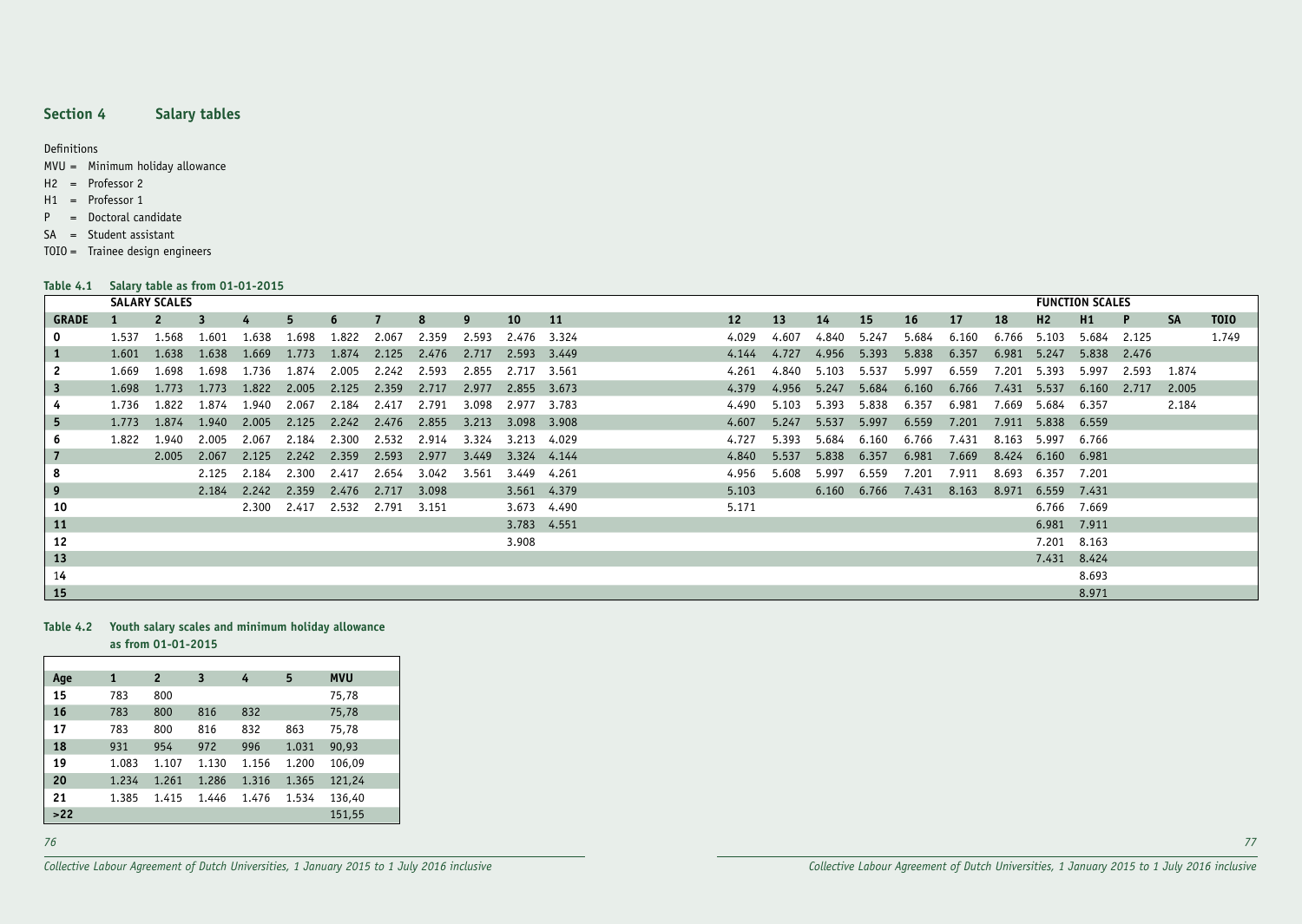**Table 4.3 Salary scales for occupationally disabled employees per month (100-120% Wet Minimumloon) within the context of**  the Participatiewet<sup>1</sup>

| Minimumwage as from 1 January 2015 |            |  |  |  |  |  |  |  |  |
|------------------------------------|------------|--|--|--|--|--|--|--|--|
|                                    | per month  |  |  |  |  |  |  |  |  |
| 23 years and older (100%)          | € 1.501,80 |  |  |  |  |  |  |  |  |
| 23 years and older (105%)          | € 1.576,89 |  |  |  |  |  |  |  |  |
| 23 years and older (110%)          | € 1.651,98 |  |  |  |  |  |  |  |  |
| 23 years and older (115%)          | € 1.727,07 |  |  |  |  |  |  |  |  |
| 23 years and older (120%)          | € 1.802,16 |  |  |  |  |  |  |  |  |
|                                    |            |  |  |  |  |  |  |  |  |

## **Table 4.4 Minimum youthwages as from 1 January 20152**

| Aqe      |       | per month  |
|----------|-------|------------|
| 22 years | 85,0% | € 1.276,55 |
| 21 years | 72,5% | € 1.088,80 |
| 20 years | 61,5% | € 923,60   |
| 19 years | 52,5% | € 788,45   |
| 18 years | 45,5% | € 683,30   |
| 17 years | 39,5% | € 593,20   |
| 16 years | 34,5% | € 518,10   |
| 15 years | 30,0% | € 450,55   |
|          |       |            |

## **Table 4.6 Youth salary scales and minimum holiday allowance as from 01-01-2016**

| Age | 1     | $\overline{2}$ | 3     | 4     | 5     | MVU    |  |
|-----|-------|----------------|-------|-------|-------|--------|--|
| 15  | 801   | 818            |       |       |       | 77.49  |  |
| 16  | 801   | 818            | 834   | 850   |       | 77.49  |  |
| 17  | 801   | 818            | 834   | 850   | 883   | 77,49  |  |
| 18  | 952   | 976            | 994   | 1.018 | 1.054 | 92.99  |  |
| 19  | 1.108 | 1.132          | 1.155 | 1.182 | 1.227 | 108,48 |  |
| 20  | 1.261 | 1.290          | 1.315 | 1.345 | 1.396 | 123,99 |  |
| 21  | 1.416 | 1.447          | 1.479 | 1.509 | 1.569 | 139,48 |  |
| >22 |       |                |       |       |       | 154,98 |  |
|     |       |                |       |       |       |        |  |

## **Table 4.5 Salary table as from 01-01-2016**

| $\frac{1}{2}$  |      | $3a \tan y$ table as from $01 - 01 - 2010$ |      |      |      |      |      |      |      |      |           |      |      |      |      |      |      |      |                |                        |      |           |      |
|----------------|------|--------------------------------------------|------|------|------|------|------|------|------|------|-----------|------|------|------|------|------|------|------|----------------|------------------------|------|-----------|------|
|                |      | <b>SALARY SCALES</b>                       |      |      |      |      |      |      |      |      |           |      |      |      |      |      |      |      |                | <b>FUNCTION SCALES</b> |      |           |      |
| <b>GRADE</b>   |      | 2                                          |      | 4    | 5.   | 6.   |      | 8    | 9    | 10   | 11        | 12   | 13   | 14   | 15   | 16   | 17   | 18   | H <sub>2</sub> | H1                     |      | <b>SA</b> | TOIO |
| 0              | 1572 | 1604                                       | 1637 | 1675 | 1736 | 1863 | 2114 | 2412 | 2651 | 2532 | 3400      | 4120 | 4712 | 4950 | 5366 | 5813 | 6299 | 6920 | 5219           | 5813                   | 2174 |           | 1789 |
| $\mathbf{1}$   | 1637 | 1675                                       | 1675 | 1707 | 1813 | 1916 | 2174 | 2532 | 2779 | 2651 | 3527      | 4238 | 4834 | 5068 | 5515 | 5970 | 6500 | 7139 | 5366           | 5970                   | 2532 |           |      |
|                | 1707 | 1736                                       | 1736 | 1776 | 1916 | 2050 | 2293 | 2651 | 2920 | 2779 | 3642      | 4357 | 4950 | 5219 | 5662 | 6133 | 6707 | 7364 | 5515           | 6133                   | 2651 | 1916      |      |
| 3              | 1736 | 1813                                       | 1813 | 1863 | 2050 | 2174 | 2412 | 2779 | 3044 | 2920 | 3756      | 4478 | 5068 | 5366 | 5813 | 6299 | 6920 | 7599 | 5662           | 6299                   | 2779 | 2050      |      |
| 4              | 1776 | 1863                                       | 1916 | 1984 | 2114 | 2233 | 2471 | 2854 | 3168 | 3044 | 3868      | 4591 | 5219 | 5515 | 5970 | 6500 | 7139 | 7843 | 5813           | 6500                   |      | 2233      |      |
|                | 1813 | 1916                                       | 1984 | 2050 | 2174 | 2293 | 2532 | 2920 | 3286 | 3168 | 3997      | 4712 | 5366 | 5662 | 6133 | 6707 | 7364 | 8090 | 5970           | 6707                   |      |           |      |
| O              | 1863 | 1984                                       | 2050 | 2114 | 2233 | 2352 | 2590 | 2980 | 3400 | 3286 | 4120      | 4834 | 5515 | 5813 | 6299 | 6920 | 7599 | 8348 | 6133           | 6920                   |      |           |      |
| $\overline{7}$ |      | 2050                                       | 2114 | 2174 | 2293 | 2412 | 2651 | 3044 | 3527 | 3400 | 4238      | 4950 | 5662 | 5970 | 6500 | 7139 | 7843 | 8614 | 6299           | 7139                   |      |           |      |
| 8              |      |                                            | 2174 | 2233 | 2352 | 2471 | 2714 | 3111 | 3642 | 3527 | 4357      | 5068 | 5735 | 6133 | 6707 | 7364 | 8090 | 8890 | 6500           | 7364                   |      |           |      |
| 9              |      |                                            | 2233 | 2293 | 2412 | 2532 | 2779 | 3168 |      |      | 3642 4478 | 5219 |      | 6299 | 6920 | 7599 | 8348 | 9174 | 6707           | 7599                   |      |           |      |
| 10             |      |                                            |      | 2352 | 2471 | 2590 | 2854 | 3222 |      | 3756 | 4591      | 5288 |      |      |      |      |      |      | 6920           | 7843                   |      |           |      |
| 11             |      |                                            |      |      |      |      |      |      |      | 3868 | 4654      |      |      |      |      |      |      |      | 7139           | 8090                   |      |           |      |
| 12             |      |                                            |      |      |      |      |      |      |      | 3997 |           |      |      |      |      |      |      |      | 7364           | 8348                   |      |           |      |
| 13             |      |                                            |      |      |      |      |      |      |      |      |           |      |      |      |      |      |      |      | 7599           | 8614                   |      |           |      |
| 14             |      |                                            |      |      |      |      |      |      |      |      |           |      |      |      |      |      |      |      |                | 8890                   |      |           |      |
| 15             |      |                                            |      |      |      |      |      |      |      |      |           |      |      |      |      |      |      |      |                | 9174                   |      |           |      |

1) The presented minimumwages adjust to the legal minimumwages.

2) The presented minimumwages adjust to the legal minimumwages.

*Collective Labour Agreement of Dutch Universities, 1 January 2015 to 1 July 2016 inclusive*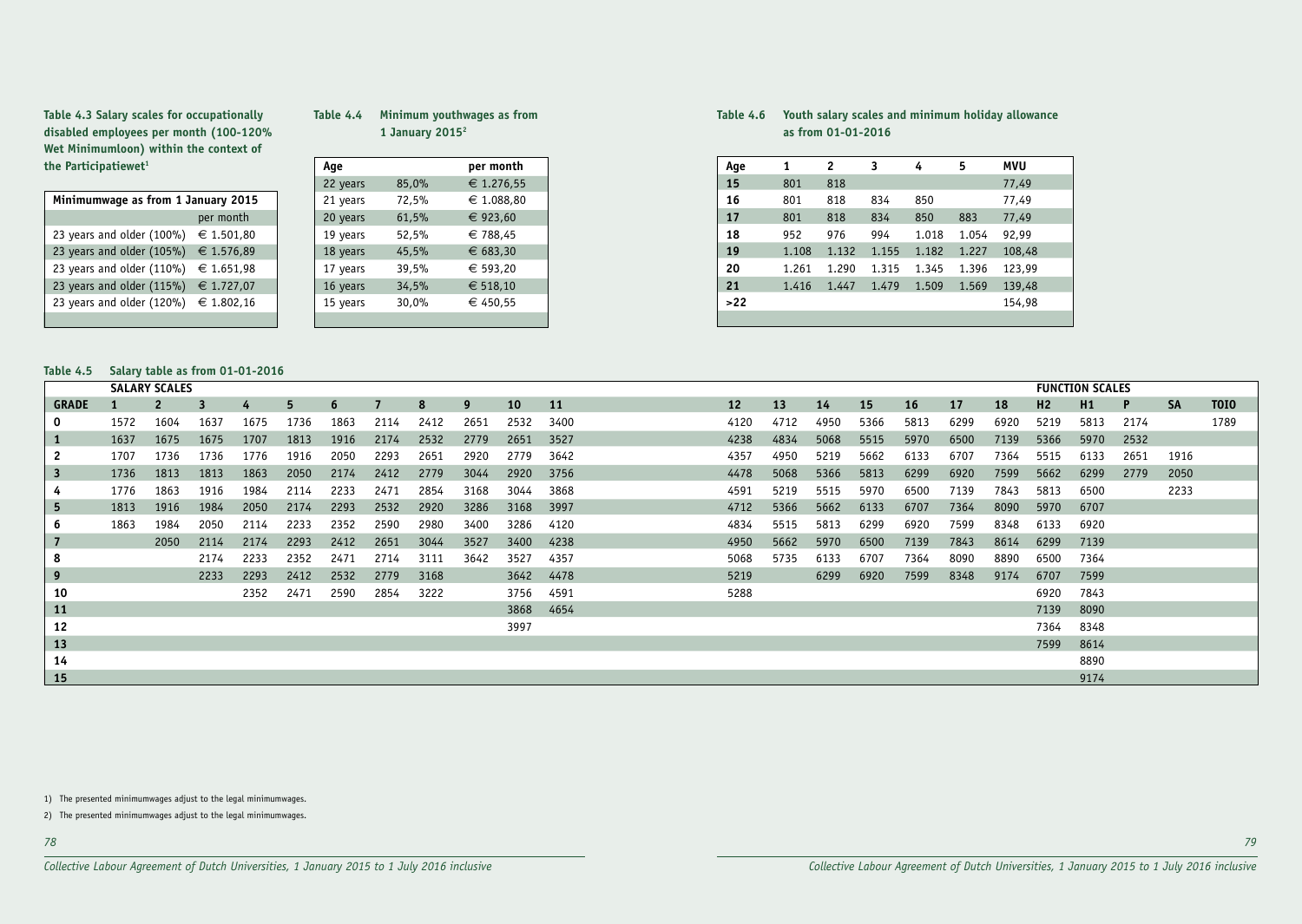## **Appendix B**

**Former schemes, including former senior staff policy**

## **Sections 1 to 6 inclusive: no longer applicable**

## **Section 7 Transitional allowances**

### **Article B.13 Guarantee scheme 2005**

1. The old allowance referred to in this article is understood to mean: the allowance for persons employed at special universities as referred to in articles 3.25(4) and 3.27(2) of the 2004-2005 cao-NU (collective labour agreement for Dutch universities); the allowance for persons employed at public universities as referred to in articles 3.25 and 3.27 of the 2004-2005 cao-NU (collective labour agreement for Dutch universities). The new allowance referred to in this article is understood to mean: the allowance as referred to in

2. The period of two years referred to in this article is understood to mean the period of two years prior to 1 January 2006 with no interruption due to absence from the job other than sick leave for a period of more than two months.

articles 3.25 and 3.27 of the 2006-2007 cao-NU (collective labour agreement for Dutch universities).

- 3. In this article the annual income is understood to mean the annual salary plus allowances, as referred to in article 3.13(2) and article 3.16, as at 31 December 2005.
- 4. This guarantee scheme applies to persons employed as at 31 December 2005 who have received an allowance for a period of at least two years.
- 5. An employee for whom the annual difference between the old and new allowance amounts to at least 3% of his annual income calculated on the basis of the two-year period is entitled to compensation in the form of a monthly guarantee allowance. This will be the case only if such difference is the result of this collective labour agreement coming into effect.
- 6. The amount of the guarantee allowance is equal to the monthly average of the allowances received during the two-year period.
- 7. The employee referred to in paragraph 5 has until 1 April 2006 to choose, for one time only, either the new or the guarantee allowance. This employee shall retain the old allowance until 1 April 2006.
- 8. If the employee accepts a different function on a voluntary basis, the guarantee allowance shall no longer apply.
- 9. If the employee changes, at his request, his work pattern, the guarantee allowance shall be reduced proportional to the change. The guarantee allowance shall cease to apply if, following reduction, it amounts to less than 3% of the employee's annual income.

#### **Article B.14 Transitional Scheme for Holiday Bonus 2005**

1. University employees who are able to demonstrate entitlement to a bonus for work performed on an official holiday in accordance with Article 3.30.1 of the 2004-2005 collective labour agreement of Dutch Universities shall retain their entitlement to such bonuses as of 1 January 2011 until their employment contracts come to an end.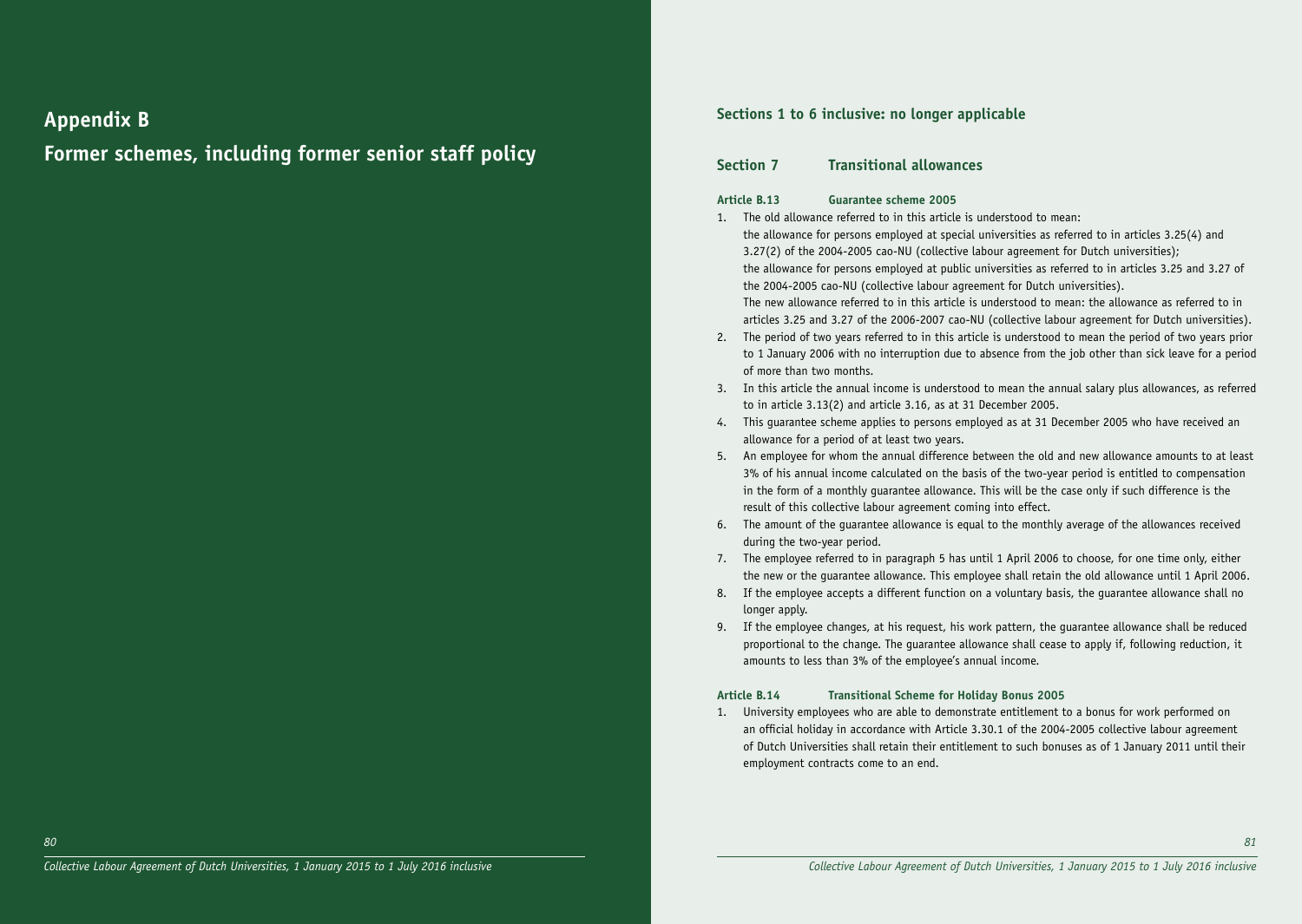2. In addition to the allowance referred to in Article 3.25 paragraph 2 under b, this bonus shall comprise the same number of substitute leave days as there are official holidays in that year as referred to in Article 4.9 of the collective labour agreement (cao), to the extent that such holidays do not coincide with a Saturday or a Sunday.

## **Article B.15 Guaranteed allowance for work at unsociable hours**

- 1. The employee to whom a salary scale of lower than scale 8 applies and of which the allowance, as a result of the amendment as from 1 January 2008 of Article 3.25, second paragraph under c (adjustment of normal working day) of the 2007-2010 collective labour agreement (cao) of Dutch Universities, is permanently reduced by at least  $\epsilon$  300 gross on an annual basis shall retain entitlement to a permanent 100% allowance after 1 March 2010.
- 2. This guaranteed allowance is granted with due regard for the provisions of Article 3.26, paragraph 4 of the collective labour agreement (cao).
- 3. The employer may, with the employee's consent, opt to buy off this permanent allowance as of 1 January 2011 for an amount that equals 50% of the original allowance over the remaining term of the employment contract, during a period of no more than ten years.

## **Section 8 Age-related hours transitional arrangement**

## **Article B.16 Age-related hours transitional provision**

1. The employee who is 30 years or older, was employed at a special university on 31 December 2012 and who, by virtue of his age, was entitled to an additional number of holiday hours will retain this number of holiday hours until 1 January 2018 provided the employee remains in the employment of the same university from 31 December 2012 without an interruption of more than six months. The number of additional holiday hours per calendar year is determined in proportion to the agreed number of working hours in accordance with the table below and is dependent on the employee's age at 31 December 2012.

| Increase          |
|-------------------|
| 8 holiday hours   |
| 16 holiday hours  |
| 24 holiday hours  |
| 32 holiday hours  |
| 40 holiday hours  |
| 48 holiday hours. |
|                   |

2. The employee who was employed at a special university on 31 December 2012 and who was 18 years old on 31 December 2012 is entitled to 16 additional holiday hours in 2013 and 8 additional holiday hours in 2014. The employee who was employed at a special university on 31 December 2012 and who was 19 years old on 31 December 2012 is entitled to 8 additional holiday hours in 2013. The foregoing only applies if the employee in question remains in the employment of the same university without interruptions following 31 December 2012.

- 3. The employee who was employed at a public university on 31 December 2012 will retain the number of additional age-related hours accrued in 2012 by virtue of a local regulation until 2018 provided the employee remains in the employment of the same employer without an interruption of more than six months. For the – younger – employee who is awarded fewer additional holiday hours on reaching the next age limit under the old local regulation, the old local regulation remains applicable until the additional number of holiday hours has been reduced to zero under the local regulation.
- 4. Employees who entered employment after 31 December 2012 are not entitled to the additional agerelated hours as referred to in paragraphs 1 to 3, inclusive.

## **Section 9 Life-course savings scheme transitional arrangement**

## **Article B.17 Life-course savings scheme transitional provision**

- 1. The taking of life-course savings leave under Articles B.18 and B.19 is only possible for employees who have a savings balance at a life-course savings institution on 31 December 2011.
- 2. In the case of a savings balance of less than  $\epsilon$  3,000 as at 31 December 2011, the balance must be withdrawn before 1 January 2014.
- 3. In the case of a savings balance of at least € 3,000 as at 31 December 2011, the balance must be withdrawn before 1 January 2022 and the employee may continue to deposit.

## **Article B.18 Life-course savings scheme**

- 1. An employee who wishes to use his life course balance is entitled to use leave days for this, insofar as this is in accordance with tax regulations and the life course savings scheme of the institution.
- 2. The employer shall stipulate a life course savings scheme on the basis of frameworks as referred to in Article B.19, in consultation with local employees' organisations.

## **Article B.19 Life-course saving scheme frameworks**

- 1. The life-course scheme forms an integral part of the individual choices model.
- 2. Agreements are made with local employees' organisations about the integration of the long-term saving variant and the life-course scheme in the local regulation.
- 3. An employee can make use of a life course leave as from one year after his commencement of employment. This leave must be applied for four months in advance. A shorter term can be established in the case of care leave or parental leave.
- 4. When the employee takes up life-course leave, the agreements governing the pensionability of lifecourse leave as approved by the Pensions Supervisory Authority on 8 March 2006 apply. In addition, the following has been further agreed for the university sector:
	- existing agreements about pension build up and social security in the case of sabbatical leave, parental leave and care leave shall remain in force;
	- in the case of life-course leave for reasons other than those specified above, the regular division between the employer and employee as regards pension premium contributions shall apply as from 1 January 2006 (or as from the date on which employment commences afterwards) once every eight calendar years for a period of at most nine months.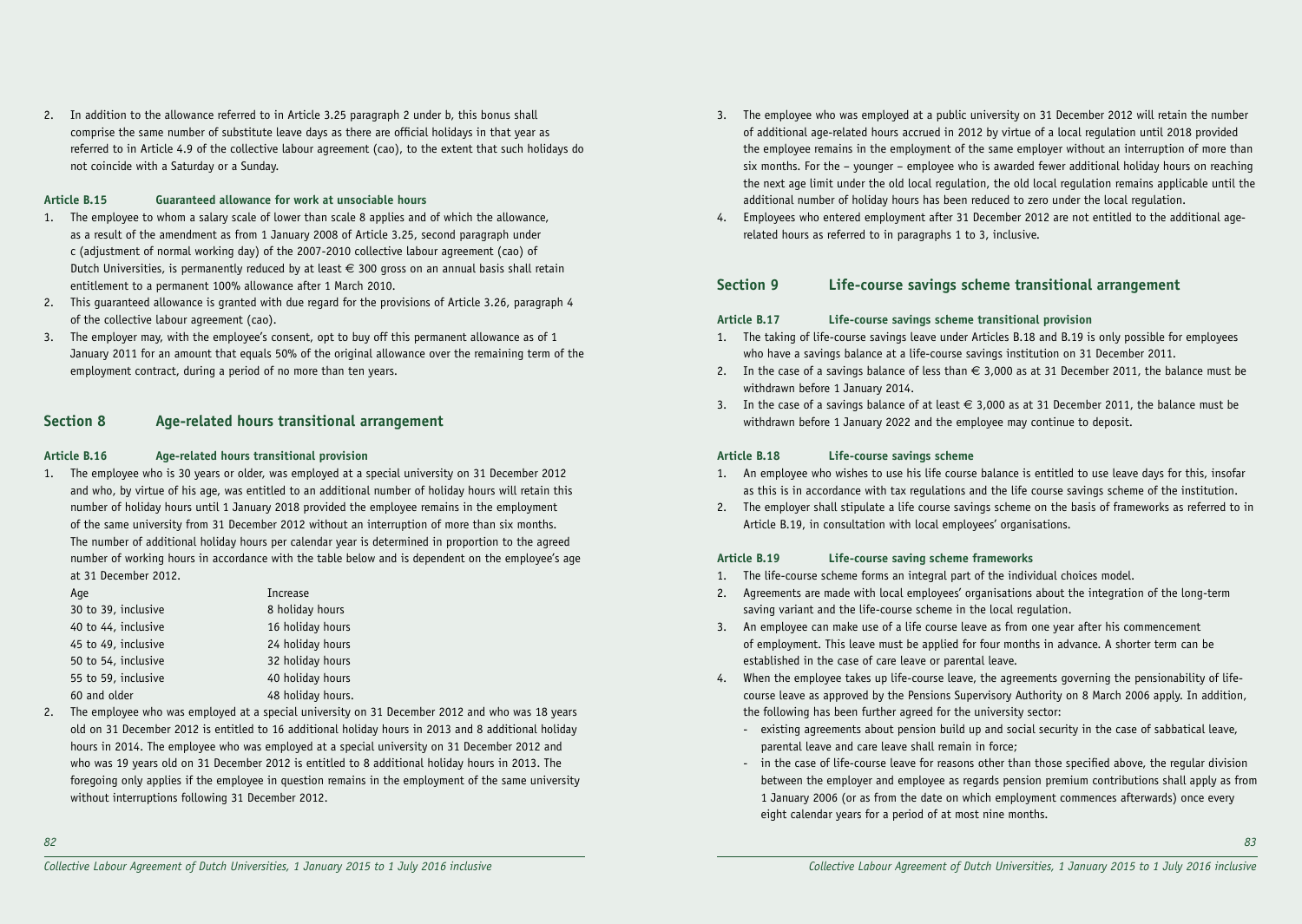- 5. Transferring the life-course balance upon changing employer shall be arranged.
- 6. Statutory regulations concerning social security shall be adhered to. Illness during life-course leave shall have no suspensive effect on the leave.
- 7. If the life-course leave exceeds a period of three months, the periodic date of the employee shall be moved up by the number of full months by which the leave exceeds a period of three months.
- 8. No holiday as referred to in Article 4.7 is built up during life-course leave.
- 9. Following life-course leave, the employee shall in principle return to the same job.
- 10. If reorganisation takes place during the life-course leave of an employee which involves the (former) workplace of the employee, the employee shall be treated in the same way as other employees involved in the reorganisation.

## **Article B.19a Life-course scheme and individual choices model**

- 1. With regard to the use of the year-end bonus for the individual choices model, the employee to whom the transitional arrangement applies may opt to make additional deposits into a life-course savings account, with a maximum amount equal to 38 holiday hours per financial year, by depositing one twelfth of his year-end bonus each month into his life-course account.
- 2. In consultation with the local employees' organisations, further arrangements can be made about expanding the possibilities for deposits into a life-course savings account.
- 3. In consultation with local employees' organisations, arrangements will be made about concurrence of the long-term savings model and the life-course savings scheme of the institution and further arrangements can be made regarding the criteria for the application of this method and for the maximum and minimum bonuses, in time and/or money, which may be granted.

## **Section 10 2006 Senior staff scheme transitional arrangement**

## **Article B.20 2006 Transitional provision on participating in the senior staff scheme**

- 1. The employee who uses the 2006 Senior Staff Scheme on 31 December 2012 may continue doing so until he reaches the state pensionable age.
- 2. The employee who was employed at the university on 31 December 2012 and who was 58 years or older on 1 January 2013 may continue participating in the 2006 Senior Staff Scheme providing the employee sets this intention down in writing before 1 July 2013.
- 3. The employee's actual participation in the 2006 Senior Staff Scheme may commence later than 1 January 2014, but only if the actual start date is agreed in writing with the employer before 1 July 2013. If participation on the determined date can no longer be deemed reasonable or fair owing to unforeseen circumstances, the obligation to commence on that date lapses and the employer and employee will agree to a new commencement date.
- 4. Employees who are not included in the scope of paragraph 1 or paragraph 2 may not participate in the 2006 Senior Staff Scheme.

## **Article B.21 Senior Staff Scheme 2006**

- 1. According to the provisions of this Article, a full-time employee is entitled to a working week consisting of four 8-hour days with retention of his full salary on reaching the age of 59 years, if the employee renounces his entitlement to any age related hours during the period applicable to him. From 2009 onwards, his entitlement to holiday hours shall be reduced to 144 holiday hours to be taken at any time following consultation. This employee shall be entitled to buy back holiday hours through participation in the individual choices model. From 2009, it will be possible for him to buy 16 holiday hours. Article 5.9 paragraph 3 does not apply in this regard.
- 2. In addition to the number of holiday hours specified in the first paragraph that can be taken at any time following consultation, the employee who usually works on a collectively appointed day is entitled to leave on this day.
- 3. Deleted as at March 2010.
- 4. For employees who work less than full-time, Article 1.4, paragraph 5 applies to the application of the Senior Staff Scheme. As soon as the scheme results in the employee being available for less than 3 days a week, the employer can, in the interest of fulfilling the position and in consultation with the employee, record the compensation in time off on an annual basis instead of a weekly basis.
- 5. Unless otherwise agreed, additional income from work or business acquired during the period referred to in paragraph 1 shall be deducted from the salary.
- 6. In connection with paragraph 1, the employer and employee shall make timely agreements as to proportional reduction of tasks. These agreements shall be reaffirmed annually. The purpose of these agreements is to ensure that the senior employee's efforts are focused on the tasks best performed by him, those he has the most interest in, or those with regard to which he is most valuable to the institution.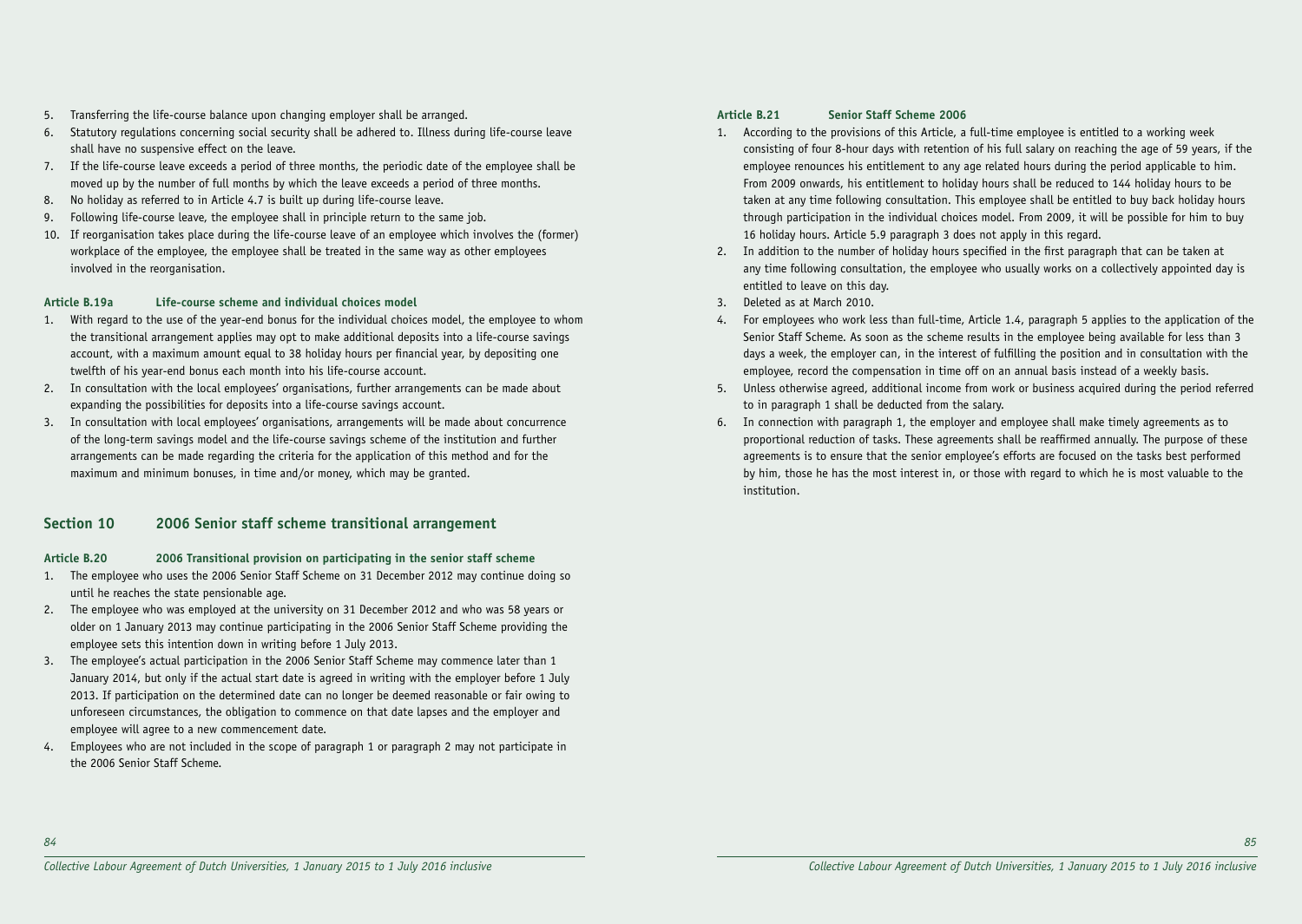## **Appendix C Consultation protocol**

#### **Article C.1**

The consultation protocol is a regulation as referred to in the agreement between the collective labour agreement (cao) parties of 14 May 1997, in which parties, with due observance of Article 4.5 paragraph 5 of the Higher Education Act, have reached further agreements about the level at and the manner in which the consultations shall be conducted as well as the contents thereof.

### **Article C.2**

The parties agree to conduct open and constructive consultation at university-level and the level of universities in general (the sector). The collective labour agreement (cao) and the consultation protocol are deemed law by the parties.

## **Article C.3**

The parties shall aim to conduct consultation on a certain subject at a single level, i.e. either at sector level or institutional level. In addition, parties shall aim to clarify the locality when consulting on institutional level. In the event that a regulation on employment terms or legal status requires or can be given further substantiation, it shall, during consultation on sector level, also be explicitly determined how further substantiation needs to be established and whether consultation at institutional level shall take place with the employees' organisations or within the employee participation body. As such, the statutory consultation rights shall be explicitly accounted for. When at sector level the locality of institutional consultation has not (yet) been indicated, existing agreements on institutional level remain in force.

## **Consultation at sector level**

#### **Article C.4**

The parties shall consult on other matters of general interest regarding the employment terms and legal status of employees, insofar as the consultation is not reserved to Council for Public Sector Staff Policy (ROP). The employers shall regularly inform employees' organisations on developments of general interest.

## **Article C.5**

The parties shall particularly consult on regulations regarding employment terms and employees legal status, including regulations in relation to: remuneration, job classification, hours of work, holidays and leave and social security. The consultation between parties is subject to the requirement to agree. The requirement to agree has been met when the party representing the employer and at least two employees' organisations have reached agreements on a proposal.

## **Article C.6**

During consultation the parties shall also deal with the application, compliance and implementation of the collective labour agreement (cao). Employers shall regularly inform employees' organisations on developments of general interest.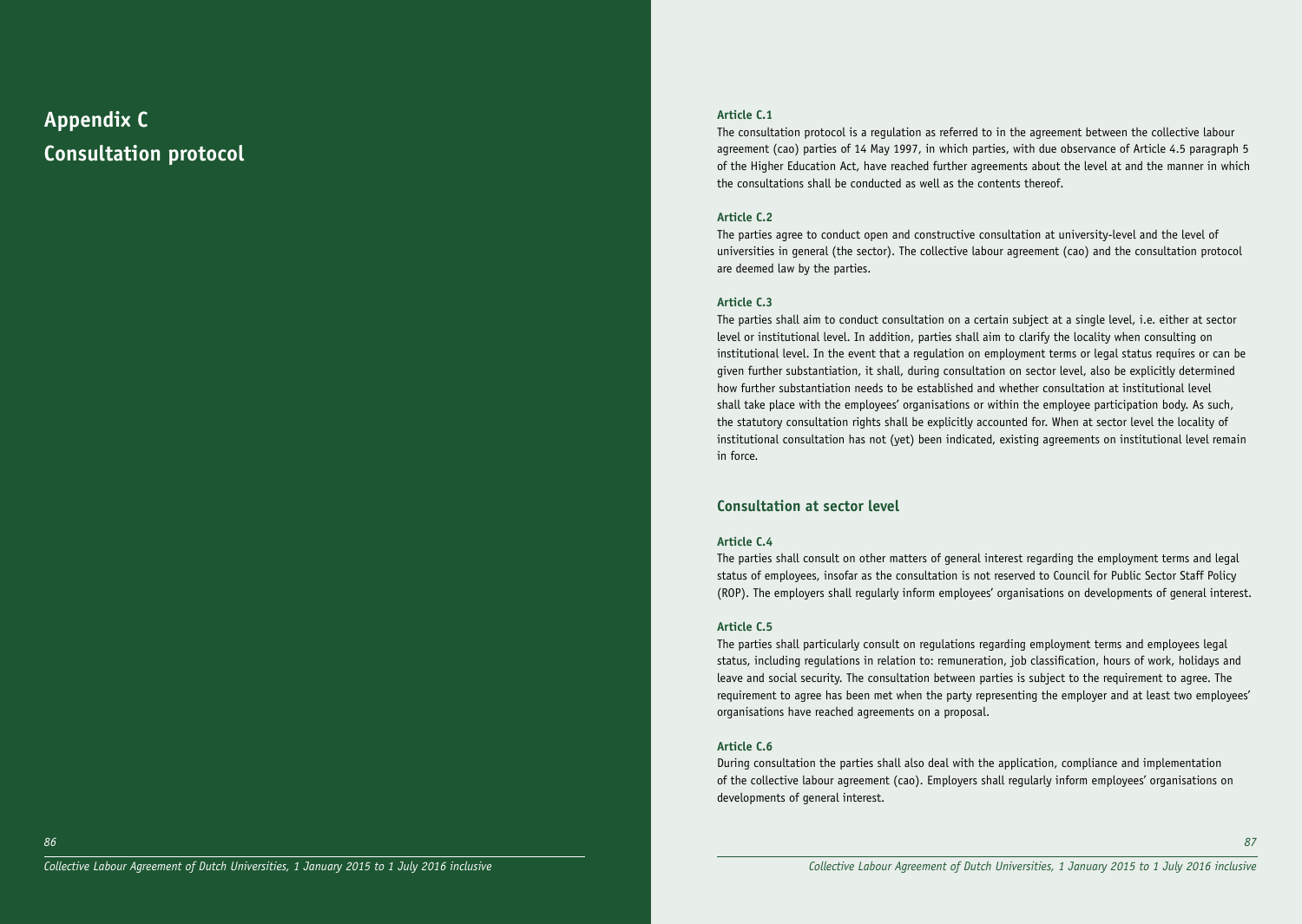## **Consultation at institutional level**

## **Article C.7**

Consultation at institutional level ('local consultation') is conducted between the employer and the employees' organisations which are part of the collective labour agreement (cao). Any employees' organisation part of the collective labour agreement (cao) for the Dutch universities may appoint two members and two substitute members to take part in the consultation with local employees' organisations

## **Article C.8**

The employer shall not decide on matters of specific interest to the legal status of employees until consultation with the employees' organisations has taken place. Consultation with local employees' organisations is at any case compulsory with regard to institution-specific regulations in the field of appointments, suspension, disciplinary measures and dismissal of staff.

## **Article C.9**

A proposal for the introduction or modification of a regulation concerning the rights and obligations of individual employees may only be implemented if agreement has been reached during consultation with local employees' organisations.

## **Article C.10**

Without prejudice to the provisions in the chapter on reorganisations, the employer informs the local employees' at least once a year on the general course of affairs within the university, on future expectations and in particular on the subject of developing employment, the implementation of agreements part of the collective labour agreement (cao) and the social policy within the university with regard to groups in a disadvantaged position in the labour market, among other things. The following matters shall in any case be discussed:

- an overview of the staff budget;
- the current number of staff:
- the anticipated development of staff numbers, any deviations from previously expressed expectations and forecasts;
- the application of temporary employment contracts;
- work performed by third parties (including temporary employees):
- the quality of the Result & Development discussions, also known as appraisal interviews.

## **Article C.11**

The parties consider it important that implementation of policies on employment terms take relevant local circumstances into maximum consideration. Partly in order to make this possible, they agree that during consultation with local employees' organisations and collective labour agreement (cao) parties, it shall be determined whether and to what extent existing regulations must be modified or if new agreements must be reached on subjects such as the following:

- policy aimed at controlling work pressure;
- application of senior staff schemes including an institution-specific senior staff policy in addition to the general senior staff policy;
- teleworking: agreements on job categories, conditions and facilities;
- parental leave with attention to the possible relaxation of the rules for use;
- the combination of work and care, including childcare and the possible relaxation in adoption leave, payment during care leave and the issue of pension and social insurance contributions during unpaid care leave;
- increasing the number of women in high positions;
- commuting allowance;
- employee savings schemes:
- facilities for consultation with local employees' organisations.

## **Regulation on disputes at institutional level**

## **Article C.12**

A dispute on institutional level between one or more employees' organisations and the employer can be submitted by the employer and/or the employees' organisations to collective labour agreement (cao) parties at sector level.

## **Experiment article on consultation at institution level**

## **Article C. 13**

An institution can opt, with the approval of the Works Council, or the University Council, the Local Consultative Body and the Board of Governors, to integrate the Works Council or the personnel section of the University Council with the Local Consultative Body and to assign to this joint meeting all powers with regard to personnel schemes, with the exception of the Redundancy Package. Institutions opting for this must report this in a joint communication of the board, Local Consultative Body and Works Council / University Council to the parties to the collective labour agreement. The parties to the collective labour agreement shall approve this request for a period of up to four years, unless serious objections preclude the experiment.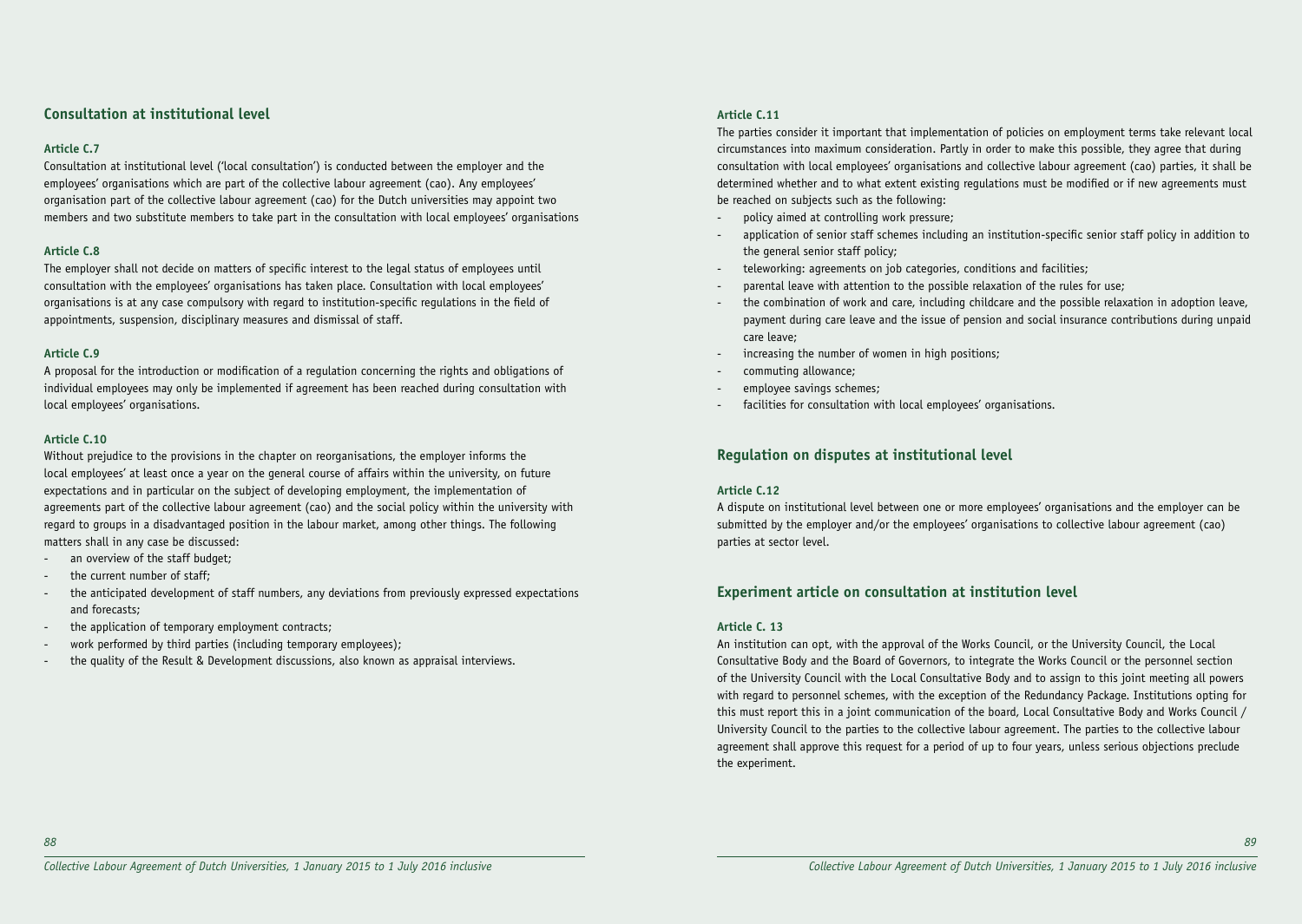## **Article C.14**

- 1. An institution can opt, with the approval of the Works Council, or the University Council, the Local Consultative Body and the Board of Governors, to assign, by analogy to Article 27 of the Works Council Act, all powers to the Works Council / University Council with regard to personnel schemes, with the exception of the Redundancy Package. Institutions opting for this must submit a joint request of the board, Local Consultative Body and Works Council / University Council to the parties to the collective labour agreement. That request shall also state to which body the powers with regard to the terms of employment funds (article E6) is assigned. The parties to the collective labour agreement shall agree with this request for a period of up to four years, unless serious objections preclude the experiment.
- 2. Following the approval of the request by the parties to the collective labour agreement, 'Works Council' or 'the personnel section of the University Council' must always be read instead of 'the Local Consultative Body' in the following articles of the collective labour agreement: Section 1: articles 1.4, 1.12 and 1.14 Section 3: articles 3.9, 3.19, 3.20, 3.21, 3.22, 3.24, 3.25 and 3.28 Section 4: articles 4.2, 4.7, 4.9, 4.11 and 4.17 Section 5: articles 5.3, 5.4 and 5.6 Section 6: articles 6.3 and 6.5a Section 10: articles 10.8 and 10.10 Appendixes: C8 and C9 3. In the following articles, the Local Consultative Body will retain its powers:
- Section 8: articles 8.14 Section 9: articles 9.2, 9.3, 9.8 and 9.10 Appendices: C3, C7, C10, C11, D1, E1d and H2

## **Appendix D Facilities for employees' organisations**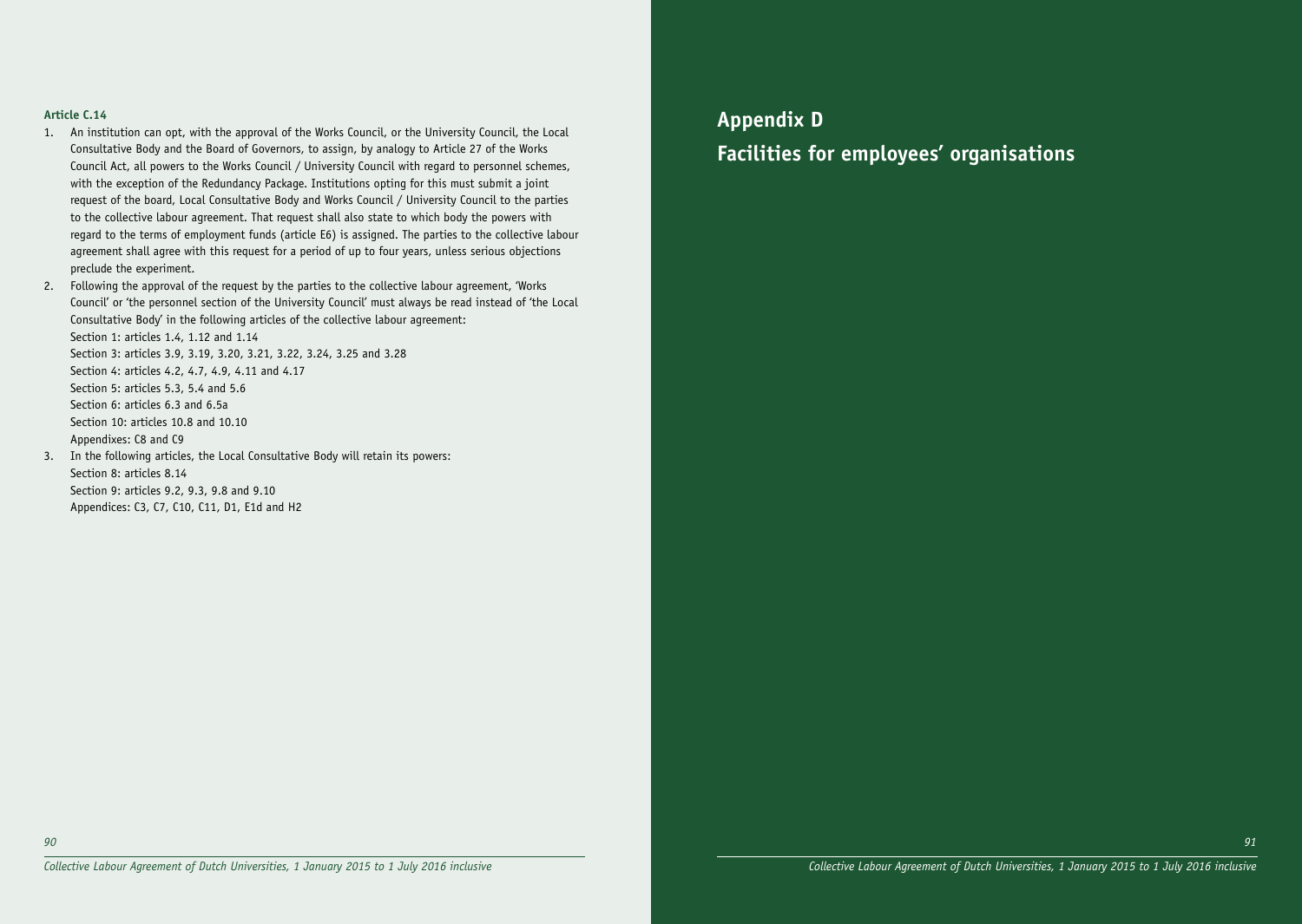## **Definitions:**

: Foundation of Cooperating Central Agencies in COPWO COPWO : Central Consultative Body for Staffing Affairs in Academic Education

## **Article D.1 Consultation with local employees' organisations**

The parties agree that the applicable facilities in place for members of employees' organisations participating in the consultation with local employees' organisations within universities at the time this collective labour agreement (cao) takes effect, shall be continued in full.

## **Article D.2 Education, Culture and Science (OC&W) resources**

- 1. Parties shall agree to come to an arrangement regarding means for facilities for employees' organisations at sector level;
- 2. This arrangement entails the following:

 The OC&W resources for employees' organisations remain available to the employees' organisations after they have been added to the lump sum of the institutions and are divided via SSCC at the end of each quarter. The amount to be decentralised is divided by the staff number of the universities as from 1 January and is included in the collective labour agreement (cao) as a basis for the annual contribution per employee. Indexation takes place on 1 January each year in accordance with the derived CBS consumer price index of the previous year. The same annual contribution applies per employee for those parties subject to the collective labour agreement (cao) for the Dutch Universities, unless the collective labour agreement (cao) parties agree otherwise.

- 3. Each year, SSCC submits an audit report to the universities.
- 4. If in the years to come employees of the University of Groningen or the University of Maastricht are collectively transferred to University Medical Centres, the VSNU shall be partly responsible to ensure that the employees' organisations (via SSCC) are not financially disadvantaged by this transfer.
- 5. This scheme shall take effect on 1 January 2006 and shall be automatically renewed as long as the decentralisation agreement on formulating employment terms for universities dated 1 June 1999 is in force.

## **Appendix E Studies and other agreements**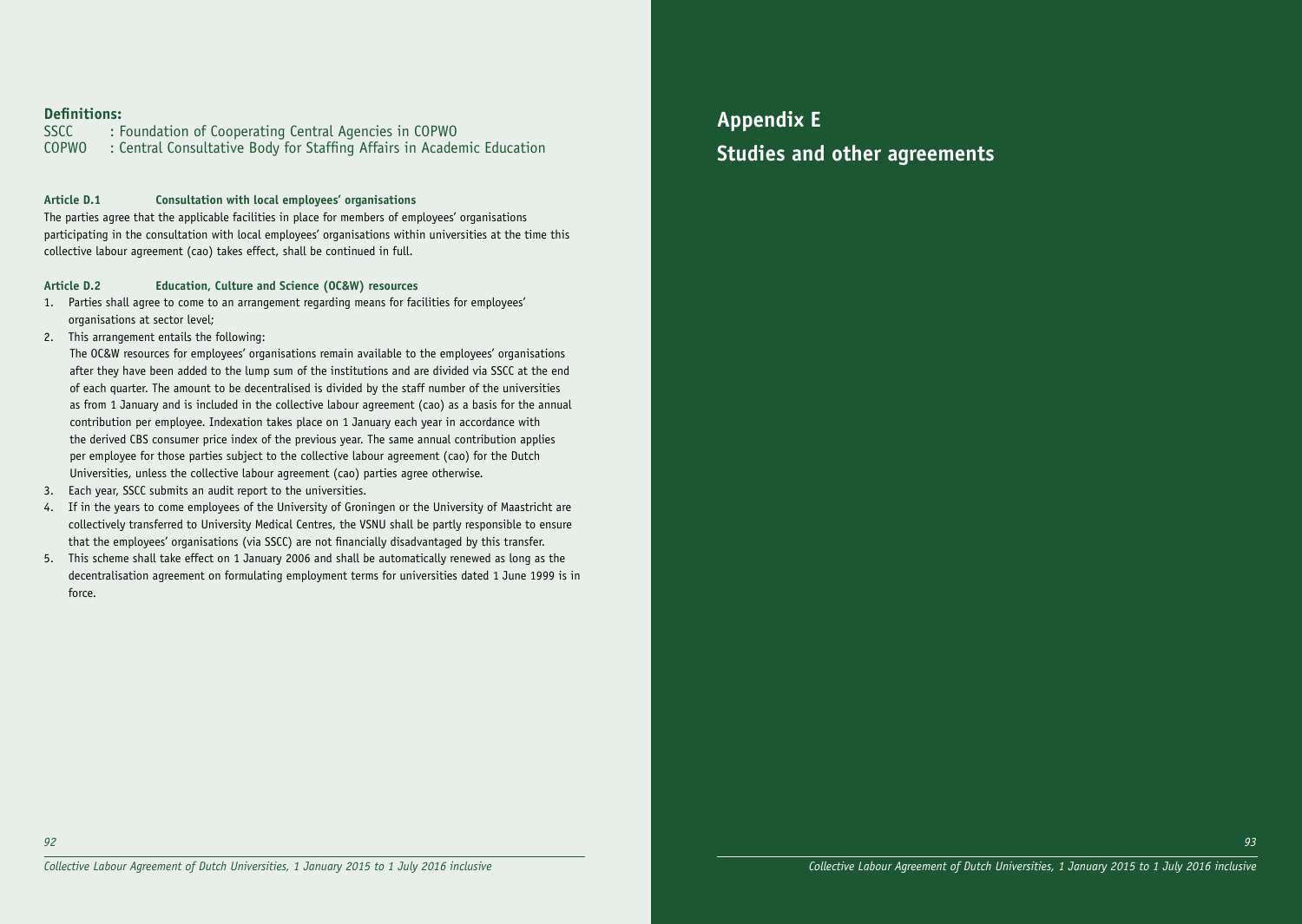## **Section 1 Studies**

## **E.1a Modernisation of the cao**

The parties have agreed to carry out a study during the term of this cao to examine ways of modernising it, and consider whether agreements can be made that better reflect the actual working situation of WP and OBP.

## **E.1b Simplifying the cao rules surrounding reorganisation**

The parties have noted that the employer and employee participation bodies regularly debate the definition of terms like 'reorganisation' and 'far-reaching consequences on legal status'. Consequently, efforts will be made to determine whether the regulations surrounding reorganisations can be simplified, taking account of case law with respect to the Works Council Act (WOR).

#### **E.1c Internationalisation**

The parties will jointly examine the inclusion of an international section in the cao, including the possibility of a European pension for researchers.

## **E.1d Study and evaluation concerning agreement to reduce percentage of temporary employment contracts**

The employers shall take suitable policy measures to reduce the percentage of temporary employment contracts of four years or less in the job categories professor, senior university lecturer, university lecturer and lecturer within the sector to 22% in FTEs. As local circumstances may differ widely in connection with student numbers, educational philosophy, volume of research, policy regarding tenure track and similar matters, the present situation with regard to this subject is determined in the Local Consultative Body and progress is reported annually. The results and effectiveness of this agreement will be evaluated by the parties to the collective labour agreement at the end of 2016.

## **E.1e Study concerning measures for 'from-job-to-job' guidance and transition payment**

The parties to the collective labour agreement have agreed to perform a study of all measures concerning 'from-job-to-job' guidance, including the transition payment. In June 2015, the parties to the CLA determined that the study would require more time and that it could not be completed before the transition payment, as referred to in Sections 7:673 and 7:673a of the Dutch Civil Code, takes effect on 1 July 2015. The parties to the collective labour agreement will take account in doing so of the effective date of 1 July 2015 for the transition payment, as referred to in Article 7:673 of the Dutch Civil Code. The parties to the CLA are therefore deferring the introduction of the transition payment for all universities until 1 July 2016 by virtue, wherever possible, of Section 2 of the Transition Payment Transitional Rule Decree (Bulletin of Acts and Decrees 2015,172). The parties to the CLA determined that this means that, prior to 1 July 20116, no transition payment will be owed to staff employed by a public university or to staff of a special university who, pursuant to CLA agreements (including the Netherlands Universities Enhanced Unemployment Scheme (BWNU), are entitled to compensation or provisions as referred to in Section XXII, seventh paragraph, of the Work and Security Act. Staff of special universities who are not eligible for a BWNU benefit are entitled to transition payment. During open and realistic discussions,

the local consultative bodies of the special universities have reached agreements on the settlement of transitional and employability costs in accordance with Section 7:673 of the Dutch Civil Code. With respect to employees not eligible for BWNU through to 1 July 2016, public universities will act in the spirit of Section 6:673 and 6:673a of the Dutch Civil Code (the transition payment) by making every effort to support job-to-job guidance on behalf of such employees.

## **E.1f Study of changes in employment termination law in relation to the Unemployment Act and Unemployment Scheme of the Dutch Universities Exceeding the Statutory Minimum**

The parties to the collective labour agreement agree to perform a study of the consequences of the changes in unemployment termination law in relation to the Unemployment Act (WW) and Unemployment Scheme of the Dutch Universities Exceeding the Statutory Minimum (BWNU). On the basis of the outcome, the parties will amend the collective labour agreement by 31 December 2015 at the latest.

## **E.2 Intensification of the Systematic Personnel Policy**

Developing and utilising qualities is one of the pillars of HR policy at Dutch universities. To ensure this is done effectively and in good coordination, the parties have agreed that, starting in 2013, they will invest in intensifying the Systematic Personnel Policy (the so-called ISP approach). The parties aim to introduce ISP at the universities in 2014.

## **E.3 Vulnerable groups**

Future caos will include measures aimed at promoting employment opportunities at universities for vulnerable groups in the labour market. These measures will use the results of the UWV study 'inclusive labour organisation'.

#### **E.4 Review of participation in decision-making at Dutch universities**

Participation in decision-making at universities is divided across various consultation bodies and levels. In the past few years we have observed that the national cao is being increasingly adopted as the standard and that the need for supplementary local-level agreements is falling. Furthermore, there is sometimes a lack of clarity regarding the division of roles between the university's employee participation body and the local employees' organisations. As such, subjects may feature on the agendas of two separate bodies or on the agenda of none.

The time has arrived for us to consider whether our current forms of participation in decision-making are organised as logically as they could be and whether they serve all parties effectively. The cao parties are convinced that responding decisively and effectively to the changing circumstances demands a recalibration of the role, place, substance and working method of the university's employee participation body, or employee representative body, and the local employees' association.

Consequently, the parties to the cao have agreed to launch discussions with various other parties involved in employee participation: with input from both the employers and employees, from both employee participation bodies and trade union participation bodies, and from both the national cao roundtable and the local consultative bodies. The aim of these discussions is the arrive at a renewed positioning for employee participation.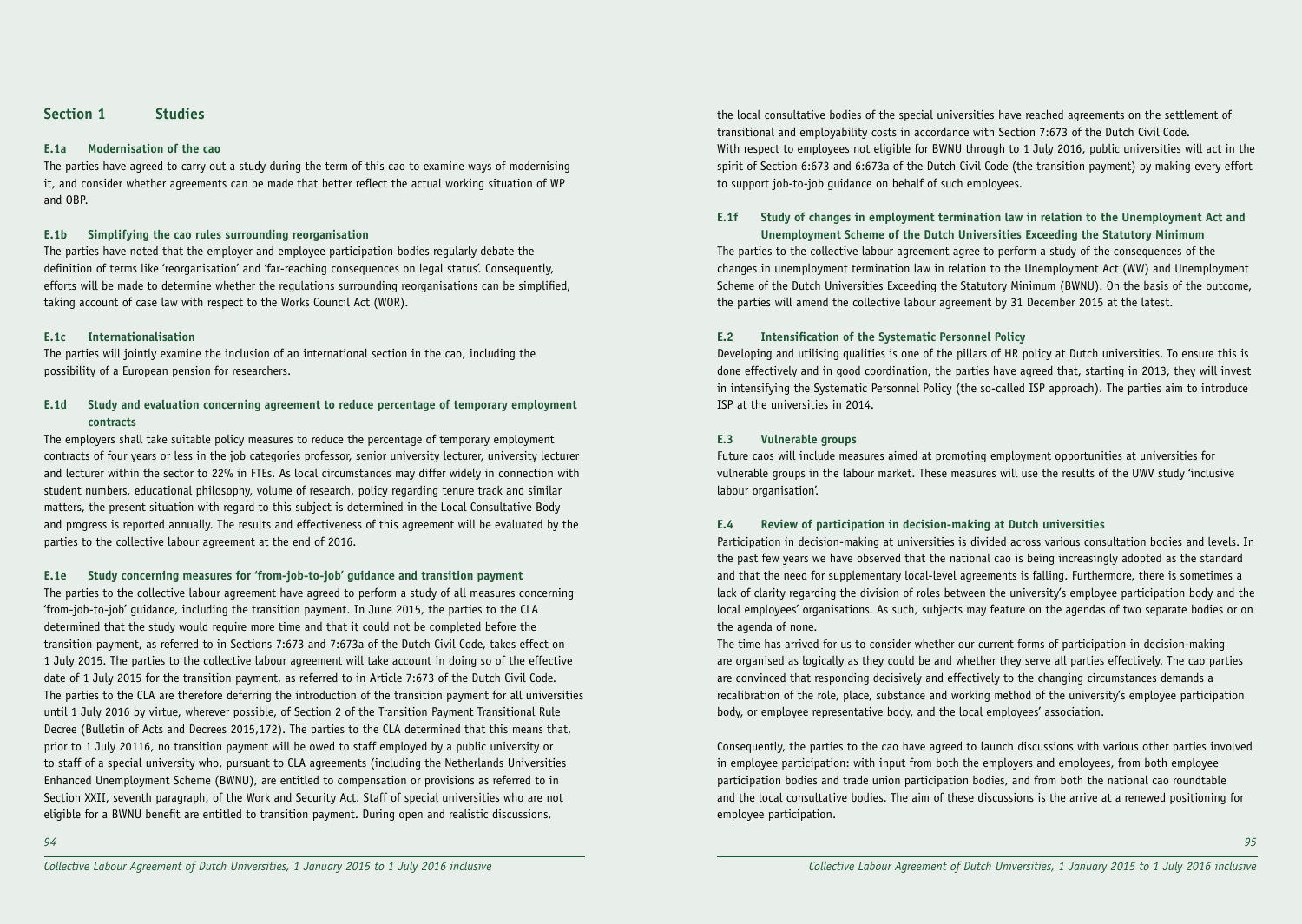As a kick-off, a strategic conference was held in mid-2011 at which employee participation in a broad sense was reviewed and reconsidered.

Further to the advice issued by the Employee Participation Advisory Board at the end of 2013, the parties have agreed the following:

- a. The parties to the collective labour agreement will establish a working group on the basis of equal representation to advise on recommendation 1 of the Employee Participation Advisory Board to transfer powers from the local consultation platforms to the collective labour agreement negotiating platform.
- b. The parties to the collective labour agreement will include two experimental options in Appendix C to the collective labour agreement which give universities the option to assign local employee participation primarily to the internal employee representation body, or to integrate the personnel section of the University Council or Works Council with the Local Consultative Body. In these experiments, powers that are currently assigned by a collective labour agreement to the Local Consultative Body are transferred to the internal employee participation body or the integrated employee participation body. The Local Consultative Body will retain the exclusive authority to agree the Redundancy Package.
- c. The parties to the collective labour agreement will continue the working group on the basis of equal representation so as to advise on the recommendation to achieve a clearer definition and application of reorganisation and organisational changes. This recommendation can lead to interim changes in the collective labour agreement.

## **Section 2 Other agreements**

## **E.5 Division and contribution of Resumption of Work (Partially Fit Persons) Regulation (WGA) premium**

The parties have agreed that the employers will not exercise the option provided to them by the Social Insurance (Funding) Act to recover a maximum of half of the differentiated premium under the Return to Work (Partially Disabled Regulations) Regulations ('WGA') from the employee.

Employers that are the own-risk bearers for the WGA will not use the possibility granted to them under the act referred to above to recover a maximum of half of the insurance premium from the employee's wages.

## **E.6 Decentralised terms of employment funds**

The parties to the collective labour agreement undertake to agree, in consultation with local employees' organisations, an allocation for a term of five years of the decentralised terms of employment funds at institution level by 1 July 2008 at the latest. After this five year term has passed, a review will be carried out in consultation with local employees' organisations to determine whether this expenditure requires adjustment for at least a term of equal duration.

## **E.7 Labour Market and Education (A&O) Funds**

- 1. If the Minister decentralises the OC&W (Education, Culture and Science) contribution for the A&O Funds, parties agree that these shall be made available to a sector fund which is managed on the basis of equal representation.
- 2. The labour market contribution allocated to the SoFokleS A&O Fund shall be indexed on 1 January of every year in accordance with the derived CBS consumer price index of the previous calendar year.

#### **E.8 Group insurance in case of insufficient utilisation of remaining earning capacity**

Every employer will offer its employees a group contract for insurance, to be taken out individually, that supplements the AAOP (ABP pension in the case of occupational disability). The premium for this insurance will be paid by the employee. Agreements made with local employees' organisations before 1 December 2007 shall remain in force.

### **E.9 University Job Classification system (UFO)**

If a new version of the UFO classification methodology incorporates a more suitable UFO profile for a position which was previously classified, the position may be re-classified. This is considered job classification maintenance. The new classification is valid as from that date, including any salary consequences arising from it. Other agreements, such as those made during the implementation of the UFO system, apply.

## **E.10 Public-friendly version of the collective labour agreement**

In order to make the arrangements in the collective labour agreement more widely known and to increase their application, the parties to the collective labour agreement have agreed to engage SoFoKles to develop a public-friendly version – both digital and in print – of the collective labour agreement.

#### **E.11 Limiting flexible employment arrangements**

The parties have agreed that with effect from the 2015/2016 academic year, the parties will only use employment contracts, apart from ongoing contracts and situations in which there is a need for extra staff to clear incidental backlogs, and/or cases of illness, pregnancy leave and maternity leave. Temporary hiring is permitted in those cases. The remuneration in those cases shall be at least equivalent to the pay under the primary university terms of employment with regard to salary, holiday allowance and end-of-year bonus. This agreement does not apply to student assistants and students with a (part-time) job.

#### **E.12 Improving the labour market prospects of researchers and doctoral candidates**

The parties have agreed to improve the labour market prospects of researchers with a temporary employment contract. It has been agreed that time and training will be provided within their working hours to write grant applications. Similarly, researchers will be given adequate scope within their working hours to be able to obtain the required teaching qualifications if they are suited, in the employer's judgement, to a career as university lecturer, senior university lecturer or professor and also aspire to that position.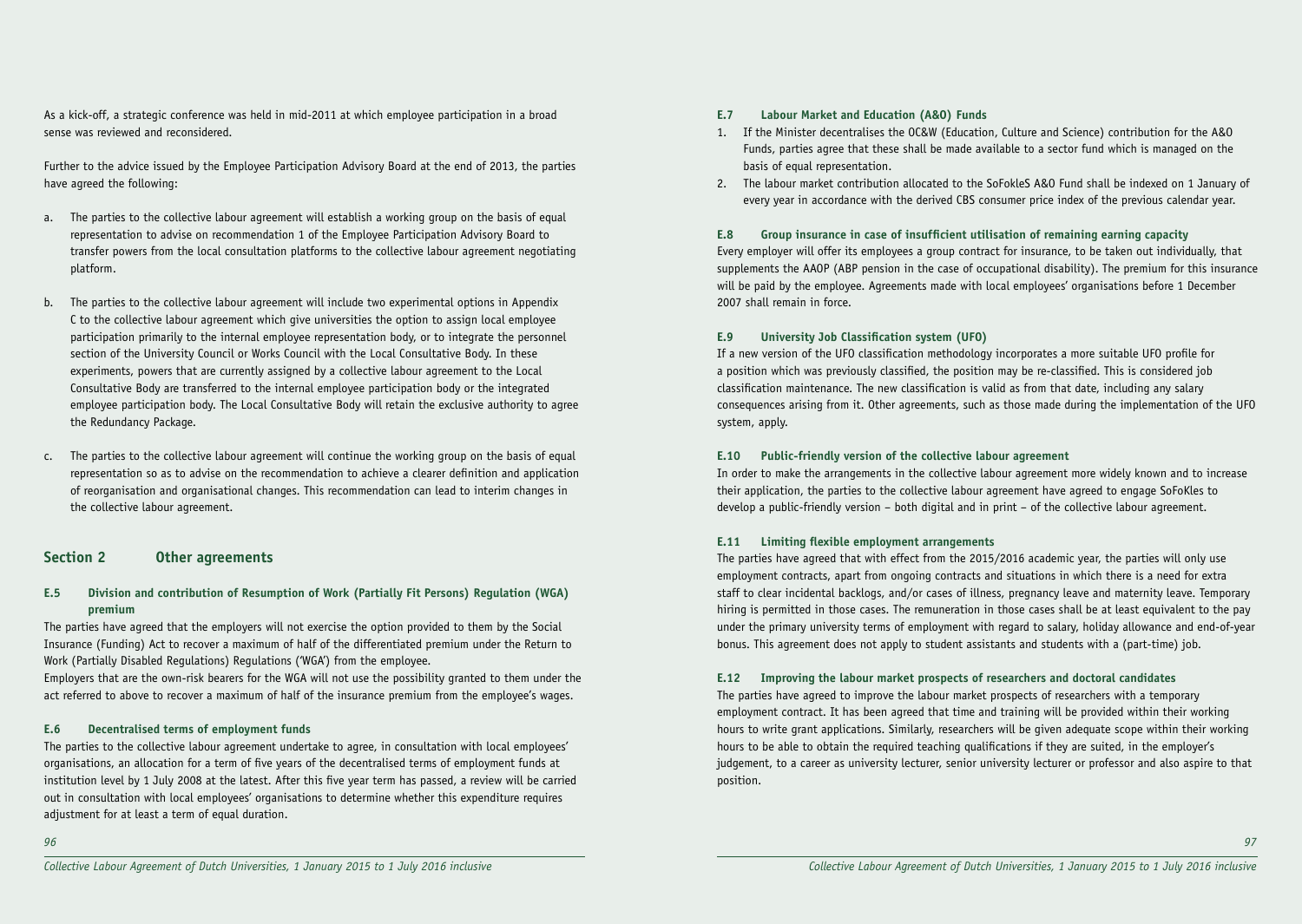The parties have agreed to improve the employment market prospects of doctoral candidates. Doctoral candidates will be given the time within their employment to obtain the required qualifications for a continued academic career, or for career counselling and obtaining qualifications leading to broader labour market prospects. In addition, they will receive training in writing research applications. Universities will work actively to provide from job-to-job quidance for doctoral candidates.

#### **E.13 Private supplementation of Unemployment Act benefits**

The parties to the collective labour agreement have agreed that the duration and accrual of Unemployment Act benefits will be compensated in accordance with the relevant agreements in the social contract of April 2013. Following the advice from the Social and Economic Council SER, "Role of social partners in future employment market infrastructure for Unemployment Act benefits and organisation of Unemployment Act benefits" ("Rol sociale partners bij toekomstige arbeidsmarktinfrastructuur bij WW en inrichting WW"), and following the advice from the Joint Industrial Labour Council (StvdA) to the social partners with regard to compensation of Unemployment Act benefits in the collective labour agreement, the parties to the collective labour agreement will, taking account of these recommendations and the letter from the StvdA of 24 December 2013, engage in consultation to reach substantive agreements on private supplementary unemployment benefits insurance to maintain the present level and duration of statutory unemployment act benefits. On the basis of the outcome, the parties will amend the collective labour agreement by 31 December 2015 at the latest.

### **E.14 Modification of local regulations at institutions**

If arrangements under the collective labour agreement require modifications of regulations at institutions, the parties can set the period within which these regulations must be modified in line with the arrangements under the collective labour agreement.

### **E.15 Provision for survivor's pension 2015**

Universities will form a non-recurring provision for the survivor's pension in 2015 to mitigate the effect of the legislation on capping of pensions.

## **E.16 Pension for income group above € 100,000**

The provision for the income group above  $\in$  100,000 and the associated release of pension contributions is being discussed in the Pensions Supervisory Authority (Pensioenkamer). The parties to the collective labour agreement will enter into consultations on this subject when the outcome of the discussion is known.

## **E.17 Occupationally disabled employees**

- a. The parties have agreed that universities will fully implement the agreements reached as part of the Participation Act within the Association of Public Sector Employers (Verbond Sectorwerkgevers Overheid) on the number of jobs to be created per year. In accordance with the Participation Act, those agreements will be in addition to the current efforts.
- b. To support universities in creating jobs for occupationally disabled jobseekers, suitable pay scales between 100 and 120% of the Minimum Wage Act are included in Appendix A.
- c. The parties have decided to jointly take the initiative to examine whether, together with the research institutes and the university medical centres, employment opportunities under the Sheltered Employment Act can be maintained and to create joint permanent jobs at the various organisations concerned.
- d. In line with the recommendations in the final report issued on this subject by the Employed Person's Insurance Administration Agency UWV and Maastricht University, efforts will be launched by 1 January 2015 at the latest to create permanent jobs for employees under the Invalidity Insurance (Young Disabled Persons) Act scheme, even if they are outside the definition of the Participation Act.

## **E.18 Utilisation of discretionary scope in the work-related costs scheme**

The employer shall ensure that the discretionary scope in the work-related costs scheme is utilised proportionally among its employees to the greatest possible extent.

## **E.19 Temporary transitional scheme for unforeseen pension shortfall**

The parties have agreed to establish a transitional scheme for a specific group of employees who are faced with an unforeseen pension shortfall. This agreement is detailed in article 22a of the BWNU and reads:

- 1. The person concerned born before 1 January 1955 who became entitled before 1 January 2014 to BWNU benefits until at least the month in which he or she reaches the age of 65 and the entitlement to which ends after the age of 65 without an ensuing entitlement to Old Age Pension under the General Old Age Pensioners Act is entitled to an allowance equivalent to the amount to which an old age pensioner living alone is entitled. This allowance will end when the state pension age is reached.
- 2. The allowance will be reduced by any income from work in accordance with the rules of the Unemployment Act and the Unemployment Act Income Decree.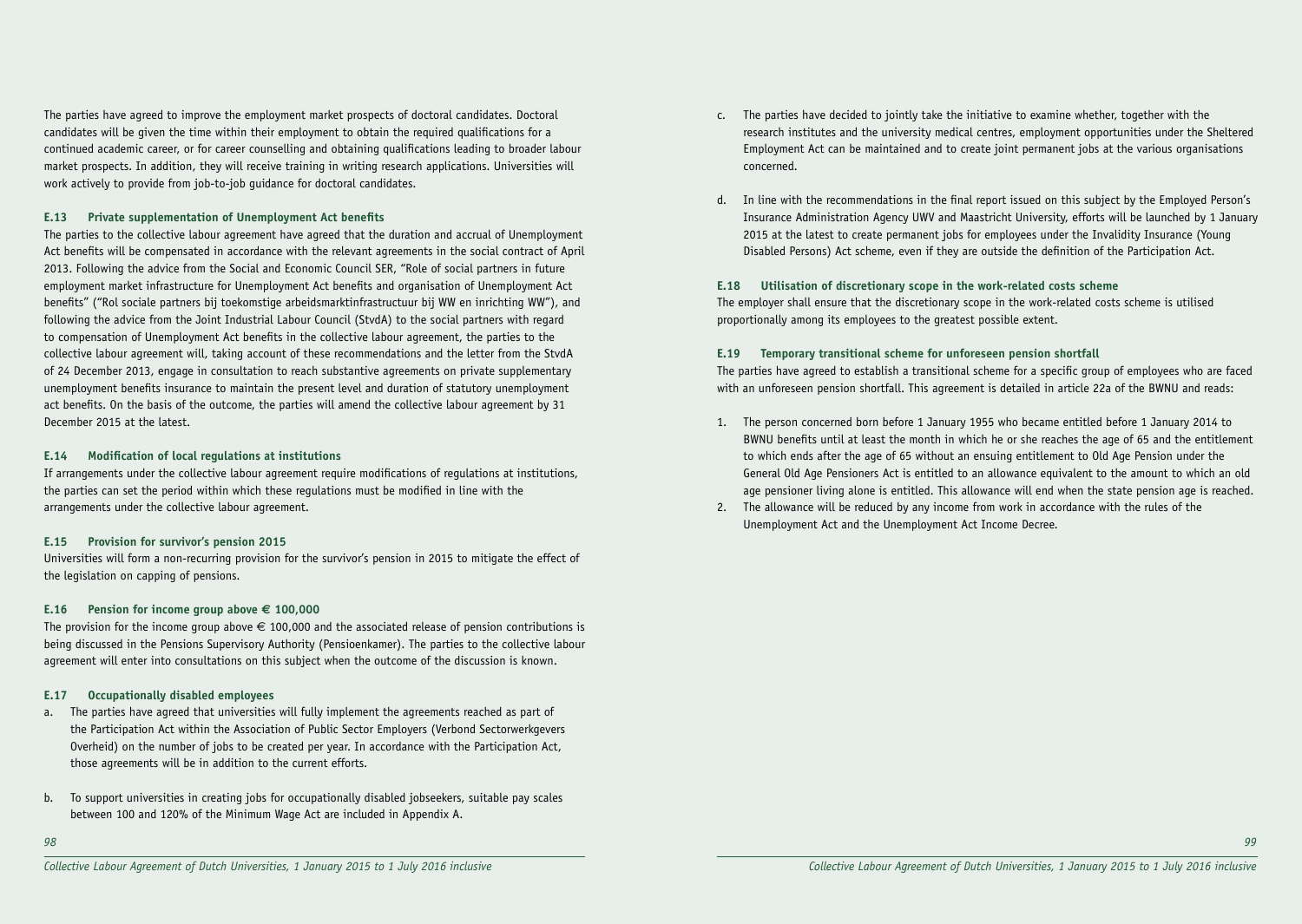**Appendix F No longer applicable** **Appendix G Possible effects of flexible working hours**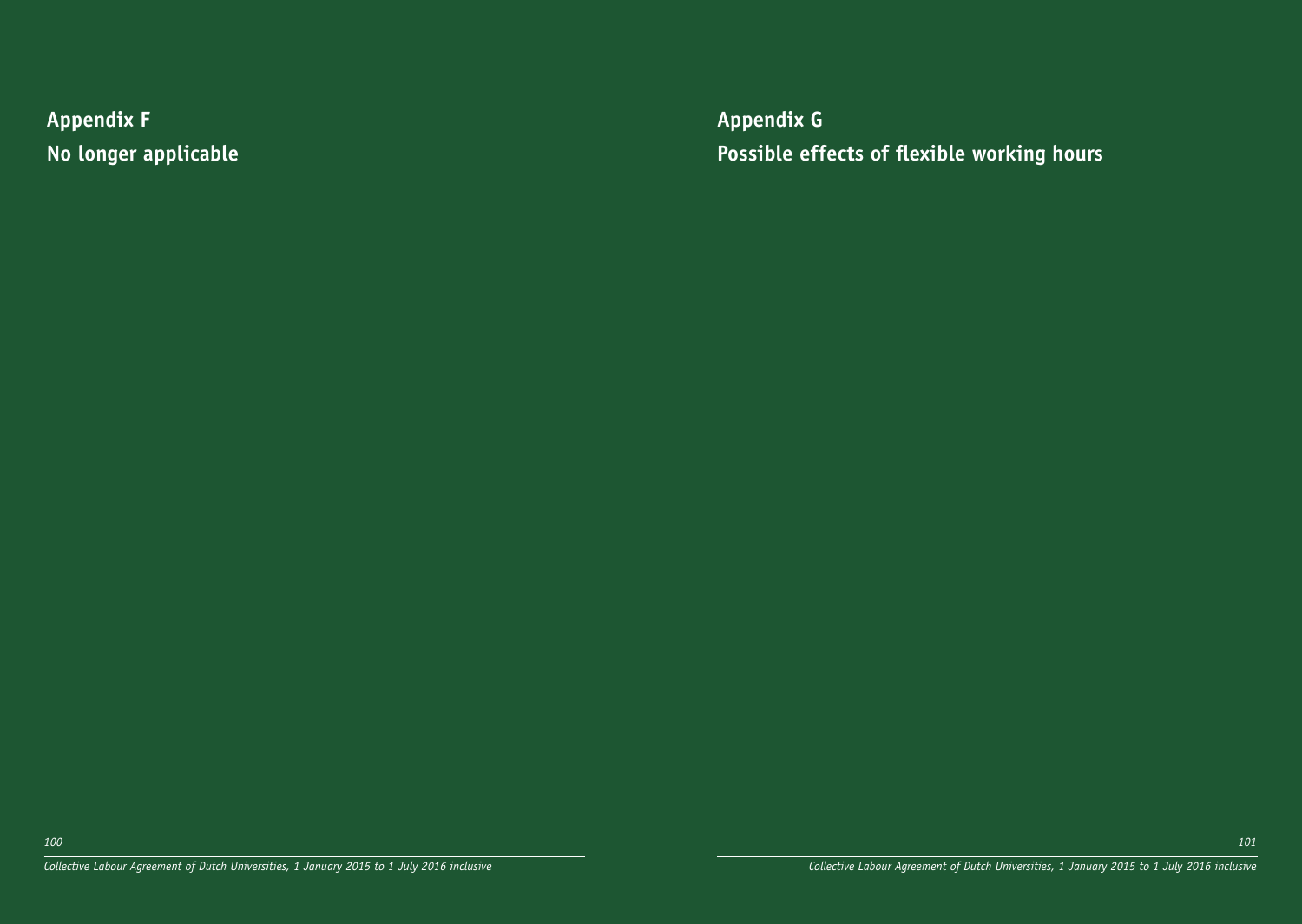| FTE - scope of the position<br>(hours per week on average) | <b>Flexible working options</b> | Annual holiday entitlement |
|------------------------------------------------------------|---------------------------------|----------------------------|
| 1 FTE                                                      | 40 hours                        | plus 96 hours              |
| (average working week 38.0)                                | 38 hours                        | $\Omega$                   |
|                                                            | 36 hours                        | minus 96 hours             |
| $0.9$ FTE                                                  | 36 hours                        | plus 86.4 hours            |
| (average working week 34.2)                                | 34 hours                        | minus 9.6 hours            |
|                                                            | 32 hours                        | minus 105.6 hours          |
| $0.8$ FTE                                                  | 32 hours                        | plus 76.8 hours            |
| (average working week 30.4)                                | 30 hours                        | minus 19.2 hours           |
|                                                            | 28 hours                        | minus 115.2 hours          |
| 0.7 FTE                                                    | 28 hours                        | plus 67.2 hours            |
| (average working week 26.6)                                | 26 hours                        | minus 28.8 hours           |
|                                                            | 24 hours                        | minus 124.8 hours          |
| $0.6$ FTE                                                  | 24 hours                        | plus 57.6 hours            |
| (average working week 22.8)                                | 22 hours                        | minus 38.4 hours           |
|                                                            | 20 hours                        | minus 134.4 hours          |

NOTE: With regard to accumulating holiday leave in the event of long-term illness, refer to Article 4.7, paragraph 11.

**Appendix H Regulation on disputes**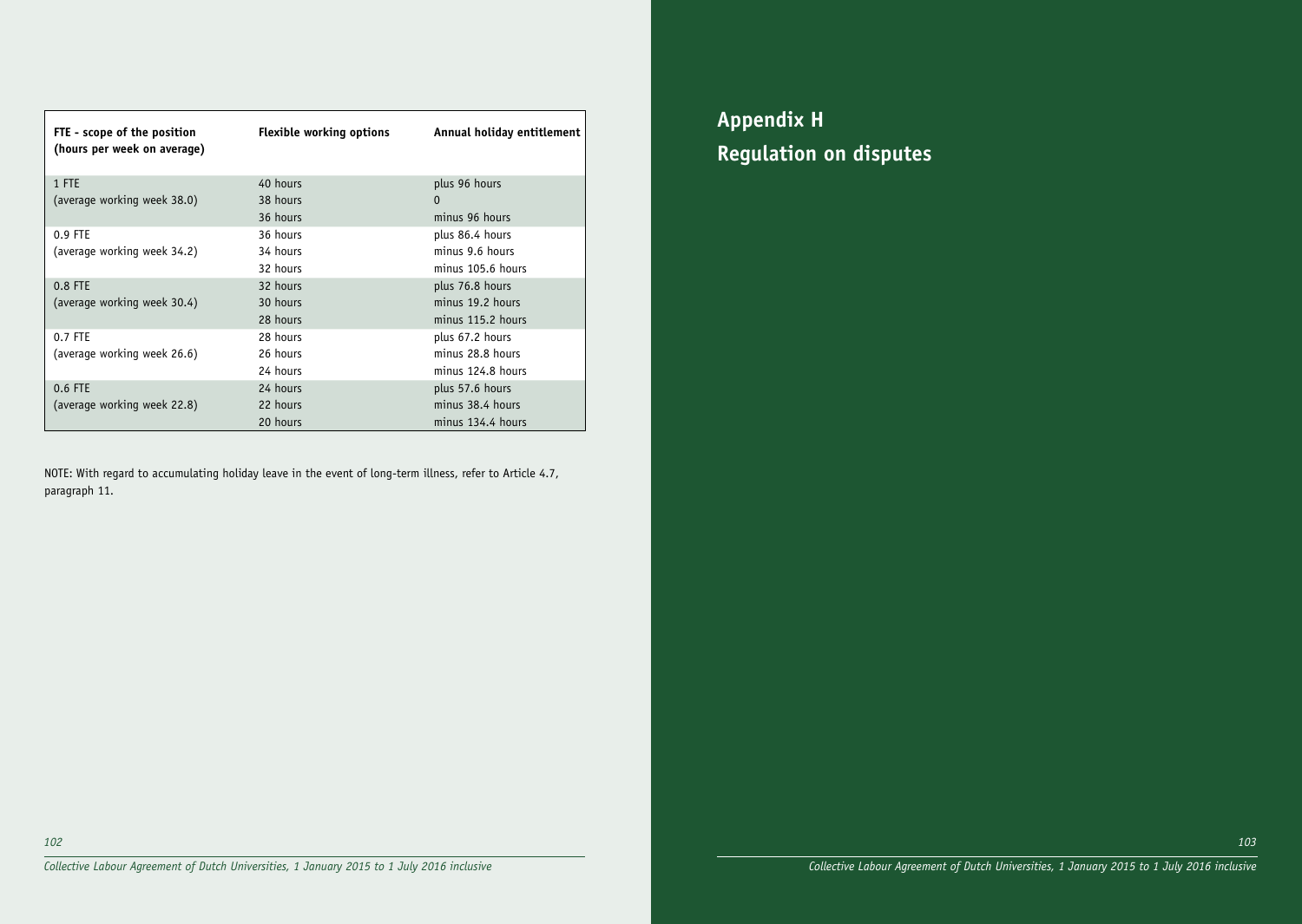## **Section 1 Collective disputes**

## **Article H.1 Settling disputes**

- 1. The collective labour agreement (cao) parties shall submit any dispute arising between them with regard to the interpretation, application of or compliance with this agreement to an arbitration committee to be appointed by them.
- 2. Within the framework of this regulation, disputes relating to the interpretation, application of or compliance with this collective (cao) agreement include matters of general importance to the employment terms and legal status of staff employed by one or more institutions, including the special regulations in accordance with which the staff policy shall be pursued within one or more institutions.
- 3. With regard to the application of the provisions of this chapter, 'the parties' shall be taken to mean the VSNU, acting on behalf of one or more universities on the one hand, and the employees' organisations, individually or jointly, on the other.
- 4. Disputes shall only be submitted to the arbitration committee until the parties have jointly determined that attempts to reach an amicable agreement have been unsuccessful.
- 5. To this end, the party which, on the basis of facts or circumstances, believes that this agreement is not being properly explained or applied or not (sufficiently) complied with, shall inform the other parties involved in this collective labour agreement (cao) of its opinion in writing. The reasons on which this opinion is based shall be included.
- 6. The parties shall jointly determine in what way the dispute is going to be submitted to the arbitration committee.
- 7. Decisions by the arbitration committee are not binding.

## **Article H.2 Disputes within institutions**

- 1. In the event of a dispute regarding matters of general importance to the employment terms and legal status of staff employed with an institution, including the special regulations in accordance with which the staff policy within an institution shall be pursued, the dispute may be submitted to the collective labour agreement (cao) parties by one or more participants in the consultation with local employees' organisations.
- 2. An exception shall be made for matters which, pursuant to the provisions of the prevailing Higher Education and Academic Research Act, fall under the authority of the works council or an employee participation body within the meaning of the prevailing Higher Education and Academic Research Act.
- 3. Disputes shall only be submitted to the collective labour agreement (cao) parties when, in consultation with local employees' organisations, it has been established that attempts to reach an amicable agreement have been unsuccessful.
- 4. The parties are obliged to conduct further consultations within one month, after one or more participants in the consultation with local employees' organisations have submitted a dispute. During these consultations the content and form of the consultations with local employees' organisations shall be verified against what was agreed between the parties. During these consultations they shall also determine whether or not an amicable agreement is possible.
- 5. A dispute may only be submitted to the arbitration committee if within two months of the dispute being submitted to the parties in the prescribed manner it appears that finding a solution is beyond the parties' capacities. This decision may also be reached earlier by unanimous vote.
- 6. When submitting a dispute, the parties shall act pursuant to the provisions in Article H.1 paragraph 1 Appendix H.

## **Article H.3 The arbitration committee**

- 1. The arbitration committee as referred to in Article H.1 paragraph 1, Appendix H shall be called in by the parties the moment a dispute arises.
- 2. The committee is composed of equal numbers of representatives and comprises a chairman who is not affiliated to the university, four members and four substitute members.
- 3. The committee is set up for an indefinite period of time and is of a fixed composition. The majority of the committee members are not affiliated to any university. After a dispute has been submitted, the arbitration committee shall decide on a case within a reasonable term.
- 4. The members of the committee are appointed and dismissed during Consultation between Employees' and employer organisations of the collective labour agreement (cao) for the Dutch Universities. Members of the committee are appointed for a period of maximum 4 years with a possibility to extend that period once.
- 5. The committee records its procedures in its own by-laws.

The dispute regulations can be consulted on www.vsnu.nl.

## **Section 2 Individual disputes**

## **Article H.4**

In this regulation on disputes no separate provisions are made for individual disputes, being disputes between an employer and employee, regarding the interpretation, application of or compliance with the collective labour agreement (cao). The existing statutory provisions apply in these instances. The public universities are subject to the regulation on objections and appeals within the framework of the General Administrative Law Act, whereas the special universities are subject to proceedings in the Sub-district Court and the Appeals Committee, whether or not preceded by a (formal) regulation on objections.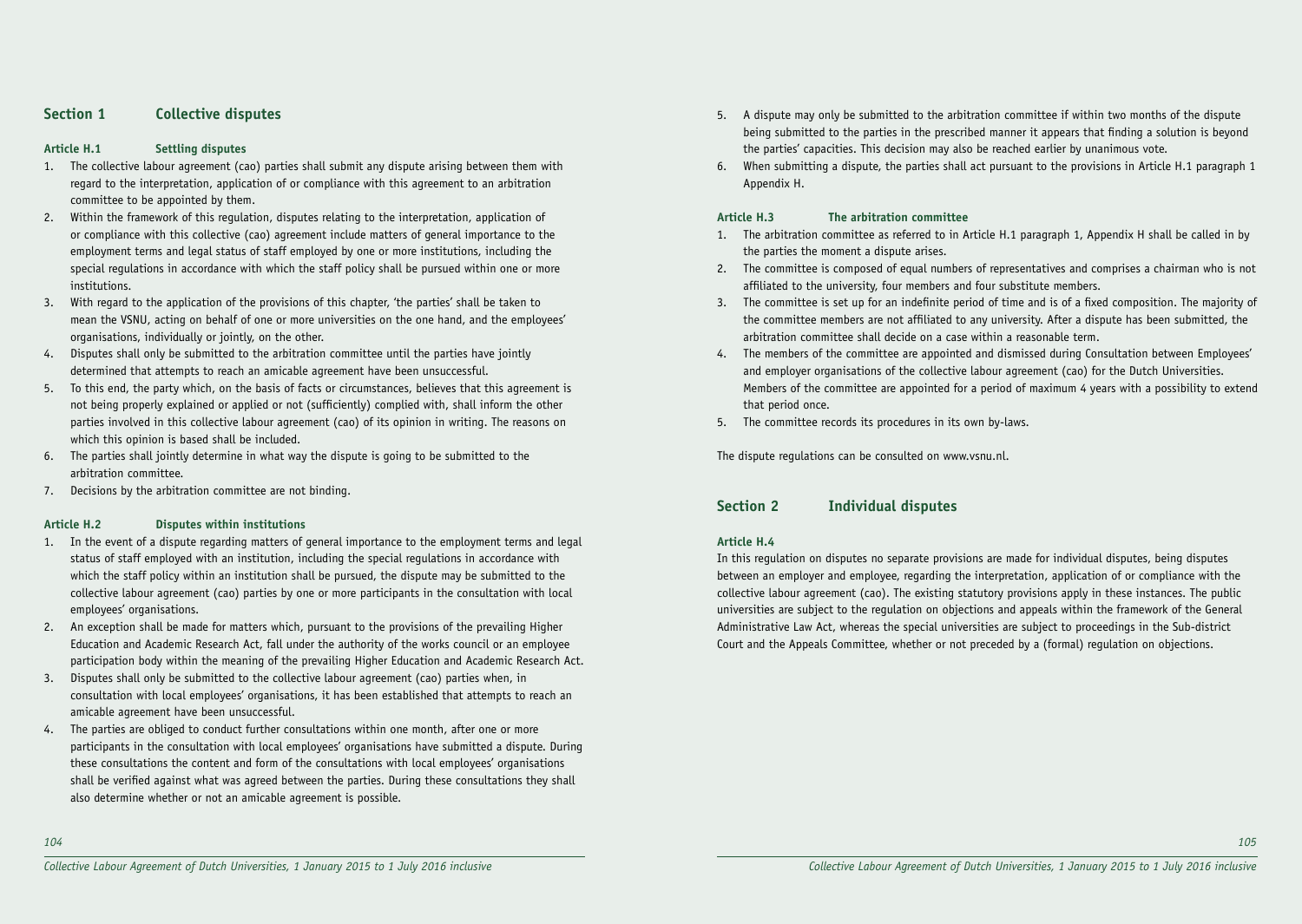**Appendix I CLA Followers** 

## **CLA Followers**

1. This collective labour agreement applies to employees and institutions with whom a covenant has been concluded between the institution and the employees' organisations, unless the covenant is terminated in the interim.

Covenants were concluded on 1 January 2015 with the following institutions:

- a. International Institute for Infrastructural Hydraulic and Environmental Engineering (IHE) in Delft
- b. No longer applicable
- c. Stichting Incas<sup>3</sup> (INCAS<sup>3</sup>) in Assen
- d. Afrika-Studiecentrum (ASC) in Leiden
- e. The Netherlands Institute for the Near East (NINO) in Leiden
- f. University for Humanistics (UVH) in Utrecht
- g. EP-Nuffic Internationalising Education in The Hague
- h. Protestant Theological University (PthU) in Amsterdam
- i. Royal Netherlands Academy of Arts and Sciences (KNAW) in Amsterdam as well as the Fryske Akademy in Leeuwarden
- j. Centre for Research and Development of Education and Training (PLATO) in Leiden
- k. Roosevelt Academy in Middelburg
- l. Apeldoorn University of Theology (TUA) in Apeldoorn
- m. Kampen Theological University (TUK) in Kampen
- 2. In the event of any changes with respect to institutions with which covenants were concluded, this appendix shall be adapted accordingly and published on the cao page of the VSNU website.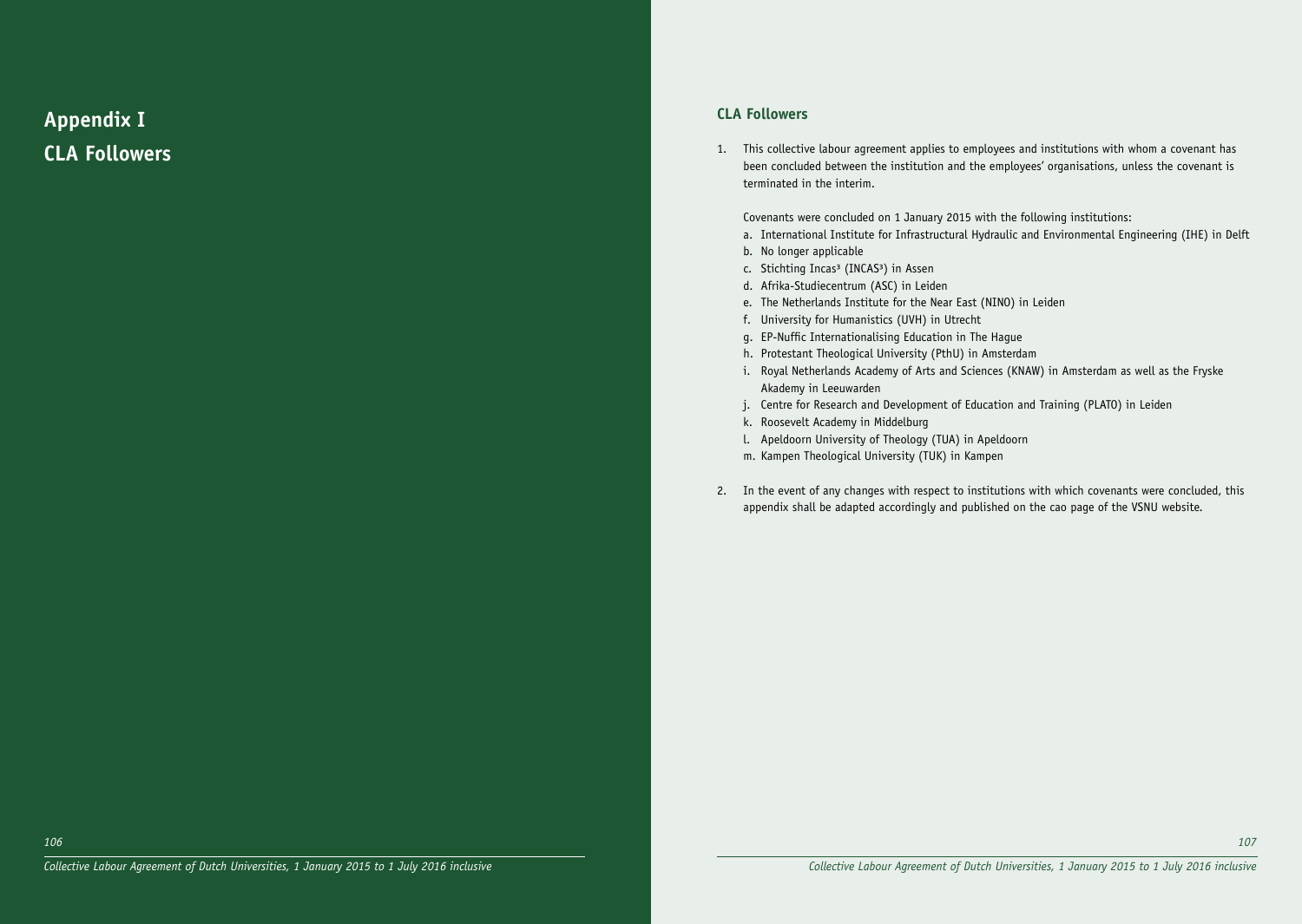**Appendix J Miscellaneous** In addition to the text of the cao and the appendices included, the parties to the cao have concluded agreements that form part of the cao and can be found in separate appendices to the cao:

### **J.1 University Job Organisation**

- a. The explanation relating to the application of University Job Organisation (UFO), including a guide to the automated organisation instrument.
- b. Objections Regulations regarding Job Organisation at Dutch Universities.
- c. The appendices referred to in a and b can be consulted on www.vsnu.nl.

## **J.2 Social security**

- a. Non Statutory Unemployment Scheme for Dutch Universities (BWNU).
- b. Sickness and Disability Scheme of Dutch Universities (ZANU).
- c. The schemes referred to in a and b can be consulted on www.vsnu.nl.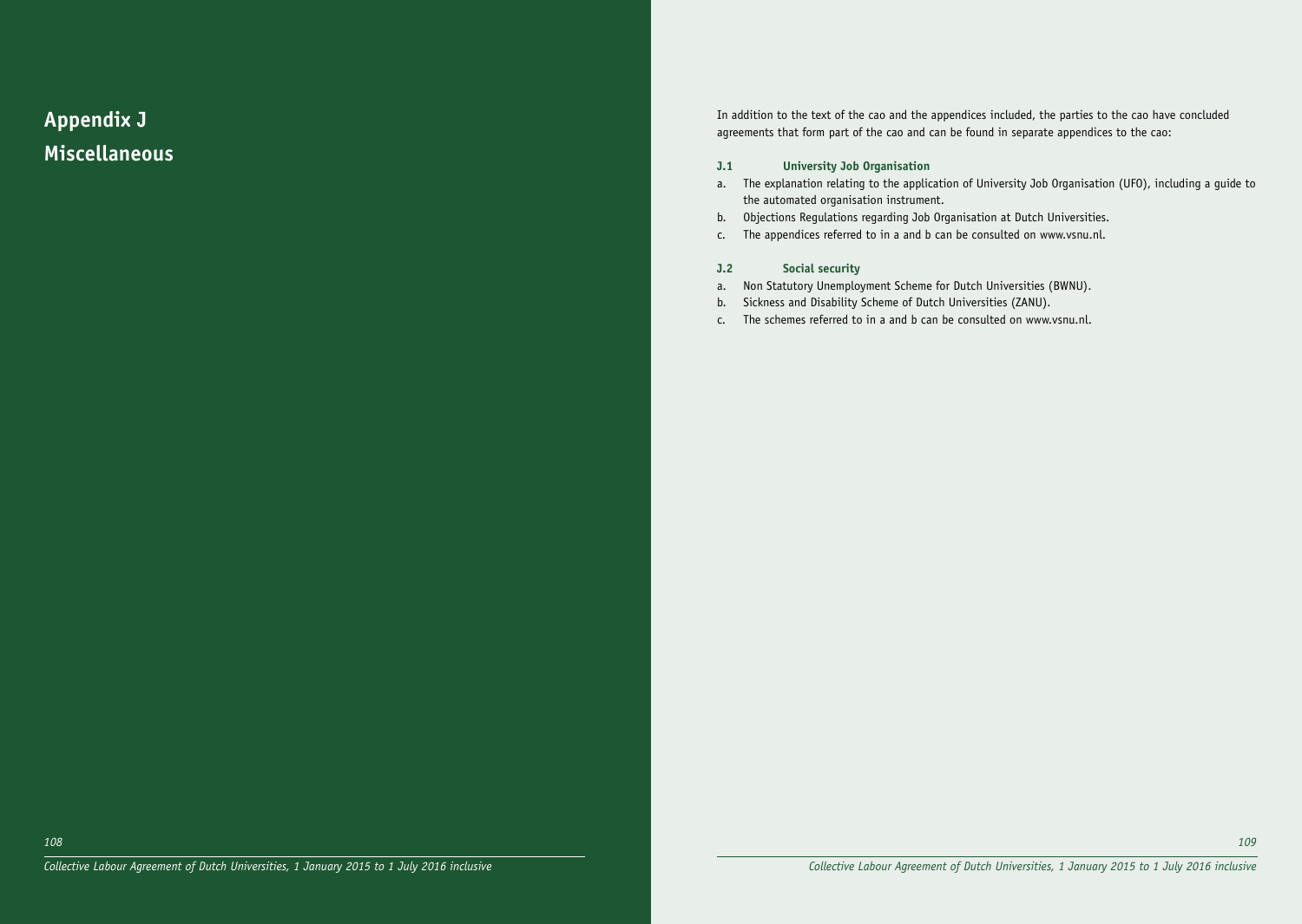## **Appendix K Mobility allowance**

## **Table: Mobility allowance**

Example: A person with seven years of service who resigns in the fifth month of the employment protection term will receive six times the monthly amount in accordance with the salary table.

| <b>Years of service</b><br>Month of employment |                |                |                |                |                |                |                |                |                |                |                |                |
|------------------------------------------------|----------------|----------------|----------------|----------------|----------------|----------------|----------------|----------------|----------------|----------------|----------------|----------------|
| protection                                     | 1              | $\overline{2}$ | 3              | 4              | 5              | 6              | 7              | 8              | 9              | 10             | 11             | 12 or more     |
| 1                                              | 5              | 6              | $\overline{7}$ | 8              | 9              | 9              | 10             | 10             | 11             | 11             | 12             | 12             |
| 2                                              | 4              | 5              | 6              | 7              | 8              | 8              | 9              | 9              | 10             | 10             | 11             | 11             |
| $\overline{\mathbf{3}}$                        | $\overline{3}$ | $\overline{4}$ | 5              | 6              | 7              | $\overline{7}$ | 8              | 8              | 9              | 9              | 10             | 10             |
| 4                                              | 2              | 3              | 4              | 5              | 6              | 6              | $\overline{7}$ | 7              | 8              | 8              | 9              | 9              |
| 5                                              | $\mathbf{1}$   | $\overline{c}$ | $\overline{3}$ | 4              | 5              | 5              | 6              | 6              | $\overline{7}$ | $\overline{7}$ | 8              | 8              |
| 6                                              | $\mathbf{1}$   | $\mathbf{1}$   | $\overline{c}$ | 3              | 4              | 4              | 5              | 5              | 6              | 6              | 7              | 7              |
| 7                                              | $\mathbf{1}$   | $\overline{1}$ | $\mathbf{1}$   | $\overline{c}$ | 3              | $\overline{3}$ | $\overline{4}$ | 4              | 5              | 5              | 6              | 6              |
| 8                                              | 1              | $\mathbf{1}$   | $\mathbf{1}$   | 1              | $\overline{c}$ | $\overline{c}$ | 3              | 3              | 4              | 4              | 5              | 5              |
| 9                                              | $\mathbf{1}$   | $\mathbf{1}$   | $\mathbf{1}$   | $\mathbf{1}$   | $\mathbf{1}$   | $\mathbf{1}$   | $\overline{c}$ | $\overline{c}$ | $\overline{3}$ | 3              | 4              | $\overline{4}$ |
| 10                                             | $\mathbf{1}$   | $\mathbf{1}$   | $\mathbf{1}$   | 1              | $\mathbf{1}$   | 1              | $\mathbf{1}$   | 1              | $\overline{c}$ | 2              | 3              | 3              |
| 11                                             | $\mathbf{1}$   | $\mathbf{1}$   | $\mathbf{1}$   | $\mathbf{1}$   | $\mathbf{1}$   | $\mathbf{1}$   | $\overline{1}$ | $\mathbf{1}$   | $\mathbf{1}$   | $\overline{1}$ | $\overline{c}$ | $\overline{c}$ |
| 12                                             | $\Omega$       | $\Omega$       | $\Omega$       | $\Omega$       | $\Omega$       | $\Omega$       | $\mathbf{0}$   | 0              | $\Omega$       | 0              | $\mathbf{1}$   | 1              |
| 13                                             | $\Omega$       | $\mathbf{0}$   | $\Omega$       | $\Omega$       | $\Omega$       | $\Omega$       | $\mathbf{0}$   | $\overline{0}$ | $\Omega$       | $\mathbf{0}$   | $\mathbf{0}$   | $\mathbf{0}$   |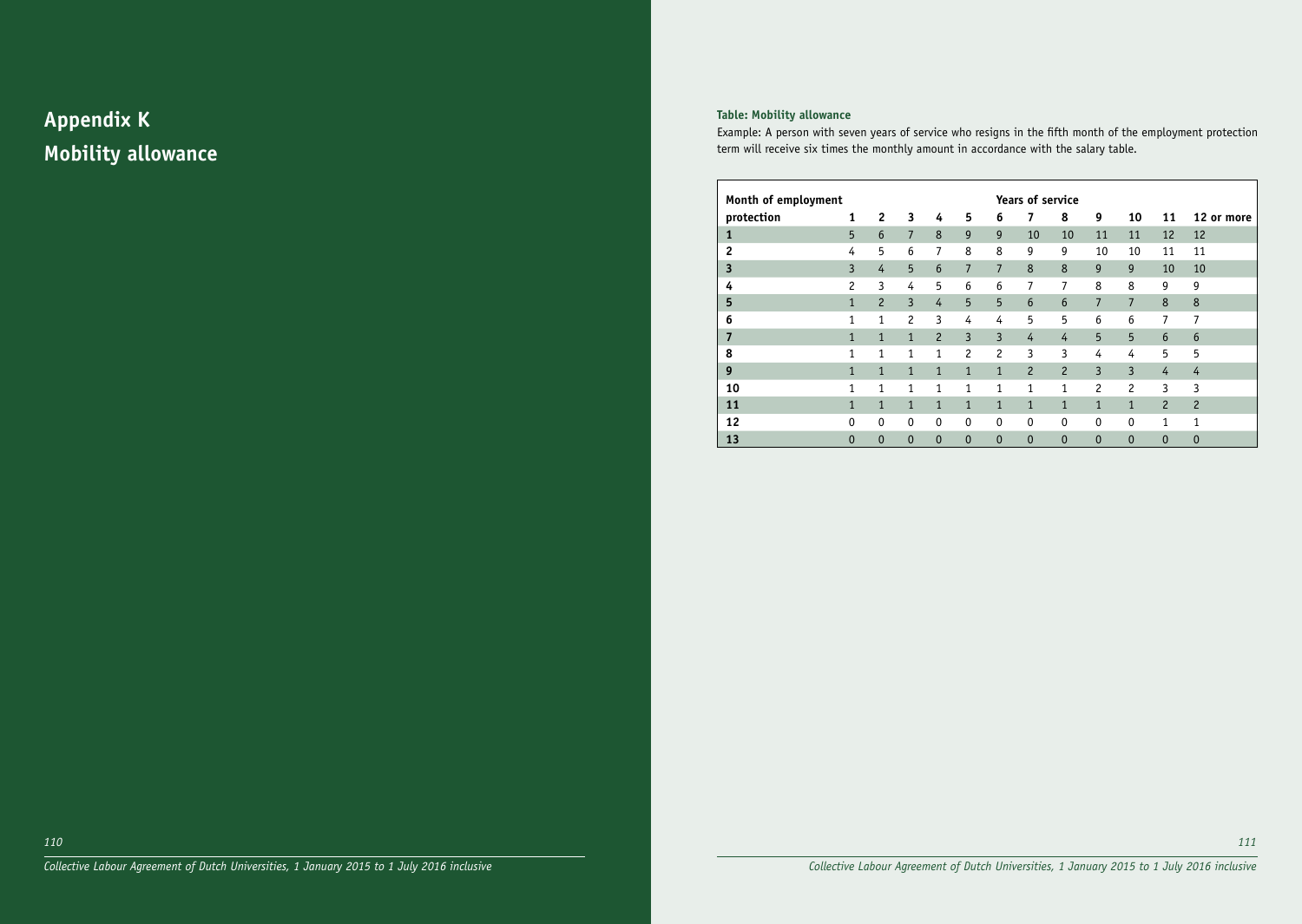## **Appendix L**

**Addendum to collective labour agreement for Dutch universities, 1 January 2015 to 1 July 2016 inclusive** **This addendum is an integral part of article 2.3 (as applicable from 1 July 2016) of the collective labour agreement for Dutch universities** 

*(text of collective labour agreement as of 1 July 2016)*

## **Article 2.3 Term of the extended employment contract and the number of extensions (paragraphs 1 and 2)**

- *1. A temporary employment contract can be offered to academic staff (WP). If this employment contract is extended, the total term of the employment contract, including any subsequent contracts, with due observance of the provisions in Appendix L, is no more than four years.*
- *2. A temporary employment contract can be offered to support and management staff (OBP). If this employment contract is extended, the total term of the employment contract, including any subsequent contracts, with due observance of the provisions in Appendix L, is no more than three years. If the employment contract is financed from temporary external funds, the maximum term, with due observance of the provisions in Appendix L, is four years.*

The maximum term of successive temporary employment contracts is determined in article 2.3, paragraphs 1 and 2 of the collective labour agreement. In article 2.3, the parties have exercised the option pursuant to Article 7:668a, paragraph 5 b, to deviate, stating the reasons therefor, in a collective labour agreement for certain jobs or job groups from the maximum term of successive contracts of employment. In general terms, this applies to jobs and employment contracts for academic staff (WP) (article 2.3, paragraph 1; maximum term of four years) and jobs for support and management staff (OBP) (article 2.3, paragraph 2; maximum term of three or four years). The parties have agreed to set out additional information and the rationale for this in this addendum.

#### **Article 2.3, paragraph 1**

The basic principle applied for positions for academic staff (WP) is that the prospect of a permanent employment contract is offered after a maximum temporary term of two years. However, a temporary employment contract for academic staff (WP) can be extended to a maximum term of four years for the positions referred to below:

- a) Positions for which the work is temporarily financed externally or that involve co-financing. This extended term of temporary employment contracts is necessary to be able to provide a sound academic product / result in accordance with the agreements with the external party providing the funding. The employment contract is temporary because the financing will cease to exist upon completion of a project;
- b) Positions for researchers 3 and 4 (postdocs). These are positions whose nature justifies the use of temporary employment contracts;
- c) Positions for lecturers if educational developments and/or developments in student numbers (which are intrinsic to universities' operations) necessitate this and are such that they cannot be absorbed within the existing capacity of the academic staff with a permanent employment contract;
- d) Positions focused on obtaining a necessary qualification for appointment to a long-term career in research and education (e.g. to obtain a basic teaching qualification (BKO)/senior teaching qualification (SKO)).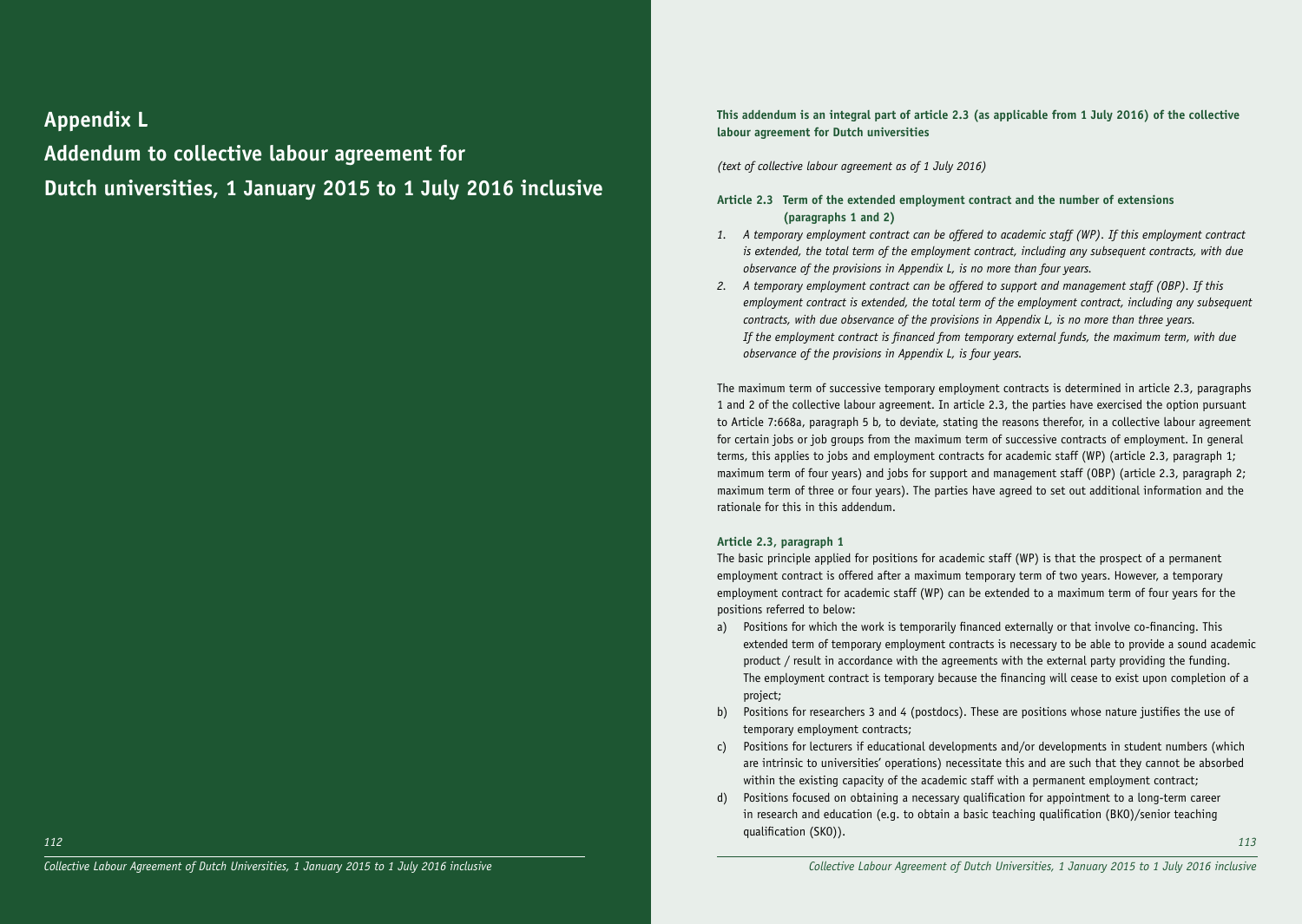## **Article 2.3, paragraph 2**

The basic principle applied for positions for support and management staff (OBP) is that the prospect of a permanent employment contract is offered after a maximum temporary term of two years. However, a temporary employment contract for positions for support and management staff (OBP) can be extended to a maximum term exceeding two years in the cases below:

- a) If the work is not of a recurrent nature but is necessary for operations (e.g. activities supporting a temporary IT or other project) and has not been completed within the predetermined period, a temporary employment contract can be extended to a maximum term of three years;
- b) A temporary employment contract for positions for which the work is temporarily financed externally or that involve co-financing can be extended to a maximum term of four years. This extended term of successive temporary employment contracts is necessary to be able to provide a sound product / result in accordance with the agreements with the external party providing the funding. The employment contract is temporary because the financing will cease to exist upon completion of a project.

 **Notes**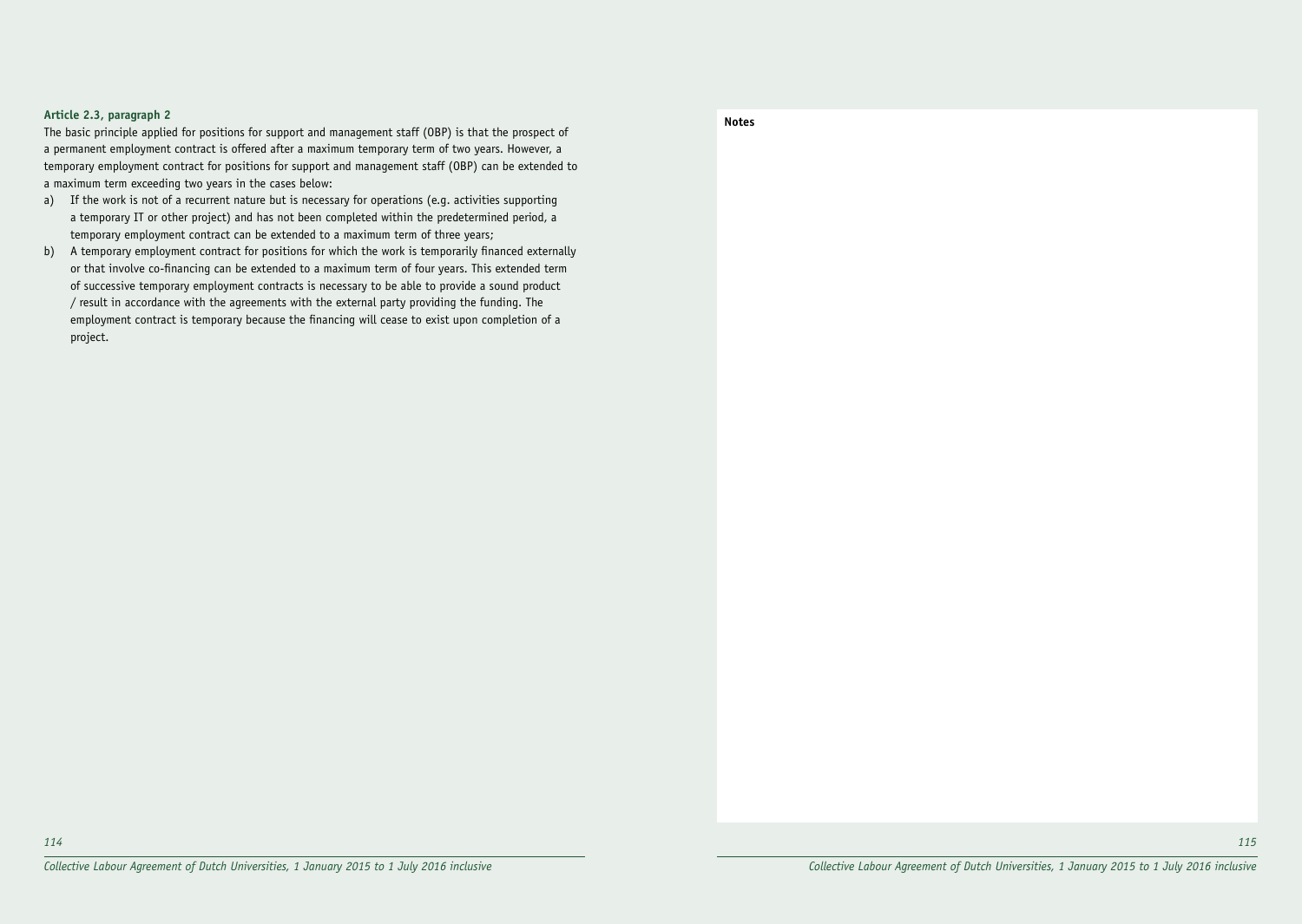**Notes** Notes **Notes** Notes **Notes** Notes **Notes** Notes **Notes and Notes Inc. In the International Inc. In the International Inc. In the International Inc. In the International Inc. In the International Inc. In the Interna**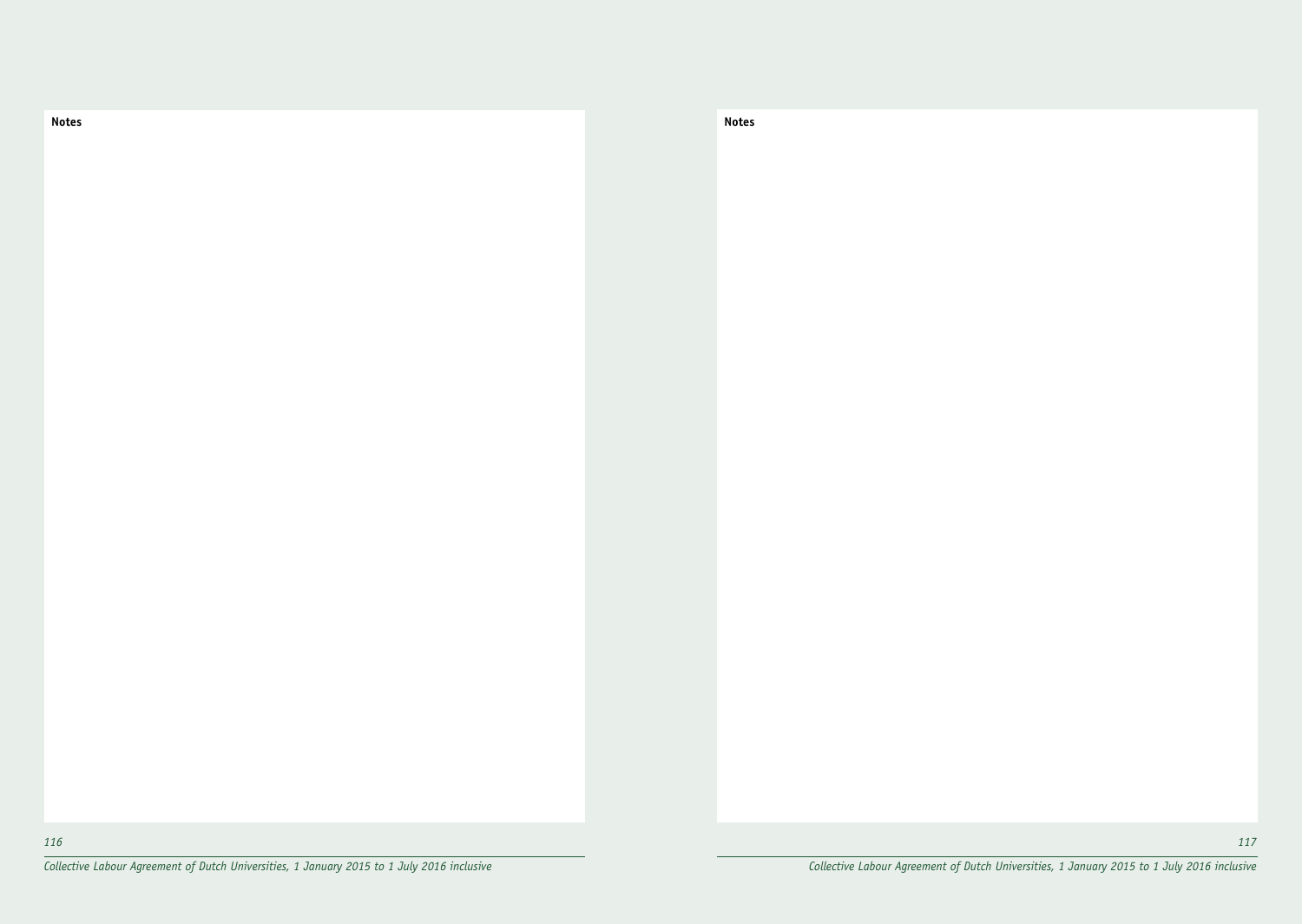

*118*